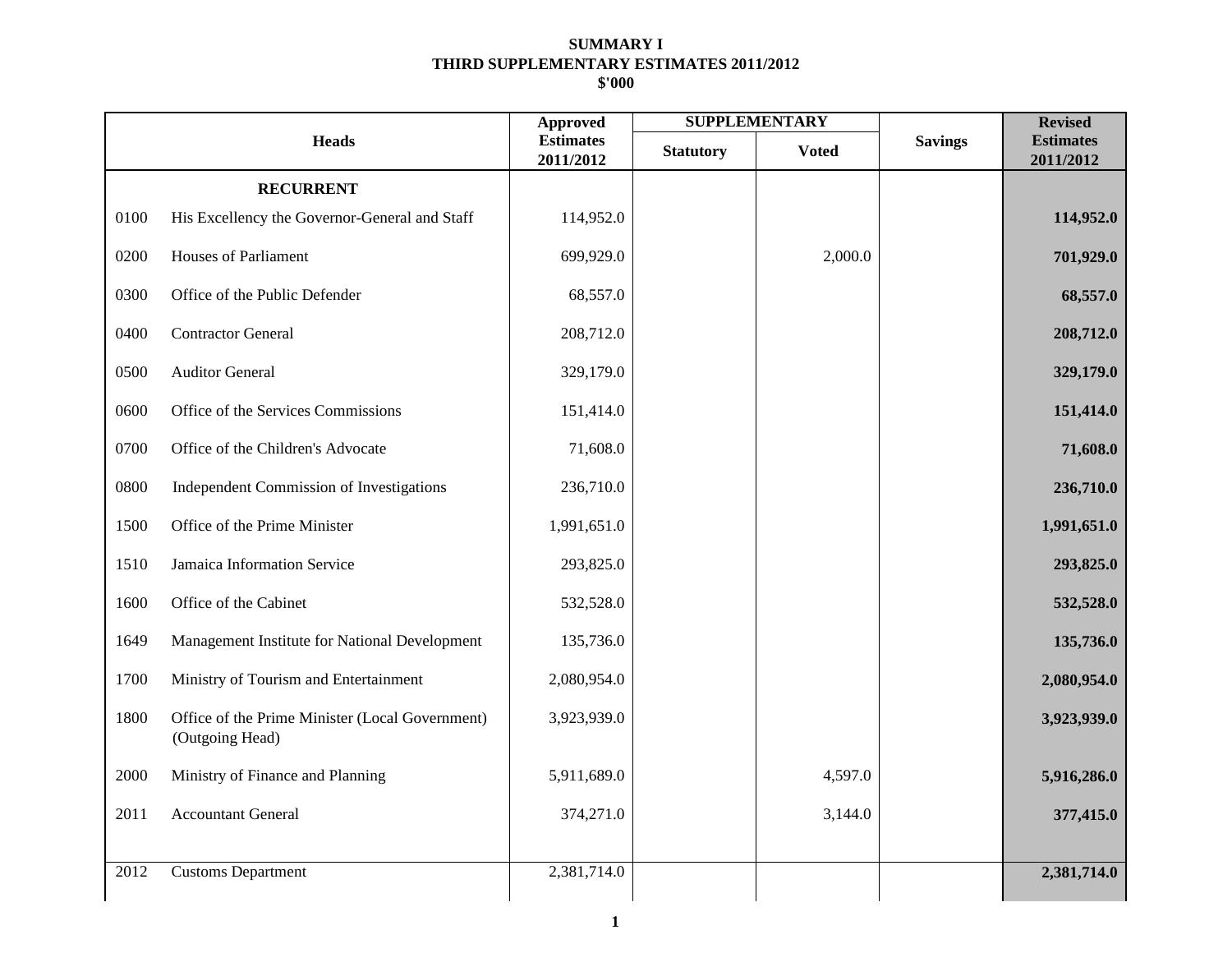|      |                                              | <b>Approved</b>               |                  | <b>SUPPLEMENTARY</b> |                | <b>Revised</b>                |
|------|----------------------------------------------|-------------------------------|------------------|----------------------|----------------|-------------------------------|
|      | <b>Heads</b>                                 | <b>Estimates</b><br>2011/2012 | <b>Statutory</b> | <b>Voted</b>         | <b>Savings</b> | <b>Estimates</b><br>2011/2012 |
|      | <b>RECURRENT</b>                             |                               |                  |                      |                |                               |
| 2018 | Public Debt Charges (Interest Payments)      | 120,717,986.0                 |                  |                      |                | 120,717,986.0                 |
| 2019 | Pensions                                     | 21,754,045.0                  |                  |                      |                | 21,754,045.0                  |
| 2056 | Tax Administration Jamaica                   | 4,300,384.0                   |                  |                      |                | 4,300,384.0                   |
| 2600 | Ministry of National Security                | 12,324,088.0                  |                  | 452,390.0            |                | 12,776,478.0                  |
| 2622 | Police Department                            | 26,750,014.0                  |                  | 201,000.0            |                | 26,951,014.0                  |
| 2624 | Department of Correctional Services          | 4,462,768.0                   |                  |                      |                | 4,462,768.0                   |
| 2653 | Passport, Immigration and Citizenship Agency | 249,899.0                     |                  |                      |                | 249,899.0                     |
| 2800 | Ministry of Justice                          | 1,965,594.0                   |                  |                      |                | 1,965,594.0                   |
| 2823 | Court of Appeal                              | 148,795.0                     |                  | 2,634.0              |                | 151,429.0                     |
| 2825 | Director of Public Prosecutions              | 237,631.0                     |                  | 6,370.0              |                | 244,001.0                     |
| 2826 | <b>Family Courts</b>                         | 163,634.0                     |                  | 2,263.0              |                | 165,897.0                     |
| 2827 | <b>Resident Magistrates' Courts</b>          | 1,033,753.0                   |                  | 11,716.0             |                | 1,045,469.0                   |
| 2828 | Revenue Court                                | 3,534.0                       |                  |                      |                | 3,534.0                       |
| 2829 | Supreme Court                                | 697,714.0                     |                  | 7,941.0              |                | 705,655.0                     |
| 2830 | <b>Administrator General</b>                 | 92,914.0                      |                  |                      |                | 92,914.0                      |
| 2831 | <b>Attorney General</b>                      | 556,259.0                     |                  | 275,259.0            |                | 831,518.0                     |
| 2832 | Trustee in Bankruptcy                        | 33,520.0                      |                  |                      |                | 33,520.0                      |
| 2833 | Office of the Parliamentary Counsel          | 66,651.0                      |                  |                      |                | 66,651.0                      |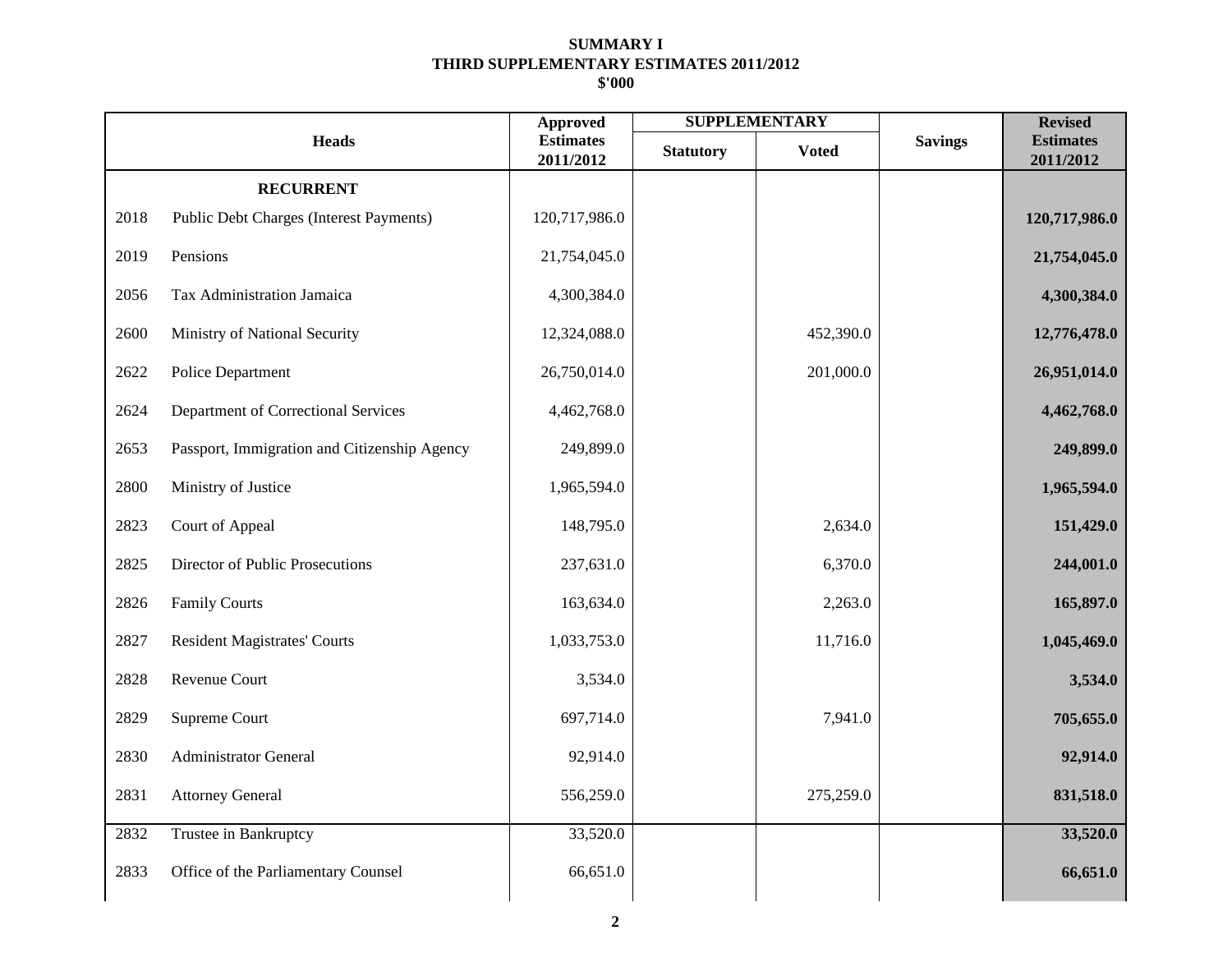|      |                                                             | <b>Approved</b>               | <b>SUPPLEMENTARY</b> |              |                | <b>Revised</b>                |
|------|-------------------------------------------------------------|-------------------------------|----------------------|--------------|----------------|-------------------------------|
|      | <b>Heads</b>                                                | <b>Estimates</b><br>2011/2012 | <b>Statutory</b>     | <b>Voted</b> | <b>Savings</b> | <b>Estimates</b><br>2011/2012 |
|      | <b>RECURRENT</b>                                            |                               |                      |              |                |                               |
| 2852 | Legal Reform Department                                     | 49,249.0                      |                      |              |                | 49,249.0                      |
| 2854 | <b>Court Management Services</b>                            | 152,871.0                     |                      |              |                | 152,871.0                     |
| 3000 | Ministry of Foreign Affairs and Foreign Trade               | 2,538,401.0                   |                      |              |                | 2,538,401.0                   |
| 4000 | Ministry of Labour and Social Security                      | 1,968,181.0                   |                      |              |                | 1,968,181.0                   |
| 4100 | Ministry of Education                                       | 75,637,079.0                  |                      | 104,478.0    |                | 75,741,557.0                  |
| 4200 | Ministry of Health                                          | 32,480,443.0                  |                      | 628,709.0    |                | 33,109,152.0                  |
| 4220 | Registrar General's Department and Island<br>Records Office | 24,518.0                      |                      |              |                | 24,518.0                      |
| 4234 | <b>Bellevue Hospital</b>                                    | 1,195,930.0                   |                      |              |                | 1,195,930.0                   |
| 4235 | <b>Government Chemist</b>                                   | 25,891.0                      |                      |              |                | 25,891.0                      |
| 4500 | Ministry of Youth and Culture                               | 1,956,352.0                   |                      |              |                | 1,956,352.0                   |
| 4551 | <b>Child Development Agency</b>                             | 1,569,916.0                   |                      |              |                | 1,569,916.0                   |
| 5100 | Ministry of Agriculture and Fisheries                       | 3,217,355.0                   |                      |              |                | 3,217,355.0                   |
| 5300 | Ministry of Industry, Investment and Commerce               | 1,781,902.0                   |                      | 5,052.0      |                | 1,786,954.0                   |
| 5338 | The Companies Office of Jamaica                             |                               |                      |              |                |                               |
|      |                                                             |                               |                      |              |                |                               |
| 5600 | Ministry of Science, Technology, Energy and<br>Mining       | 1,766,625.0                   |                      | 1,937.0      |                | 1,768,562.0                   |
| 5639 | Post and Telecommunications Department                      | 1,487,046.0                   |                      |              |                | 1,487,046.0                   |
| 6300 | Ministry of Housing, Environment and Water                  | 615,171.0                     |                      |              |                | 615,171.0                     |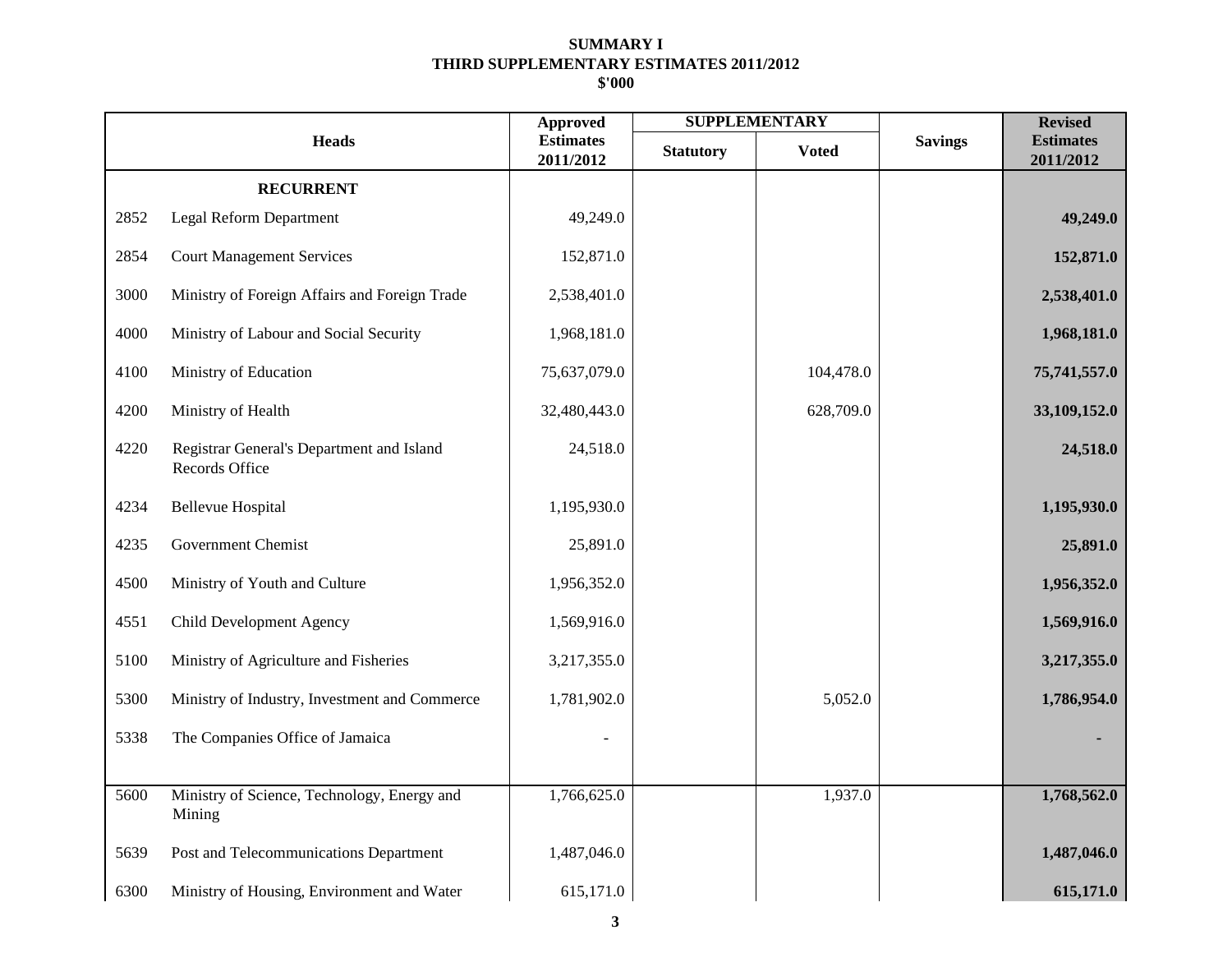|      |                                                                   | <b>Approved</b>               | <b>SUPPLEMENTARY</b> |              |                | <b>Revised</b>                |
|------|-------------------------------------------------------------------|-------------------------------|----------------------|--------------|----------------|-------------------------------|
|      | <b>Heads</b>                                                      | <b>Estimates</b><br>2011/2012 | <b>Statutory</b>     | <b>Voted</b> | <b>Savings</b> | <b>Estimates</b><br>2011/2012 |
|      | <b>RECURRENT</b>                                                  |                               |                      |              |                |                               |
| 6400 | Ministry of Housing, Environment, Water<br>and Local Government   | 1,868,093.0                   |                      | 100,000.0    |                | 1,968,093.0                   |
| 6500 | Ministry of Transport, Works and Housing                          | 1,358,493.0                   |                      |              |                | 1,358,493.0                   |
| 6550 | <b>National Works Agency</b>                                      | 488,086.0                     |                      | 24,518.0     |                | 512,604.0                     |
| 6700 | Ministry of Water, Land, Environment and<br><b>Climate Change</b> | 144,128.0                     |                      |              |                | 144,128.0                     |
| 6746 | <b>Forestry Department</b>                                        | 367,545.0                     |                      |              |                | 367,545.0                     |
| 6747 | National Land Agency                                              | 333,321.0                     |                      |              |                | 333,321.0                     |
| 6748 | National Environment and Planning Agency                          | 582,967.0                     |                      | 991.0        |                | 583,958.0                     |
| 7200 | Ministry of Local Government and Community<br>Development         | 2,367,797.0                   |                      | 1,403,859.0  |                | 3,771,656.0                   |
|      |                                                                   |                               |                      |              |                |                               |
|      |                                                                   |                               |                      |              |                |                               |
|      |                                                                   |                               |                      |              |                |                               |
|      | <b>TOTAL RECURRENT</b>                                            | 349,043,911.0                 | ۰                    | 3,238,858.0  |                | 352,282,769.0                 |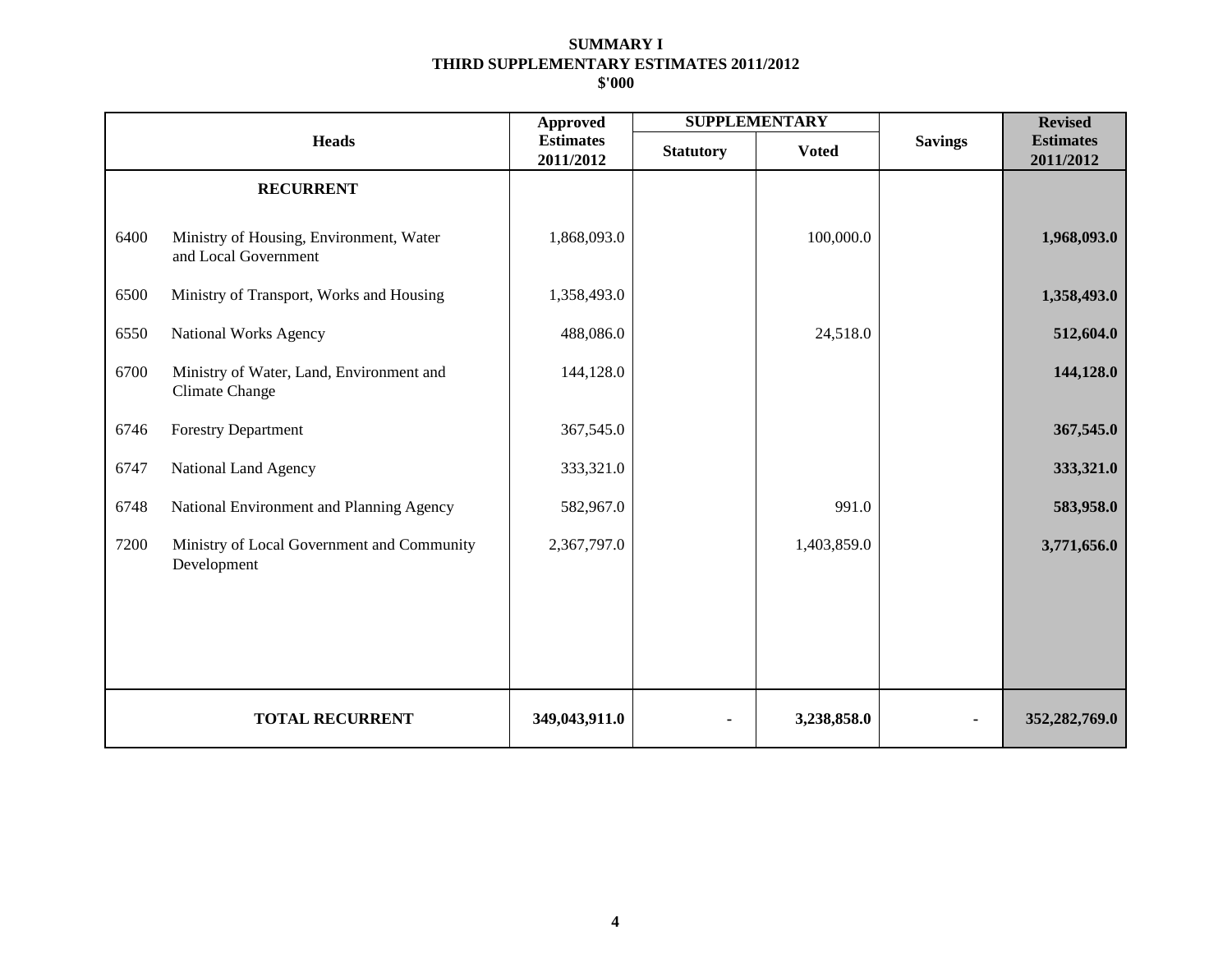|       |                                                                    | <b>Approved</b>               |                  | <b>SUPPLEMENTARY</b> |                | <b>Revised</b>                |
|-------|--------------------------------------------------------------------|-------------------------------|------------------|----------------------|----------------|-------------------------------|
|       | <b>Heads</b>                                                       | <b>Estimates</b><br>2011/2012 | <b>Statutory</b> | <b>Voted</b>         | <b>Savings</b> | <b>Estimates</b><br>2011/2012 |
|       | <b>CAPITAL A</b>                                                   |                               |                  |                      |                |                               |
| 1500A | Office of the Prime Minister                                       | 3,211,729.0                   |                  |                      |                | 3,211,729.0                   |
| 1600A | Office of the Cabinet                                              | 131,255.0                     |                  |                      |                | 131,255.0                     |
| 1800A | Office of the Prime Minister (Local Government)<br>(Outgoing Head) | 215,832.0                     |                  |                      |                | 215,832.0                     |
| 2000A | Ministry of Finance and Planning                                   | 140,441,248.0                 |                  | 5,551,153.0          |                | 145,992,401.0                 |
| 2600A | Ministry of National Security                                      | 930,830.0                     |                  |                      |                | 930,830.0                     |
| 2800A | Ministry of Justice                                                | 327,454.0                     |                  |                      |                | 327,454.0                     |
| 4100A | Ministry of Education                                              | 449,234.0                     |                  |                      |                | 449,234.0                     |
| 4200A | Ministry of Health                                                 | 141,384.0                     |                  |                      |                | 141,384.0                     |
| 4500A | Ministry of Youth and Culture                                      | 43,337.0                      |                  |                      |                | 43,337.0                      |
| 5100A | Ministry of Agriculture and Fisheries                              | 234,765.0                     |                  |                      |                | 234,765.0                     |
| 5300A | Ministry of Industry, Investment and Commerce                      | 25,559.0                      |                  |                      |                | 25,559.0                      |
| 5600A | Ministry of Science, Technology, Energy and<br>Mining              | 1,307,408.0                   |                  |                      |                | 1,307,408.0                   |
| 6300A | Ministry of Housing, Environment and Water                         | 297,829.0                     |                  |                      |                | 297,829.0                     |
| 6400A | Ministry of Housing, Environment, Water<br>and Local Government    | 214,331.0                     |                  |                      |                | 214,331.0                     |
| 6500A | Ministry of Transport, Works and Housing                           | 4,457,351.0                   |                  | 1,918,400.0          |                | 6,375,751.0                   |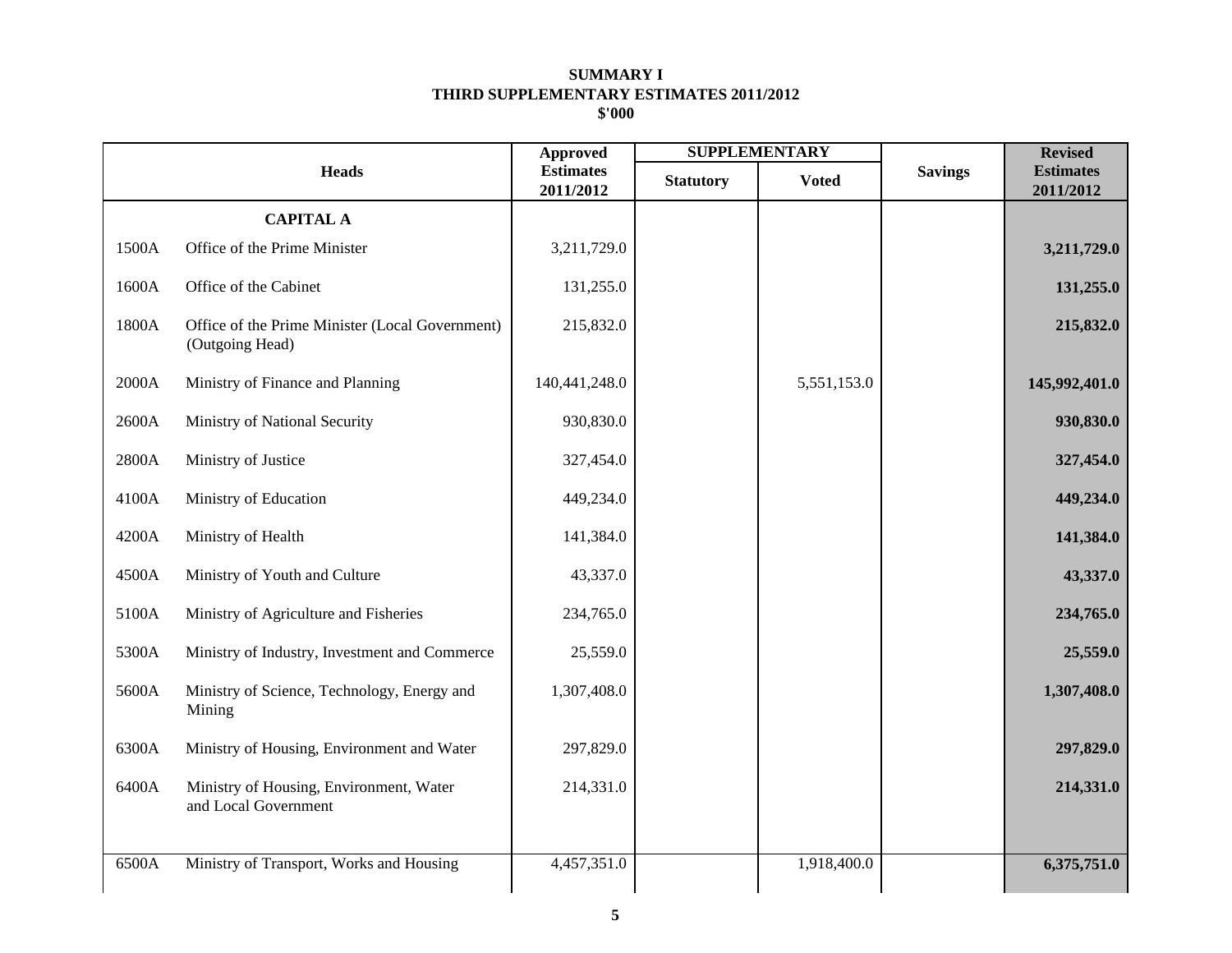|       |                                                            | <b>Approved</b>               | <b>SUPPLEMENTARY</b> |              |                | <b>Revised</b>                |
|-------|------------------------------------------------------------|-------------------------------|----------------------|--------------|----------------|-------------------------------|
|       | <b>Heads</b>                                               | <b>Estimates</b><br>2011/2012 | <b>Statutory</b>     | <b>Voted</b> | <b>Savings</b> | <b>Estimates</b><br>2011/2012 |
|       | <b>CAPITAL A</b>                                           |                               |                      |              |                |                               |
| 6700A | Ministry of Water, Land, Environment and<br>Climate Change | 122,572.0                     |                      | 50,000.0     | 10,000.0       | 162,572.0                     |
| 7200A | Ministry of Local Government and Community<br>Development  | 142,683.0                     |                      |              |                | 142,683.0                     |
|       | <b>TOTAL CAPITAL A</b>                                     | 152,694,801.0                 | $\blacksquare$       | 7,519,553.0  | 10,000.0       | 160,204,354.0                 |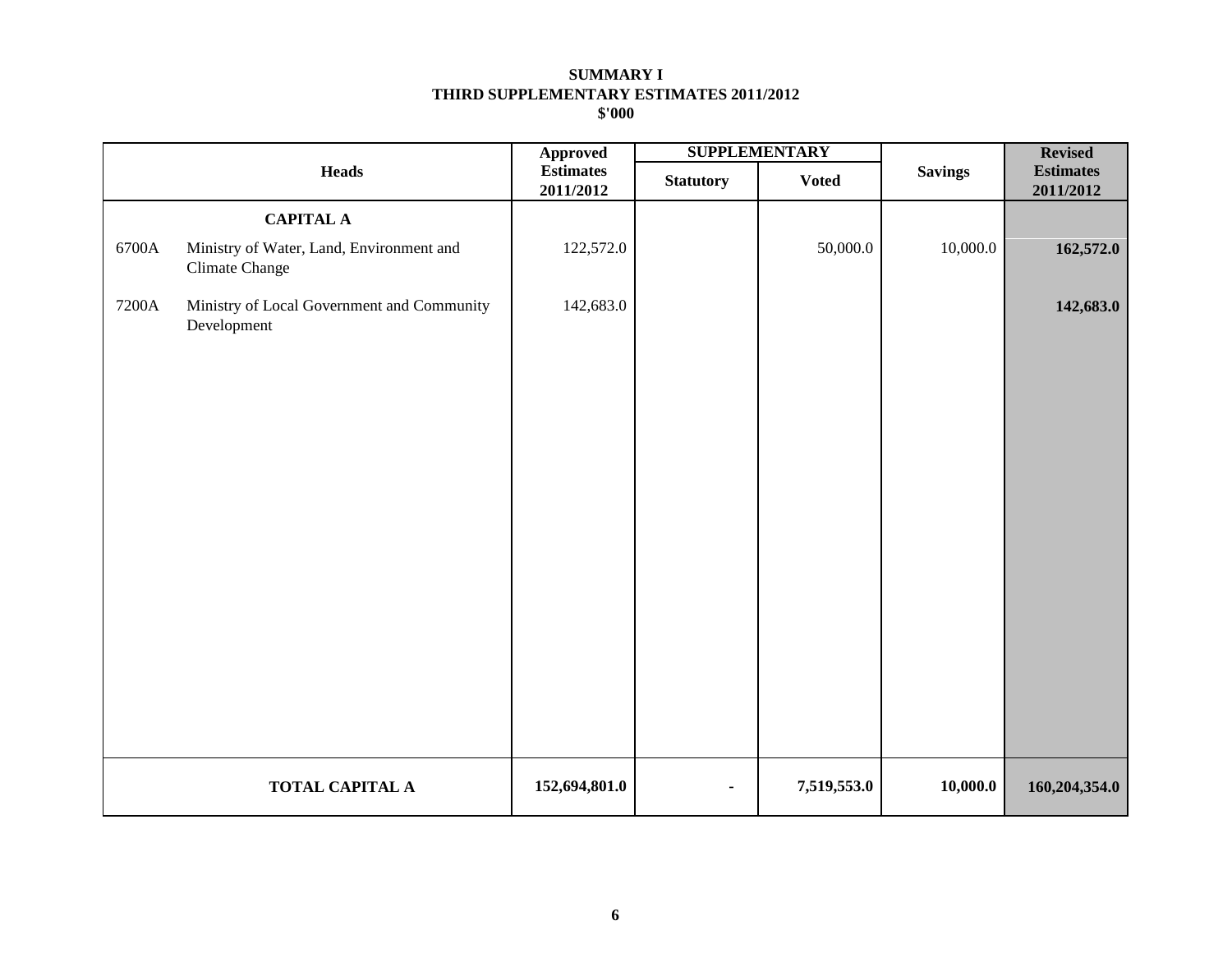|       |                                                                                  | <b>Approved</b>               | <b>SUPPLEMENTARY</b> |              | <b>Revised</b> |                               |
|-------|----------------------------------------------------------------------------------|-------------------------------|----------------------|--------------|----------------|-------------------------------|
|       | <b>Heads</b>                                                                     | <b>Estimates</b><br>2011/2012 | <b>Statutory</b>     | <b>Voted</b> | <b>Savings</b> | <b>Estimates</b><br>2011/2012 |
|       | <b>CAPITAL B</b>                                                                 |                               |                      |              |                |                               |
| 1500B | Office of the Prime Minister                                                     | 2,896,087.0                   |                      |              |                | 2,896,087.0                   |
| 1600B | Office of the Cabinet                                                            | 286,285.0                     |                      |              |                | 286,285.0                     |
| 2000B | Ministry of Finance and Planning                                                 | 307,134.0                     |                      |              |                | 307,134.0                     |
| 2600B | Ministry of National Security                                                    | 1,485,840.0                   |                      |              |                | 1,485,840.0                   |
| 2800B | Ministry of Justice                                                              | 70,986.0                      |                      |              |                | 70,986.0                      |
| 3000B | Ministry of Foreign Affairs and Foreign Trade                                    | 26,708.0                      |                      |              |                | 26,708.0                      |
| 4000B | Ministry of Labour and Social Security                                           | 3,900,332.0                   |                      |              |                | 3,900,332.0                   |
| 4100B | Ministry of Education                                                            | 1,214,038.0                   |                      | 6,689.0      |                | 1,220,727.0                   |
| 4200B | Ministry of Health                                                               | 1,348,675.0                   |                      |              |                | 1,348,675.0                   |
| 4500B | Ministry of Youth and Culture (formerly<br>Ministry of Youth, Sport and Culture) | 287,849.0                     |                      |              | 6,689.0        | 281,160.0                     |
| 5100B | Ministry of Agriculture and Fisheries                                            | 3,080,131.0                   |                      | 231,000.0    |                | 3,311,131.0                   |
| 5300B | Ministry of Industry, Investment and Commerce                                    | 66,197.0                      |                      |              |                | 66,197.0                      |
| 5600B | Ministry of Science, Technology, Energy and<br>Mining                            | 92,685.0                      |                      |              |                | 92,685.0                      |
| 6300B | Ministry of Housing, Environment and Water                                       | 1,522,463.0                   |                      |              |                | 1,522,463.0                   |
| 6400B | Ministry of Housing, Environment, Water<br>and Local Government                  |                               |                      |              |                |                               |
| 6500B | Ministry of Transport, Works and Housing                                         | 6,503,395.0                   |                      | 253,950.0    | 40,000.0       | 6,717,345.0                   |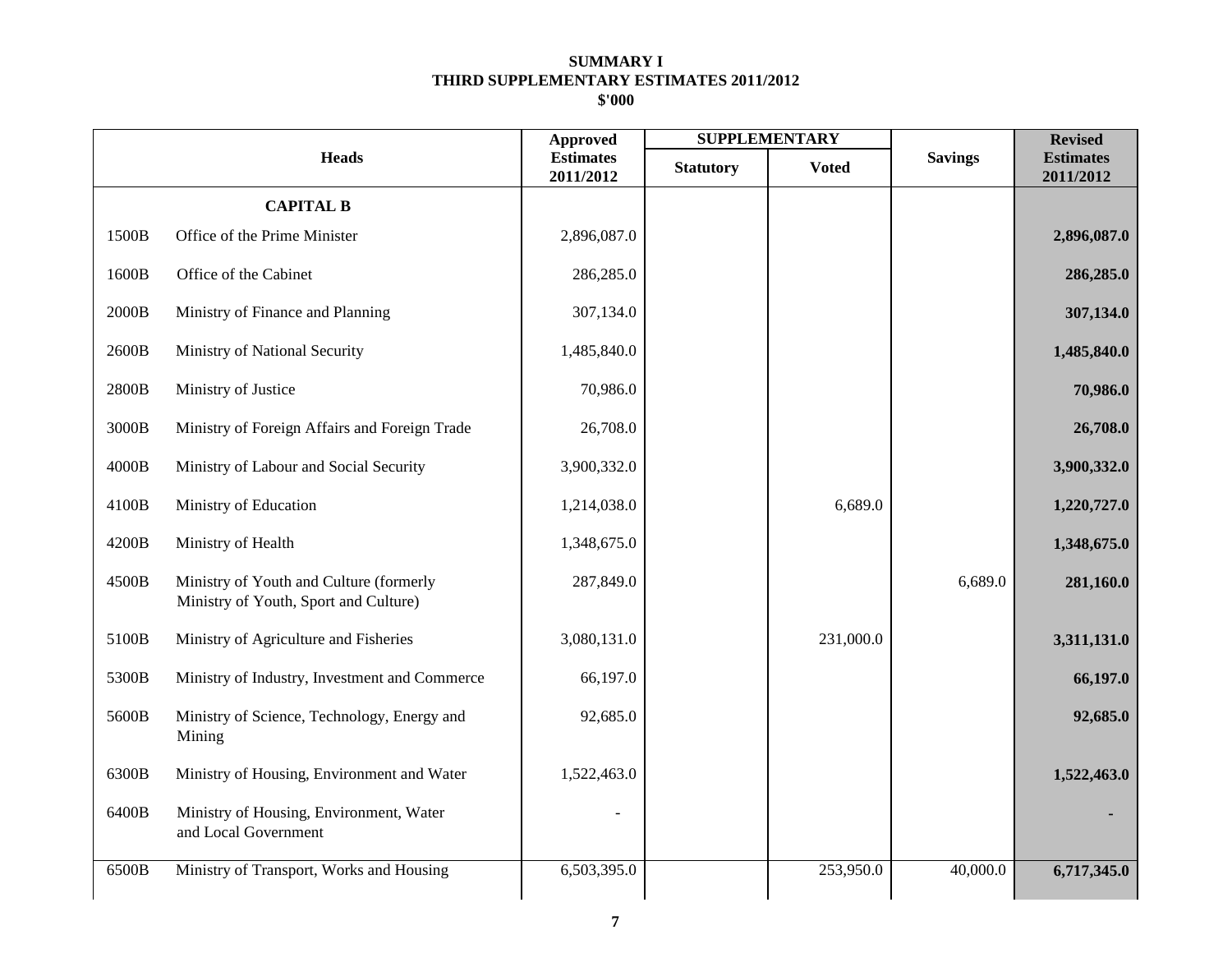|       |                                                            | <b>SUPPLEMENTARY</b><br><b>Approved</b> |                  |              |                |                               |  | <b>Revised</b> |
|-------|------------------------------------------------------------|-----------------------------------------|------------------|--------------|----------------|-------------------------------|--|----------------|
|       | <b>Heads</b>                                               | <b>Estimates</b><br>2011/2012           | <b>Statutory</b> | <b>Voted</b> | <b>Savings</b> | <b>Estimates</b><br>2011/2012 |  |                |
|       | <b>CAPITAL B</b>                                           |                                         |                  |              |                |                               |  |                |
| 6700B | Ministry of Water, Land, Environment and<br>Climate Change | 330,888.0                               |                  |              |                | 330,888.0                     |  |                |
| 7200B | Ministry of Local Government and Community<br>Development  | 87,335.0                                |                  |              |                | 87,335.0                      |  |                |
|       | <b>TOTAL CAPITAL B</b>                                     | 23,507,028.0                            | $\blacksquare$   | 491,639.0    | 46,689.0       | 23,951,978.0                  |  |                |
|       | TOTAL CAPITAL (A + B)                                      | 176,201,829.0                           | $\blacksquare$   | 8,011,192.0  | 56,689.0       | 184, 156, 332.0               |  |                |
|       | TOTAL RECURRENT AND CAPITAL                                | 525,245,740.0                           | $\blacksquare$   | 11,250,050.0 | 56,689.0       | 536,439,101.0                 |  |                |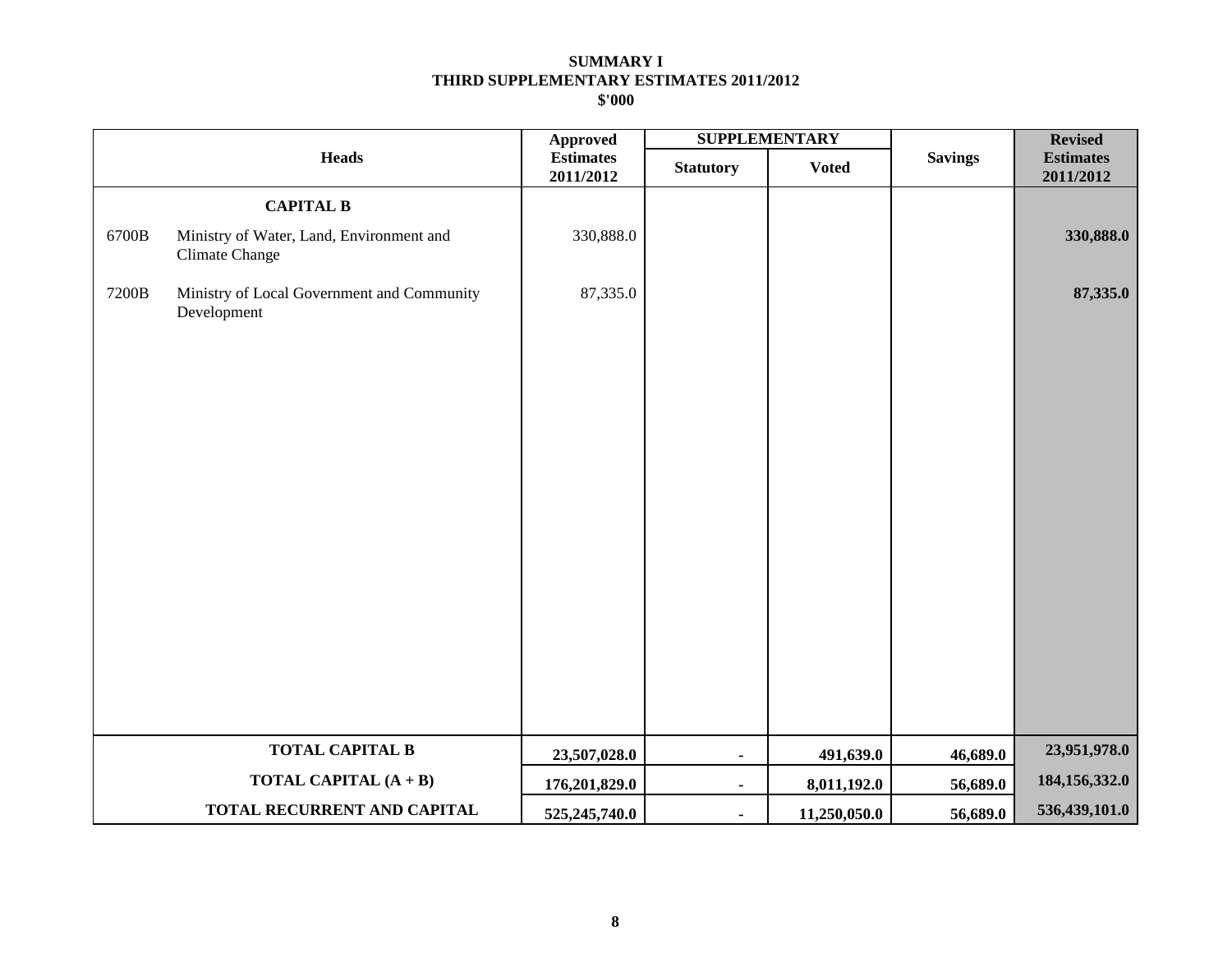# **\$'000 THIRD SUPPLEMENTARY ESTIMATES 2011/2012 SUMMARY II**

|                                                                                           | <b>RECURRENT</b> | <b>CAPITAL</b>           | <b>TOTAL</b> |
|-------------------------------------------------------------------------------------------|------------------|--------------------------|--------------|
| <b>GROSS SUPPLEMENTARY EXPENDITURE</b>                                                    |                  |                          |              |
| (a)<br>Statutory                                                                          |                  |                          |              |
| (b)<br>To Be Voted                                                                        | 3,238,858.0      | 8,011,192.0              | 11,250,050.0 |
| <b>Gross Increase</b>                                                                     | 3,238,858.0      | $\overline{8,011,192.0}$ | 11,250,050.0 |
| <b>Deduct</b><br><b>Transferred Items</b><br>(i)<br>(ii)<br>Savings and Under Expenditure |                  | 56,689.0                 | 56,689.0     |
| <b>Total Deductions</b>                                                                   |                  | 56,689.0                 | 56,689.0     |
| <b>Net Supplementary</b>                                                                  | 3,238,858.0      | 7,954,503.0              | 11,193,361.0 |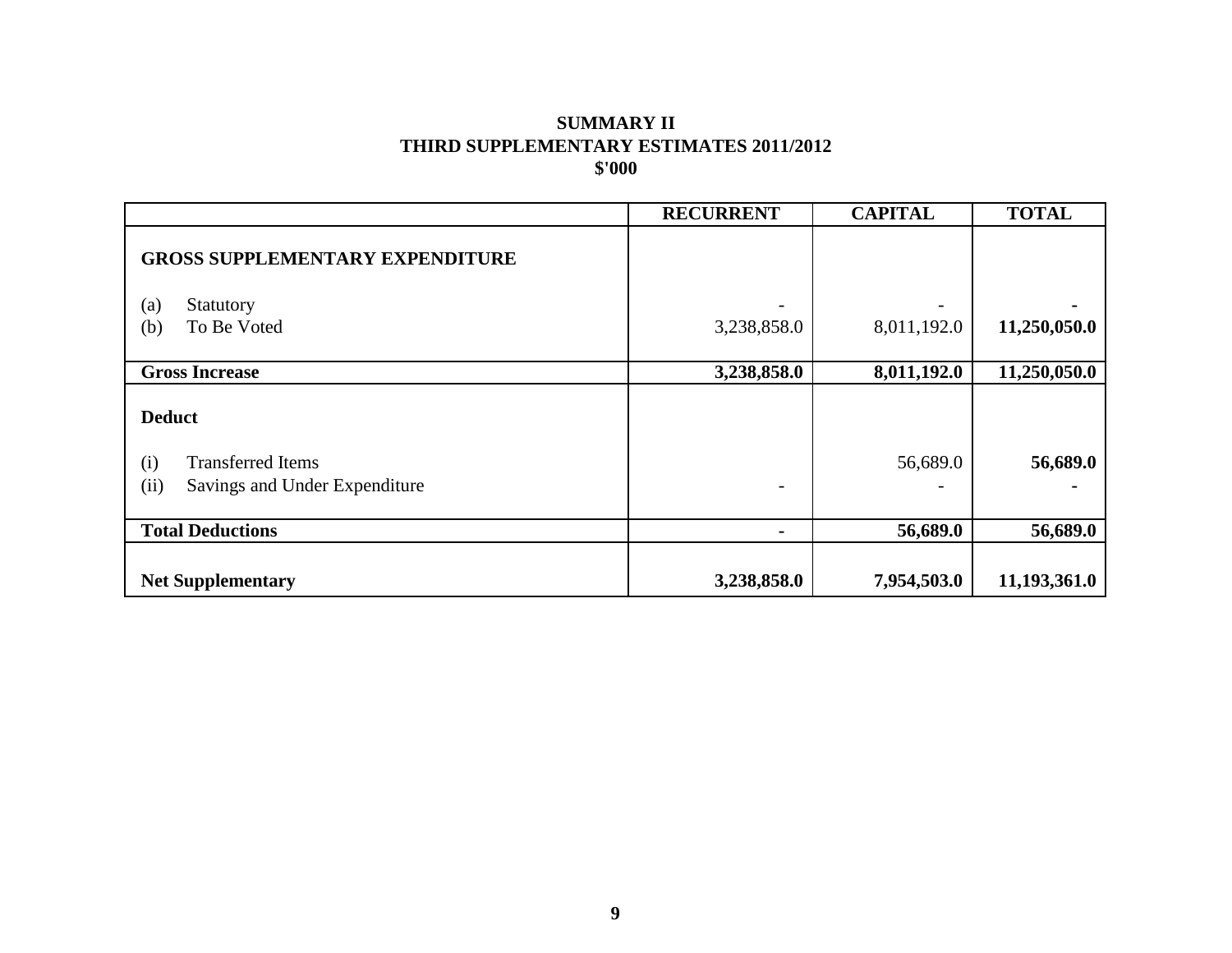**Head No. 0200 and Title: Houses of Parliament**

|                             |                                                                | <b>PROPOSALS</b>                          |                                   |                                   |                                                  |                                            |                                                            |
|-----------------------------|----------------------------------------------------------------|-------------------------------------------|-----------------------------------|-----------------------------------|--------------------------------------------------|--------------------------------------------|------------------------------------------------------------|
| Activity/<br>Project<br>No. | Service & Object of<br>${\bf Expenditure}$                     | Approved<br><b>Estimates</b><br>2011/2012 | Provided<br>by Law<br>(Statutory) | Supplementary<br><b>Estimates</b> | <b>Savings or</b><br>Under<br><b>Expenditure</b> | Approved<br><b>New</b><br><b>Estimates</b> | <b>Remarks &amp; Object Classification</b>                 |
|                             | FUNCTION 01 - GENERAL GOVERNMENT SERVICES                      |                                           |                                   |                                   |                                                  |                                            |                                                            |
|                             | SUB FUNCTION 01 - EXECUTIVE AND LEGISLATIVE<br><b>SERVICES</b> |                                           |                                   |                                   |                                                  |                                            |                                                            |
|                             | PROGRAMME 141 - HOUSES OF PARLIAMENT                           |                                           |                                   |                                   |                                                  |                                            |                                                            |
|                             | SUB PROGRAMME 01 - GENERAL ADMINISTRATION                      |                                           |                                   |                                   |                                                  |                                            |                                                            |
| 0005                        | Direction and Administration                                   | 129,515.0                                 |                                   | 2,000.0                           |                                                  | 131,515.0                                  | Additional requirement to meet arrears in electricity cost |
|                             |                                                                |                                           |                                   |                                   |                                                  |                                            | Additional<br>24 Public Utility Services<br>2,000.0        |
|                             |                                                                |                                           |                                   |                                   |                                                  |                                            |                                                            |
|                             |                                                                |                                           |                                   |                                   |                                                  |                                            |                                                            |
|                             |                                                                |                                           |                                   |                                   |                                                  |                                            |                                                            |
|                             |                                                                |                                           |                                   |                                   |                                                  |                                            |                                                            |
|                             |                                                                |                                           |                                   |                                   |                                                  |                                            |                                                            |
|                             |                                                                |                                           |                                   |                                   |                                                  |                                            |                                                            |
|                             |                                                                |                                           |                                   |                                   |                                                  |                                            |                                                            |
|                             |                                                                |                                           |                                   |                                   |                                                  |                                            |                                                            |
|                             |                                                                |                                           |                                   |                                   |                                                  |                                            |                                                            |
|                             |                                                                |                                           |                                   |                                   |                                                  |                                            |                                                            |
|                             |                                                                |                                           |                                   |                                   |                                                  |                                            |                                                            |
|                             |                                                                |                                           |                                   |                                   |                                                  |                                            |                                                            |
|                             |                                                                |                                           |                                   |                                   |                                                  |                                            |                                                            |
|                             |                                                                |                                           |                                   |                                   |                                                  |                                            |                                                            |
|                             |                                                                |                                           |                                   |                                   |                                                  |                                            |                                                            |
|                             |                                                                |                                           |                                   |                                   |                                                  |                                            |                                                            |
|                             | <b>TOTAL HEAD 0200</b>                                         | 699,929.0                                 | $\sim$                            | 2,000.0                           | $\blacksquare$                                   | 701,929.0                                  |                                                            |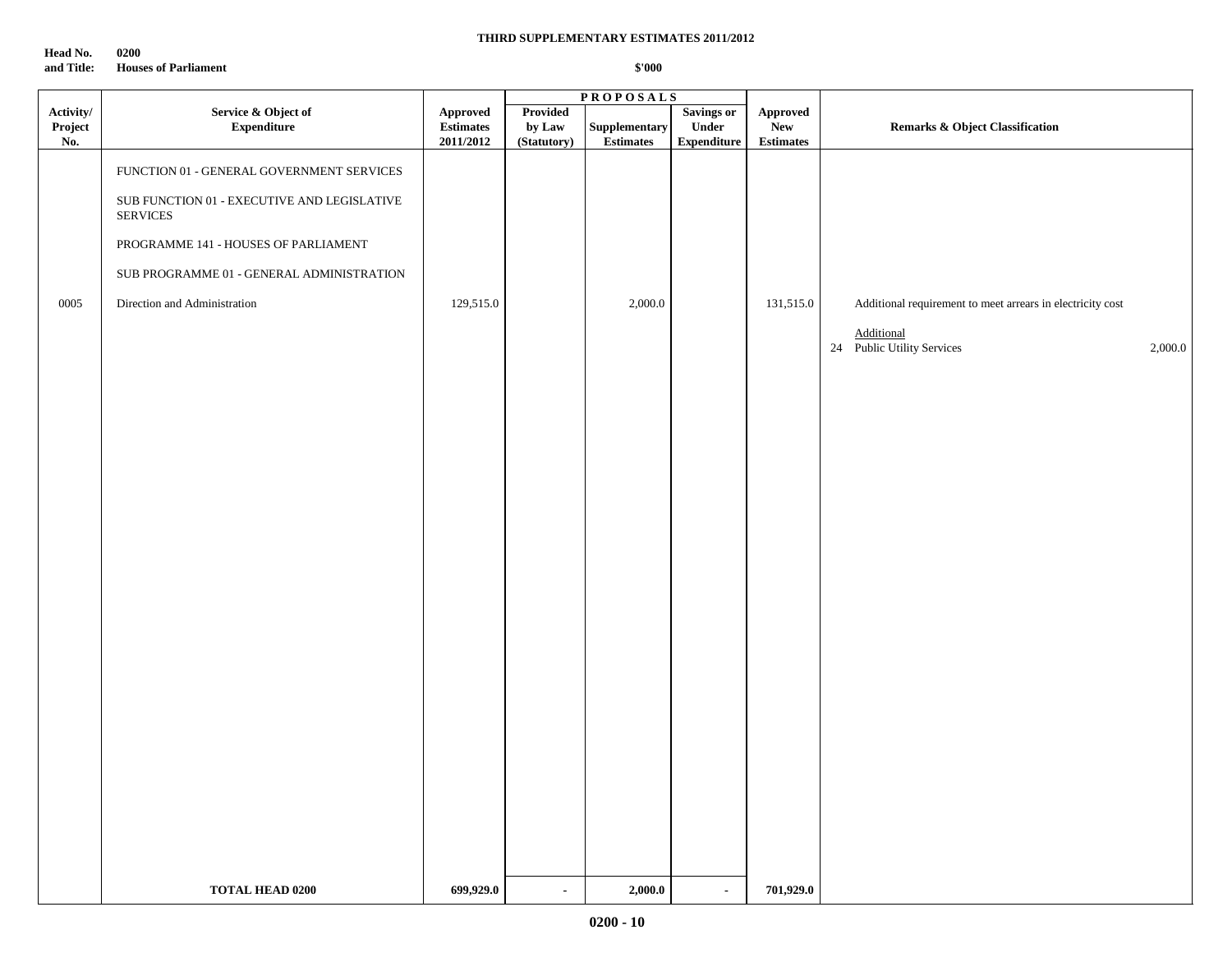#### **Head No. : 2000 and Title: Ministry of Finance and Planning**

|                             | \$'000                                                                                                                                                                                                                                                                                  |                                           |                                   |                                   |                                           |                                             |                                                                                                                          |
|-----------------------------|-----------------------------------------------------------------------------------------------------------------------------------------------------------------------------------------------------------------------------------------------------------------------------------------|-------------------------------------------|-----------------------------------|-----------------------------------|-------------------------------------------|---------------------------------------------|--------------------------------------------------------------------------------------------------------------------------|
| Activity/<br>Project<br>No. | Service & Object of<br><b>Expenditure</b>                                                                                                                                                                                                                                               | Approved<br><b>Estimates</b><br>2011/2012 | Provided<br>by Law<br>(Statutory) | Supplementary<br><b>Estimates</b> | Savings or<br>Under<br><b>Expenditure</b> | Approved<br>${\bf New}$<br><b>Estimates</b> | Remarks & Object Classification                                                                                          |
| 0003                        | FUNCTION 01 - GENERAL GOVERNMENT SERVICES<br>SUB -FUNCTION 02 - ECONOMIC AND FISCAL POLICIES<br>AND MANAGEMENT<br>PROGRAMME 001 - EXECUTIVE DIRECTION AND<br><b>ADMINISTRATION</b><br>SUB PROGRAMME 01 - GENERAL ADMINISTRATION<br>Human Resource Management and Other Support Services | 270,176.0                                 |                                   | <b>PROPOSALS</b><br>4,597.0       |                                           | 274,773.0                                   | Additional requirement to meet arrears in electricity cost<br><b>Additional</b><br>24 Public Utility Services<br>4,597.0 |
|                             | <b>TOTAL HEAD 2000</b>                                                                                                                                                                                                                                                                  | 5,911,689.0                               |                                   | 4,597.0                           | $\sim$                                    | 5,916,286.0                                 |                                                                                                                          |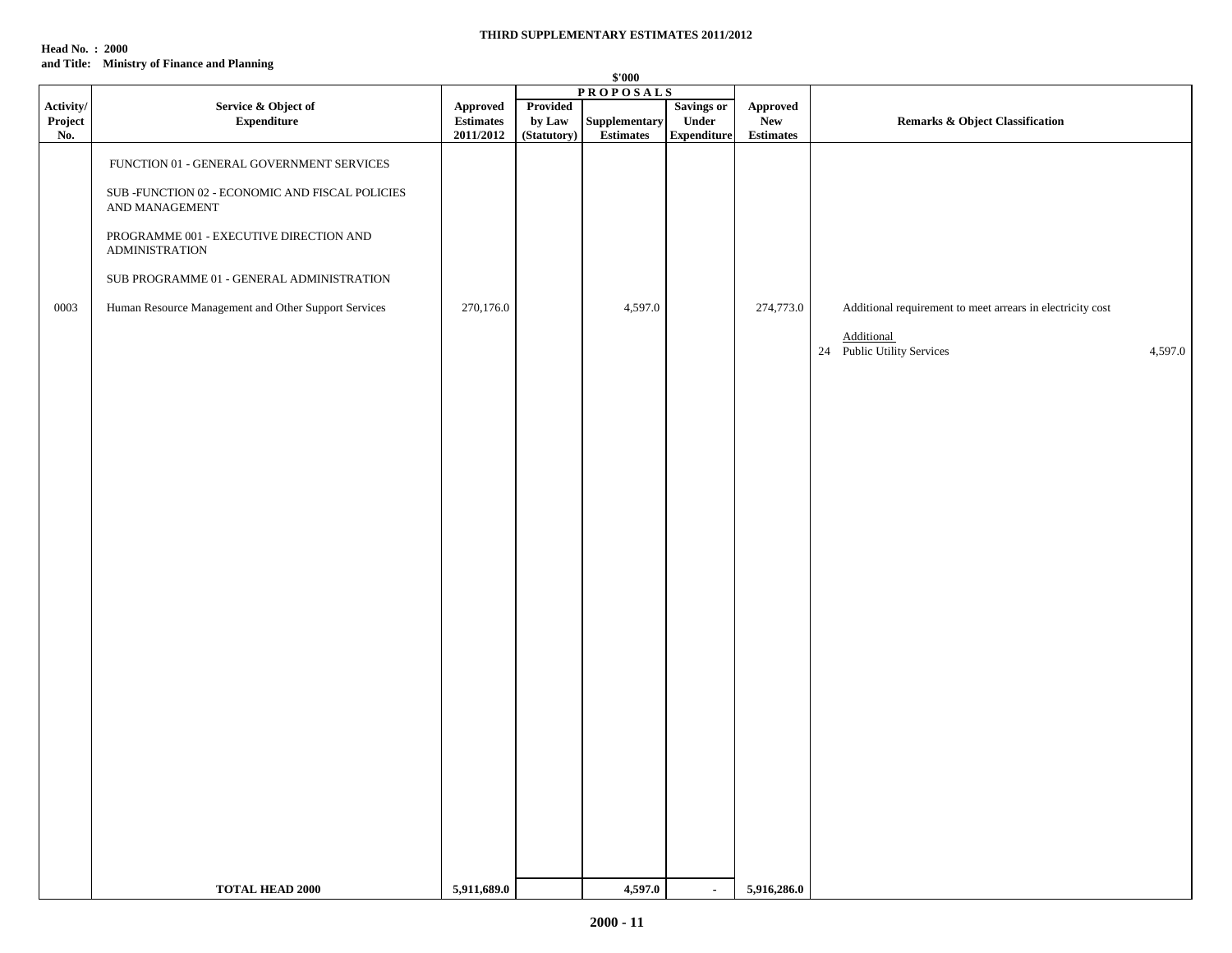| <b>Head No.: 2000A</b>                                |        |
|-------------------------------------------------------|--------|
| and Title: Ministry of Finance and Planning - Capital | \$'000 |

|                             |                                                                                                                                                                                                                                 |                                           |                                          | <b>PROPOSALS</b>                  |                                                         |                                            |                                                                                                           |
|-----------------------------|---------------------------------------------------------------------------------------------------------------------------------------------------------------------------------------------------------------------------------|-------------------------------------------|------------------------------------------|-----------------------------------|---------------------------------------------------------|--------------------------------------------|-----------------------------------------------------------------------------------------------------------|
| Activity/<br>Project<br>No. | Service & Object of<br><b>Expenditure</b>                                                                                                                                                                                       | Approved<br><b>Estimates</b><br>2011/2012 | <b>Provided</b><br>by Law<br>(Statutory) | Supplementary<br><b>Estimates</b> | <b>Savings or</b><br><b>Under</b><br><b>Expenditure</b> | Approved<br><b>New</b><br><b>Estimates</b> | <b>Remarks &amp; Object Classification</b>                                                                |
| 1842                        | FUNCTION 12 - OTHER SOCIAL AND COMMUNITY<br><b>SERVICES</b><br>SUB-FUNCTION 01 - SPORTING AND RECREATIONAL<br><b>SERVICES</b><br>PROGRAMME 010- ASSISTANCE TO PUBLIC SECTOR<br>AND OTHER BODIES<br>Jamaica Cricket 2007 Limited | 27,421.0                                  |                                          | 505,153.0                         |                                                         | 532,574.0                                  | Additional requirement to settle outstanding claims on<br>Sabina Park Development by Ashstrom Jamaica for |
|                             |                                                                                                                                                                                                                                 |                                           |                                          |                                   |                                                         |                                            | Cricket 2007 arbitration<br>Additional<br>30 Grants and Contributions<br>505,153.0                        |
|                             | <b>FUNCTION 15 - MINING</b>                                                                                                                                                                                                     |                                           |                                          |                                   |                                                         |                                            |                                                                                                           |
|                             | PROGRAMME 577 - BAUXITE                                                                                                                                                                                                         |                                           |                                          |                                   |                                                         |                                            |                                                                                                           |
|                             | SUB PROGRAMME 20 - INVESTMENTS IN CORPORATE<br><b>STOCK</b>                                                                                                                                                                     |                                           |                                          |                                   |                                                         |                                            |                                                                                                           |
| 2300                        | Investment in Clarendon Aluminium Partners                                                                                                                                                                                      | 217,500.0                                 |                                          | 5,046,000.0                       |                                                         | 5,263,500.0                                | Additional requirement to settle arrears to ALCOA for its<br>JAMALCO operations                           |
|                             |                                                                                                                                                                                                                                 |                                           |                                          |                                   |                                                         |                                            | Additional<br>30 Grants and Contributions<br>#########                                                    |
|                             |                                                                                                                                                                                                                                 |                                           |                                          |                                   |                                                         |                                            |                                                                                                           |
|                             |                                                                                                                                                                                                                                 |                                           |                                          |                                   |                                                         |                                            |                                                                                                           |
|                             |                                                                                                                                                                                                                                 |                                           |                                          |                                   |                                                         |                                            |                                                                                                           |
|                             |                                                                                                                                                                                                                                 |                                           |                                          |                                   |                                                         |                                            |                                                                                                           |
|                             |                                                                                                                                                                                                                                 |                                           |                                          |                                   |                                                         |                                            |                                                                                                           |
|                             | <b>TOTAL HEAD 2000A</b>                                                                                                                                                                                                         | 140,441,248.0                             |                                          | 5,551,153.0                       | $\blacksquare$                                          | 145,992,401.0                              |                                                                                                           |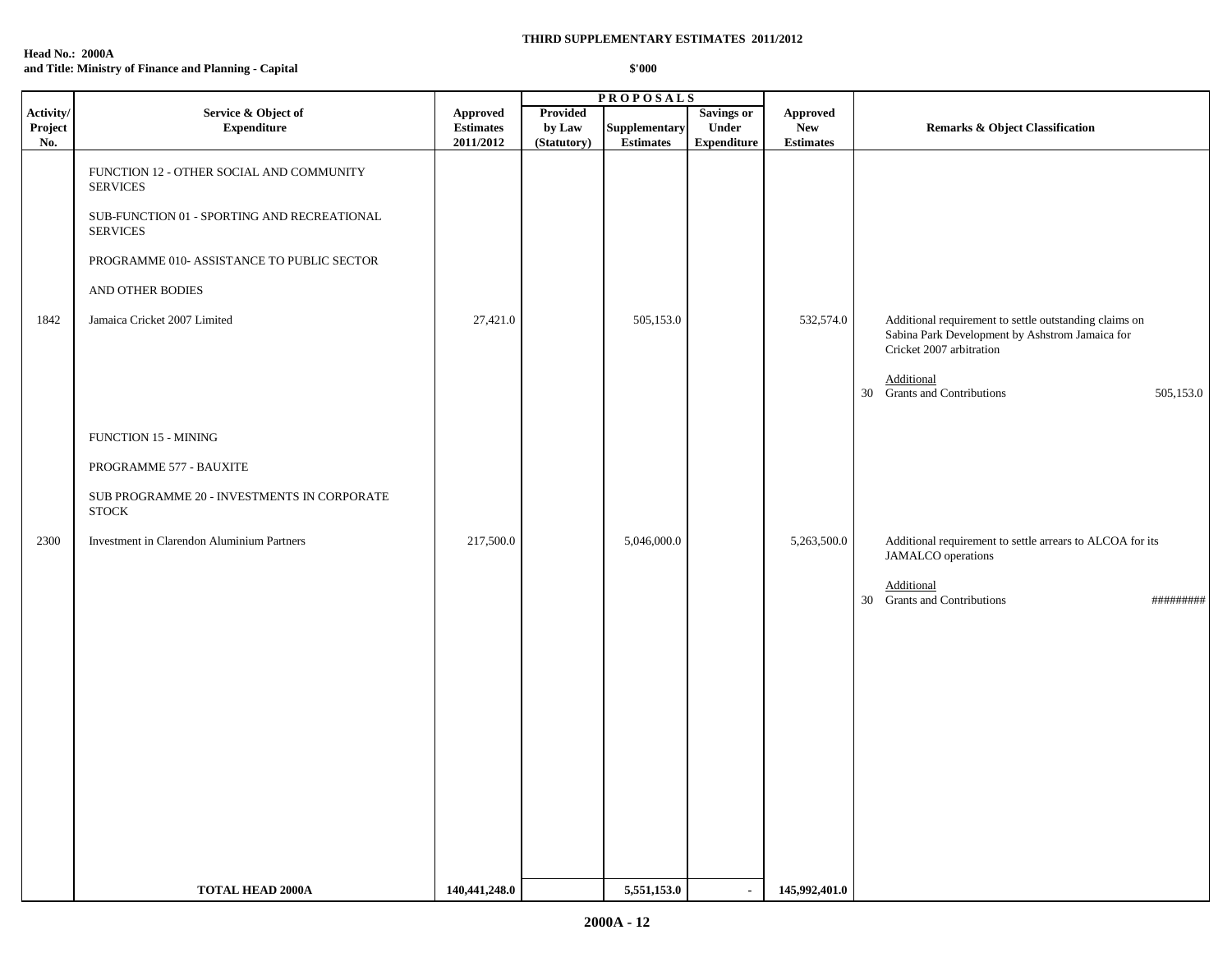**Head No.** 2011<br>and Title: Accou **Accountant General** 

#### **THIRD SUPPLEMENTARY ESTIMATES 2011/2012**

|                             |                                                                  |                                    |                                   | <b>PROPOSALS</b>           |                                                  |                                            |                                                            |
|-----------------------------|------------------------------------------------------------------|------------------------------------|-----------------------------------|----------------------------|--------------------------------------------------|--------------------------------------------|------------------------------------------------------------|
| Activity/<br>Project<br>No. | Service & Object of<br><b>Expenditure</b>                        | Approved<br>Estimates<br>2011/2012 | Provided<br>by Law<br>(Statutory) | Supplementary<br>Estimates | <b>Savings or</b><br>Under<br><b>Expenditure</b> | Approved<br><b>New</b><br><b>Estimates</b> | <b>Remarks &amp; Object Classification</b>                 |
|                             | FUNCTION 01 - GENERAL GOVERNMENT SERVICES                        |                                    |                                   |                            |                                                  |                                            |                                                            |
|                             | SUB FUNCTION 02 - ECONOMIC AND FISCAL POLICIES<br>AND MANAGEMENT |                                    |                                   |                            |                                                  |                                            |                                                            |
|                             | PROGRAMME 131 - FISCAL POLICY AND MANAGEMENT                     |                                    |                                   |                            |                                                  |                                            |                                                            |
|                             | SUB PROGRAMME 23 - RESOURCES MANAGEMENT                          |                                    |                                   |                            |                                                  |                                            |                                                            |
| 0269                        | Department of Accountant General                                 | 374,271.0                          |                                   | 3,144.0                    |                                                  | 377,415.0                                  | Additional requirement to meet arrears in electricity cost |
|                             |                                                                  |                                    |                                   |                            |                                                  |                                            | <b>Additional</b><br>24 Public Utility Services<br>3,144.0 |
|                             |                                                                  |                                    |                                   |                            |                                                  |                                            |                                                            |
|                             |                                                                  |                                    |                                   |                            |                                                  |                                            |                                                            |
|                             |                                                                  |                                    |                                   |                            |                                                  |                                            |                                                            |
|                             |                                                                  |                                    |                                   |                            |                                                  |                                            |                                                            |
|                             |                                                                  |                                    |                                   |                            |                                                  |                                            |                                                            |
|                             |                                                                  |                                    |                                   |                            |                                                  |                                            |                                                            |
|                             |                                                                  |                                    |                                   |                            |                                                  |                                            |                                                            |
|                             |                                                                  |                                    |                                   |                            |                                                  |                                            |                                                            |
|                             |                                                                  |                                    |                                   |                            |                                                  |                                            |                                                            |
|                             |                                                                  |                                    |                                   |                            |                                                  |                                            |                                                            |
|                             |                                                                  |                                    |                                   |                            |                                                  |                                            |                                                            |
|                             |                                                                  |                                    |                                   |                            |                                                  |                                            |                                                            |
|                             |                                                                  |                                    |                                   |                            |                                                  |                                            |                                                            |
|                             |                                                                  |                                    |                                   |                            |                                                  |                                            |                                                            |
|                             |                                                                  |                                    |                                   |                            |                                                  |                                            |                                                            |
|                             |                                                                  |                                    |                                   |                            |                                                  |                                            |                                                            |
|                             |                                                                  |                                    |                                   |                            |                                                  |                                            |                                                            |
|                             |                                                                  |                                    |                                   |                            |                                                  |                                            |                                                            |
|                             | TOTAL HEAD 2011                                                  | 374,271.0                          |                                   | 3,144.0                    | $\sim$                                           | 377,415.0                                  |                                                            |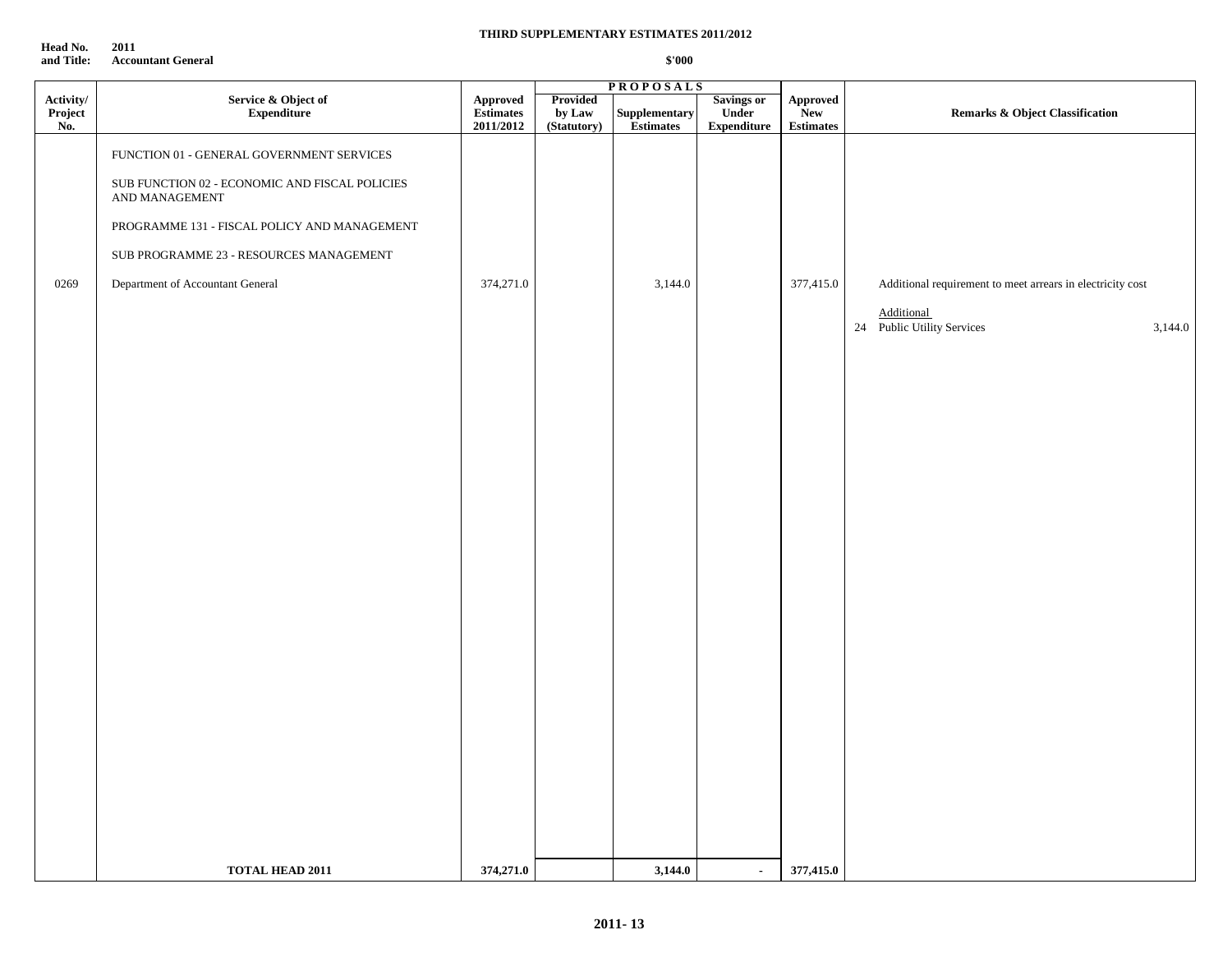| <b>Head No. 2012</b> |                                       |        |
|----------------------|---------------------------------------|--------|
|                      | and Title: Jamaica Customs Department | \$'000 |

|                             |                                                                  |                                           |                                   | <b>PROPOSALS</b>                  |                                                  |                                            |                                                                                                                            |
|-----------------------------|------------------------------------------------------------------|-------------------------------------------|-----------------------------------|-----------------------------------|--------------------------------------------------|--------------------------------------------|----------------------------------------------------------------------------------------------------------------------------|
| Activity/<br>Project<br>No. | Service & Object of<br><b>Expenditure</b>                        | Approved<br><b>Estimates</b><br>2011/2012 | Provided<br>by Law<br>(Statutory) | Supplementary<br><b>Estimates</b> | <b>Savings or</b><br>Under<br><b>Expenditure</b> | Approved<br><b>New</b><br><b>Estimates</b> | <b>Remarks &amp; Object Classification</b>                                                                                 |
|                             | FUNCTION 01 - GENERAL GOVERNMENT SERVICES                        |                                           |                                   |                                   |                                                  |                                            |                                                                                                                            |
|                             | SUB FUNCTION 02 - ECONOMIC AND FISCAL POLICIES<br>AND MANAGEMENT |                                           |                                   |                                   |                                                  |                                            |                                                                                                                            |
|                             | PROGRAMME 131 - FISCAL POLICY AND MANAGEMENT                     |                                           |                                   |                                   |                                                  |                                            |                                                                                                                            |
|                             | SUB PROGRAMME 21 - TAXATION ADMINISTRATION                       |                                           |                                   |                                   |                                                  |                                            |                                                                                                                            |
| 0270                        | Customs and Excise Department - Direction and<br>Administration  | 2,808,235.0                               |                                   | 20,000.0                          |                                                  | 2,828,235.0                                | Additional requirement to meet increase in Appropriations<br>In Aid provision for the 2011/12 financial year<br>Additional |
|                             |                                                                  |                                           |                                   |                                   |                                                  |                                            | 21 Compensation of Employees<br>11,000.0<br>22 Travel Expenses and Subsistence<br>9,000.0<br>20,000.0                      |
|                             |                                                                  |                                           |                                   |                                   |                                                  |                                            |                                                                                                                            |
|                             |                                                                  |                                           |                                   |                                   |                                                  |                                            |                                                                                                                            |
|                             |                                                                  |                                           |                                   |                                   |                                                  |                                            |                                                                                                                            |
|                             |                                                                  |                                           |                                   |                                   |                                                  |                                            |                                                                                                                            |
|                             |                                                                  |                                           |                                   |                                   |                                                  |                                            |                                                                                                                            |
|                             |                                                                  |                                           |                                   |                                   |                                                  |                                            |                                                                                                                            |
|                             |                                                                  |                                           |                                   |                                   |                                                  |                                            |                                                                                                                            |
|                             |                                                                  |                                           |                                   |                                   |                                                  |                                            |                                                                                                                            |
|                             |                                                                  |                                           |                                   |                                   |                                                  |                                            |                                                                                                                            |
|                             |                                                                  |                                           |                                   |                                   |                                                  |                                            |                                                                                                                            |
|                             | <b>GROSS TOTAL</b>                                               | 2,808,235.00                              |                                   | 20,000.0                          |                                                  | 2,828,235.0                                |                                                                                                                            |
|                             | <b>LESS APPROPRIATIONS-IN-AID</b>                                | 426,521.00                                |                                   | 20,000.0                          |                                                  | 446,521.0                                  |                                                                                                                            |
|                             | <b>NET TOTAL HEAD 2012</b>                                       | 2,381,714.0                               |                                   | $\blacksquare$                    | $\bullet$                                        | 2,381,714.0                                |                                                                                                                            |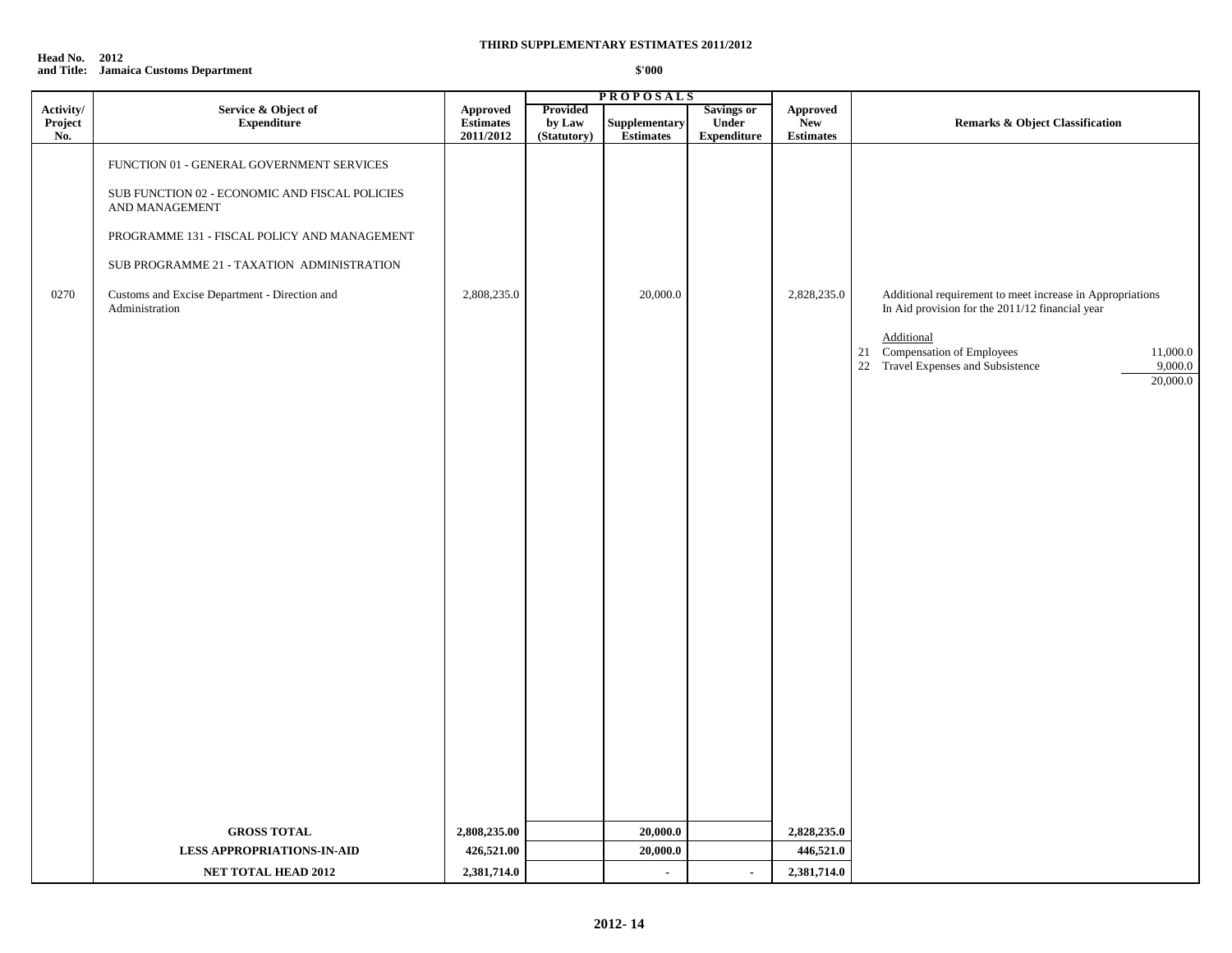**Head No. 2600 and Title: Ministry of National Security**

|                             |                                                                                                                  |                                           |                                   | <b>PROPOSALS</b>                  |                                                         |                                            |                                                                                                                                                                                                                                     |
|-----------------------------|------------------------------------------------------------------------------------------------------------------|-------------------------------------------|-----------------------------------|-----------------------------------|---------------------------------------------------------|--------------------------------------------|-------------------------------------------------------------------------------------------------------------------------------------------------------------------------------------------------------------------------------------|
| Activity/<br>Project<br>No. | Service & Object of<br><b>Expenditure</b>                                                                        | Approved<br><b>Estimates</b><br>2011/2012 | Provided<br>by Law<br>(Statutory) | Supplementary<br><b>Estimates</b> | <b>Savings or</b><br><b>Under</b><br><b>Expenditure</b> | Approved<br><b>New</b><br><b>Estimates</b> | <b>Remarks &amp; Object Classification</b>                                                                                                                                                                                          |
|                             |                                                                                                                  |                                           |                                   |                                   |                                                         |                                            | Additional provision for outstanding bills for goods<br>and services broken out as follows:                                                                                                                                         |
|                             | FUNCTION 02 - DEFENCE AFFAIRS AND SERVICES<br>PROGRAMME 002 - TRAINING<br>SUB-PROGRAMME 25 - TRAINING OF JAMAICA |                                           |                                   |                                   |                                                         |                                            | (1) Petrol and Motor Vehicle Parts<br>167,300.0<br>87,400.0<br>(2) Training Expenses<br>(3) Drugs, Post Mortem and Burial Expenses<br>44,000.0<br>(4) Food and Drink<br>91,900.0<br>(5) Janitorial Expenses<br>9,400.0<br>400,000.0 |
| 1401                        | DEFENCE FORCE<br>Training of Military Personnel                                                                  | 231,786.0                                 |                                   | 87,400.0                          |                                                         | 319,186.0                                  | Additional requirement for outstanding bills<br>Additional<br>25 Purchases of Other Goods and Services<br>87,400.0                                                                                                                  |
|                             | PROGRAMME 400 - JAMAICA DEFENCE FORCE                                                                            |                                           |                                   |                                   |                                                         |                                            |                                                                                                                                                                                                                                     |
|                             | SUB-PROGRAMME 20 - MILITARY SERVICES                                                                             |                                           |                                   |                                   |                                                         |                                            |                                                                                                                                                                                                                                     |
| 1404                        | Military Establishment                                                                                           | 5,557,497.0                               |                                   | 234,900.0                         |                                                         | 5,792,397.0                                | Additional requirement for outstanding bills                                                                                                                                                                                        |
|                             |                                                                                                                  |                                           |                                   |                                   |                                                         |                                            | Additional<br>25 Purchases of Other Goods and Services<br>234,900.0                                                                                                                                                                 |
| 1411                        | JDF Workshop                                                                                                     | 54,679.0                                  |                                   | 14,000.0                          |                                                         | 68,679.0                                   | Additional requirement for outstanding bills                                                                                                                                                                                        |
|                             |                                                                                                                  |                                           |                                   |                                   |                                                         |                                            | Additional<br>25 Purchases of Other Goods and Services<br>14,000.0                                                                                                                                                                  |
|                             | SUB-PROGRAMME 21 - AIR WING                                                                                      |                                           |                                   |                                   |                                                         |                                            |                                                                                                                                                                                                                                     |
| 1414                        | Air Wing Workshop                                                                                                | 18,500.0                                  |                                   | 10,000.0                          |                                                         | 28,500.0                                   | Additional requirement for outstanding bills                                                                                                                                                                                        |
|                             |                                                                                                                  |                                           |                                   |                                   |                                                         |                                            | Additional<br>25 Purchases of Other Goods and Services<br>10,000.0                                                                                                                                                                  |
|                             | SUB-PROGRAMME 22 - COAST GUARD                                                                                   |                                           |                                   |                                   |                                                         |                                            |                                                                                                                                                                                                                                     |
| 1415                        | Operation and Maintenance of Ships                                                                               | 214,306.0                                 |                                   | 31,800.0                          |                                                         | 246,106.0                                  | Additional requirement for outstanding bills                                                                                                                                                                                        |
|                             |                                                                                                                  |                                           |                                   |                                   |                                                         |                                            | Additional<br>25 Purchases of Other Goods and Services<br>31,800.0                                                                                                                                                                  |
|                             |                                                                                                                  |                                           |                                   |                                   |                                                         |                                            |                                                                                                                                                                                                                                     |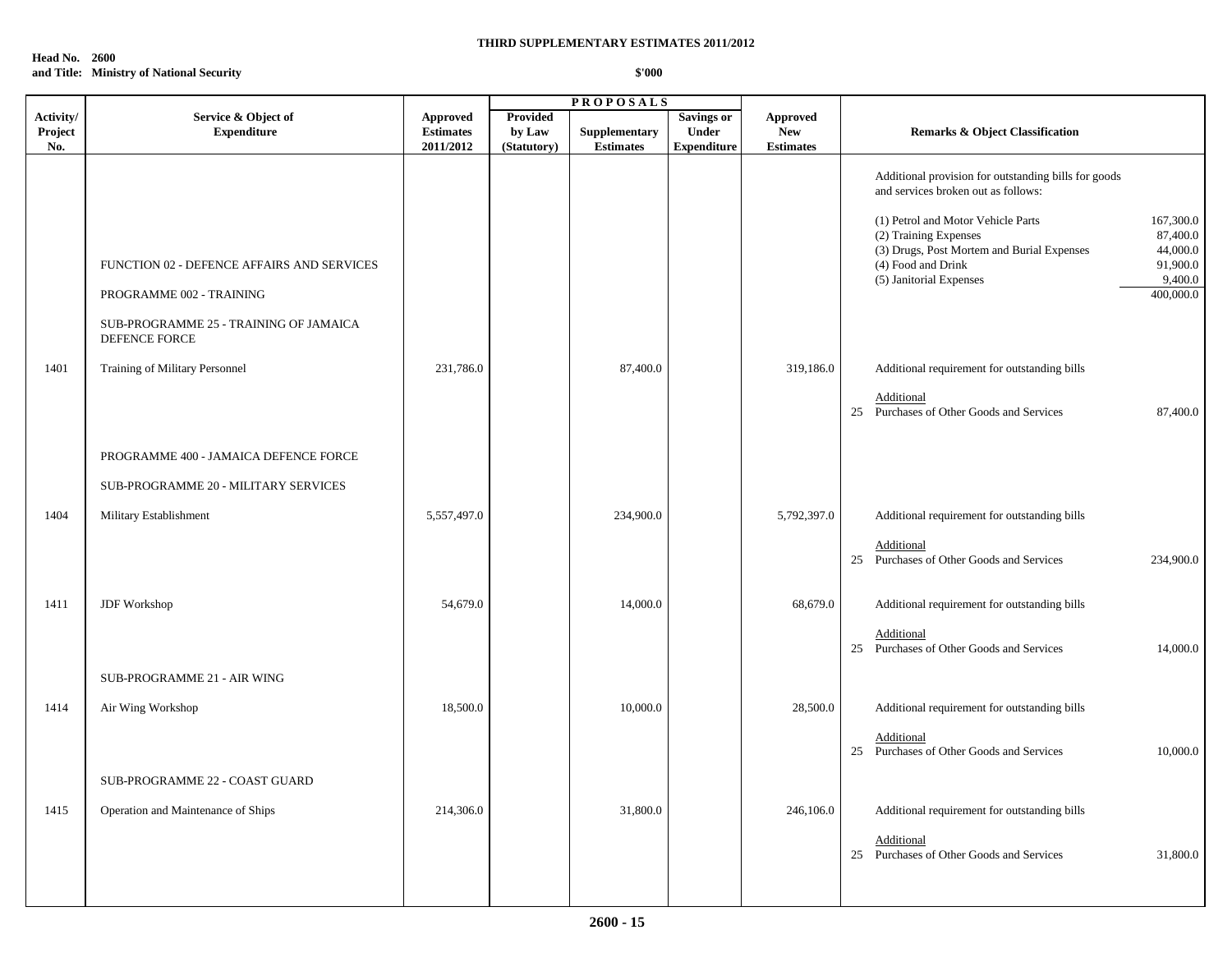**Head No. 2600**

## **and Title: Ministry of National Security**

|                             |                                                                  |                                           |                                          | <b>PROPOSALS</b>                 |                                                  |                                            |                                                                    |
|-----------------------------|------------------------------------------------------------------|-------------------------------------------|------------------------------------------|----------------------------------|--------------------------------------------------|--------------------------------------------|--------------------------------------------------------------------|
| Activity/<br>Project<br>No. | Service & Object of<br><b>Expenditure</b>                        | Approved<br><b>Estimates</b><br>2011/2012 | <b>Provided</b><br>by Law<br>(Statutory) | Supplementary<br>$\bf Estimates$ | <b>Savings or</b><br>Under<br><b>Expenditure</b> | <b>Approved</b><br>New<br><b>Estimates</b> | <b>Remarks &amp; Object Classification</b>                         |
|                             | SUB-PROGRAMME 23 - ENGINEERING SERVICES                          |                                           |                                          |                                  |                                                  |                                            |                                                                    |
| 1404                        | Military Establishment                                           | 1,509,332.0                               |                                          | 49,588.0                         |                                                  | 1,558,920.0                                | Additional requirement to meet arrears in electricity cost         |
|                             |                                                                  |                                           |                                          |                                  |                                                  |                                            | Additional<br>24 Public Utility Services<br>49,588.0               |
| 1417                        | Civil Engineering                                                | 40,226.0                                  |                                          | 21,900.0                         |                                                  | 62,126.0                                   | Additional requirement for outstanding bills                       |
|                             |                                                                  |                                           |                                          |                                  |                                                  |                                            | Additional<br>25 Purchases of Other Goods and Services<br>21,900.0 |
|                             | FUNCTION 03 - PUBLIC ORDER AND SAFETY<br><b>SERVICES</b>         |                                           |                                          |                                  |                                                  |                                            |                                                                    |
|                             | SUB-FUNCTION 01 - POLICE                                         |                                           |                                          |                                  |                                                  |                                            |                                                                    |
|                             | PROGRAMME 001 - EXECUTIVE DIRECTION AND<br><b>ADMINISTRATION</b> |                                           |                                          |                                  |                                                  |                                            |                                                                    |
|                             | SUB-PROGRAMME 01 - GENERAL ADMINISTRATION                        |                                           |                                          |                                  |                                                  |                                            |                                                                    |
| 1430                        | Witness Protection Programme                                     | 177,912.0                                 |                                          | 2,802.0                          |                                                  | 180,714.0                                  | Additional requirement to meet arrears in electricity cost         |
|                             |                                                                  |                                           |                                          |                                  |                                                  |                                            | Additional<br>24 Public Utility Services<br>2,802.0                |
|                             |                                                                  |                                           |                                          |                                  |                                                  |                                            |                                                                    |
|                             |                                                                  |                                           |                                          |                                  |                                                  |                                            |                                                                    |
|                             |                                                                  |                                           |                                          |                                  |                                                  |                                            |                                                                    |
|                             |                                                                  |                                           |                                          |                                  |                                                  |                                            |                                                                    |
|                             |                                                                  |                                           |                                          |                                  |                                                  |                                            |                                                                    |
|                             |                                                                  |                                           |                                          |                                  |                                                  |                                            |                                                                    |
|                             |                                                                  |                                           |                                          |                                  |                                                  |                                            |                                                                    |
|                             |                                                                  |                                           |                                          |                                  |                                                  |                                            |                                                                    |
|                             |                                                                  |                                           |                                          |                                  |                                                  |                                            |                                                                    |
|                             | <b>TOTAL HEAD</b>                                                | 12,326,732.0                              | $\sim$                                   | 452,390.0                        | $\sim$                                           | 12,779,122.0                               |                                                                    |
|                             | <b>LESS APPROPRIATION-IN-AID</b>                                 | 2,644.0                                   |                                          |                                  |                                                  | 2,644.0                                    |                                                                    |
|                             | <b>NET TOTAL HEAD 2600</b>                                       | 12,324,088.0                              | $\sim$                                   | 452,390.0                        | $\sim$                                           | 12,776,478.0                               |                                                                    |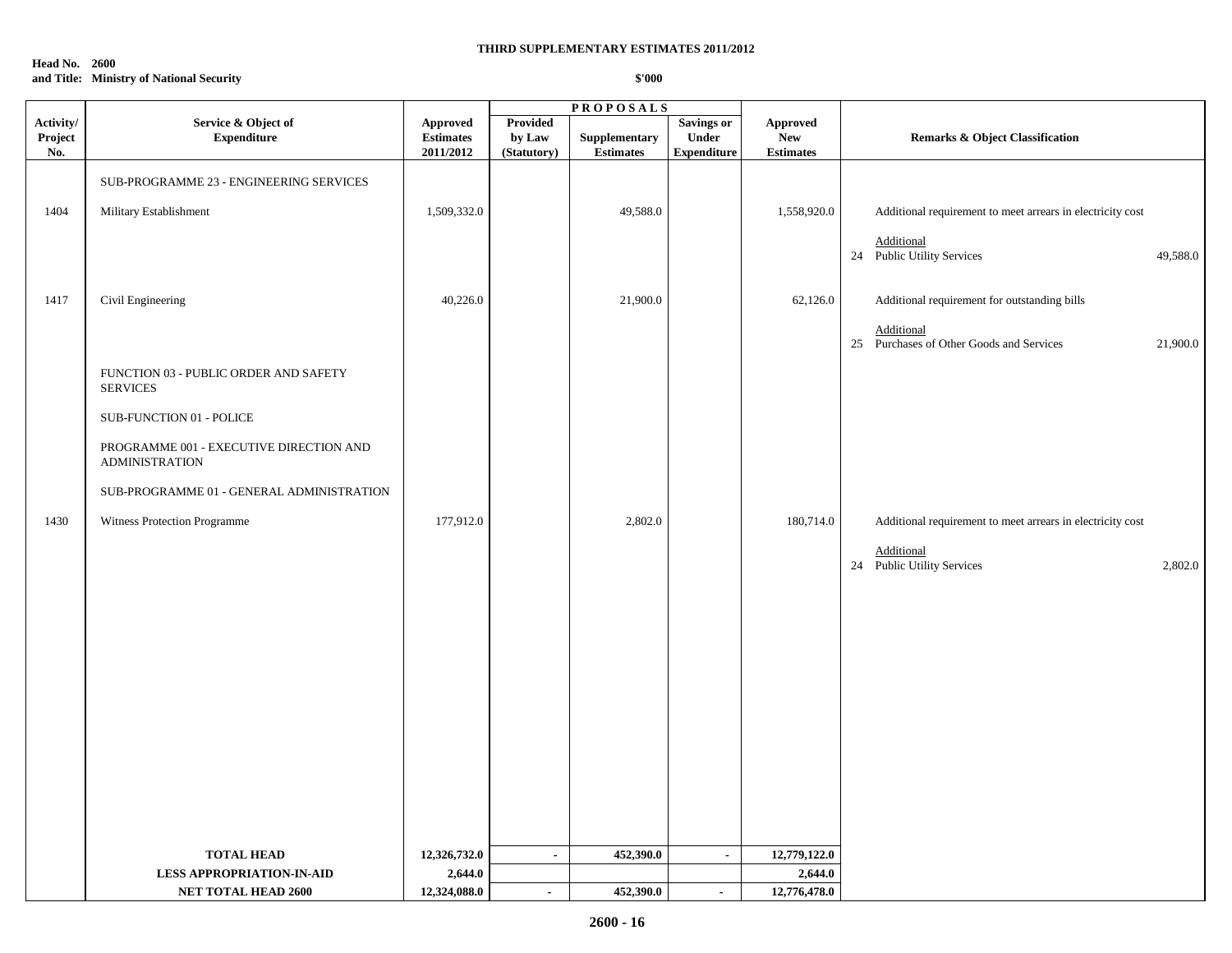**Head No. 2622 and Title: Police Department**

|                             |                                                                             |                                                  |                                   | <b>PROPOSALS</b>                  |                                                         |                                                   |                                                            |
|-----------------------------|-----------------------------------------------------------------------------|--------------------------------------------------|-----------------------------------|-----------------------------------|---------------------------------------------------------|---------------------------------------------------|------------------------------------------------------------|
| Activity/<br>Project.<br>No | Service & Object of<br><b>Expenditure</b>                                   | <b>Approved</b><br><b>Estimates</b><br>2011/2012 | Provided<br>by Law<br>(Statutory) | Supplementary<br><b>Estimates</b> | <b>Savings or</b><br><b>Under</b><br><b>Expenditure</b> | <b>Approved</b><br><b>New</b><br><b>Estimates</b> | <b>Remarks &amp; Object Classification</b>                 |
|                             | FUNCTION 03 - PUBLIC ORDER AND SAFETY<br><b>SERVICES</b>                    |                                                  |                                   |                                   |                                                         |                                                   |                                                            |
|                             | <b>SUB-FUNCTION 01 - POLICE</b>                                             |                                                  |                                   |                                   |                                                         |                                                   | Additional amounts provided to meet payment of electricity |
|                             | PROGRAMME 002 - TRAINING                                                    |                                                  |                                   |                                   |                                                         |                                                   | arrears                                                    |
|                             | SUB-PROGRAMME 98 - TRAINING OF OTHERS                                       |                                                  |                                   |                                   |                                                         |                                                   |                                                            |
| 1519                        | Jamaica Police Academy                                                      | 944,889.0                                        |                                   | 16,000.0                          |                                                         | 960,889.0                                         | Additional requirement                                     |
|                             |                                                                             |                                                  |                                   |                                   |                                                         |                                                   | Additional<br>24 Public Utility Services<br>16,000.0       |
|                             | PROGRAMME 327 - PREVENTION AND CONTROL OF<br><b>DRUG ABUSE</b>              |                                                  |                                   |                                   |                                                         |                                                   |                                                            |
|                             | SUB-PROGRAMME 21 - CONTROL AND INVESTIGATION<br>OF DRUG TRAFFICKING         |                                                  |                                   |                                   |                                                         |                                                   |                                                            |
| 1525                        | Transnational Crime and Narcotics Division and<br><b>Operation Kingfish</b> | 738,916.0                                        |                                   | 16,325.0                          |                                                         | 755,241.0                                         | Additional requirement<br>Additional                       |
|                             |                                                                             |                                                  |                                   |                                   |                                                         |                                                   | 24 Public Utility Services<br>16,325.0                     |
|                             | PROGRAMME 425 - MAINTENANCE OF LAW<br><b>AND ORDER</b>                      |                                                  |                                   |                                   |                                                         |                                                   |                                                            |
|                             | SUB-PROGRAMME 20 - CENTRAL CONTROL<br>AND DIRECTION                         |                                                  |                                   |                                   |                                                         |                                                   |                                                            |
| 0005                        | Direction and Administration                                                | 1,206,262.0                                      |                                   | 47,218.0                          |                                                         | 1,253,480.0                                       | Additional requirement                                     |
|                             |                                                                             |                                                  |                                   |                                   |                                                         |                                                   | Additional<br>24 Public Utility Services<br>47,218.0       |
| 1448                        | Centre for Investigation of Sexual Offences and Child Abuse                 | 93,311.0                                         |                                   | 342.0                             |                                                         | 93,653.0                                          | Additional requirement                                     |
|                             |                                                                             |                                                  |                                   |                                   |                                                         |                                                   | Additional<br>24 Public Utility Services<br>342.0          |
| 1509                        | Research, Planning and Legal Services                                       | 104,844.0                                        |                                   | 300.0                             |                                                         | 105,144.0                                         | Additional requirement                                     |
|                             |                                                                             |                                                  |                                   |                                   |                                                         |                                                   | Additional<br>24 Public Utility Services<br>300.0          |
|                             |                                                                             |                                                  |                                   |                                   |                                                         |                                                   |                                                            |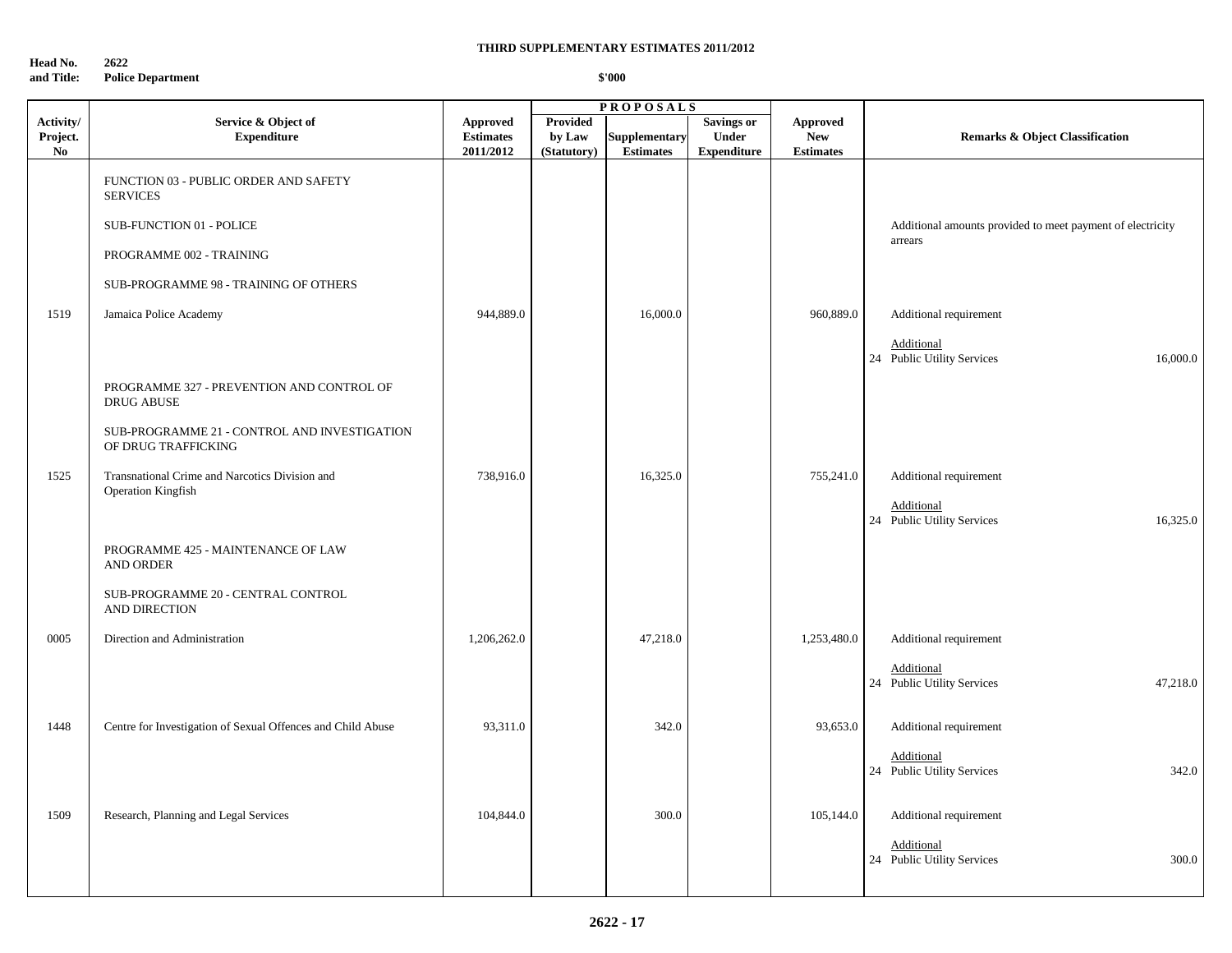**Head No. 2622**

### **and Title: Police Department**

|                                         |                                           |                                           |                                   | <b>PROPOSALS</b>                  |                                                         |                                            |                                                            |
|-----------------------------------------|-------------------------------------------|-------------------------------------------|-----------------------------------|-----------------------------------|---------------------------------------------------------|--------------------------------------------|------------------------------------------------------------|
| Activity/<br>Project.<br>N <sub>0</sub> | Service & Object of<br><b>Expenditure</b> | Approved<br><b>Estimates</b><br>2011/2012 | Provided<br>by Law<br>(Statutory) | Supplementary<br><b>Estimates</b> | <b>Savings or</b><br><b>Under</b><br><b>Expenditure</b> | Approved<br><b>New</b><br><b>Estimates</b> | <b>Remarks &amp; Object Classification</b>                 |
| 1527                                    | Community Safety and Security Branch      | 175,235.0                                 |                                   | 422.0                             |                                                         | 175,657.0                                  | Additional requirement                                     |
|                                         |                                           |                                           |                                   |                                   |                                                         |                                            | Additional<br>24 Public Utility Services<br>422.0          |
|                                         | SUB-PROGRAMME 21 - CRIMINAL INVESTIGATION |                                           |                                   |                                   |                                                         |                                            |                                                            |
| 1524                                    | Legal Medicine                            | 178,127.0                                 |                                   | 30.0                              |                                                         | 178,157.0                                  | Additional requirement                                     |
|                                         |                                           |                                           |                                   |                                   |                                                         |                                            | Additional<br>24 Public Utility Services<br>$30.0\,$       |
| 1576                                    | Serious and Organised Crime Division      | 902,772.0                                 |                                   | 67,000.0                          |                                                         | 969,772.0                                  | Additional requirement                                     |
|                                         |                                           |                                           |                                   |                                   |                                                         |                                            | Additional<br>24 Public Utility Services<br>67,000.0       |
|                                         | SUB-PROGRAMME 23 - POLICE OPERATIONS      |                                           |                                   |                                   |                                                         |                                            |                                                            |
| 1529                                    | <b>Traffic Control</b>                    | 324,507.0                                 |                                   | 1,500.0                           |                                                         | 326,007.0                                  | Additional requirement                                     |
|                                         |                                           |                                           |                                   |                                   |                                                         |                                            | Additional<br>24 Public Utility Services<br>1,500.0        |
| 1530                                    | <b>General Police Functions</b>           | 10,001,846.0                              |                                   | 39,000.0                          |                                                         | 10,040,846.0                               | Additional requirement                                     |
|                                         |                                           |                                           |                                   |                                   |                                                         |                                            | Additional<br>24 Public Utility Services<br>39,000.0       |
| 1531                                    | Port Division                             | 102,679.0                                 |                                   | 133.0                             |                                                         | 102,812.0                                  | Additional requirement                                     |
|                                         |                                           |                                           |                                   |                                   |                                                         |                                            | Additional<br>24 Public Utility Services<br>133.0          |
| 1532                                    | Mobile Reserve (Re-Actionary Force)       | 1,241,632.0                               |                                   | 8,250.0                           |                                                         | 1,249,882.0                                | Additional requirement                                     |
|                                         |                                           |                                           |                                   |                                   |                                                         |                                            | <b>Additional</b><br>8,250.0<br>24 Public Utility Services |
| 1533                                    | <b>Canine Operations</b>                  | 76,155.0                                  |                                   | 80.0                              |                                                         | 76,235.0                                   | Additional requirement                                     |
|                                         |                                           |                                           |                                   |                                   |                                                         |                                            | <b>Additional</b><br>24 Public Utility Services<br>80.0    |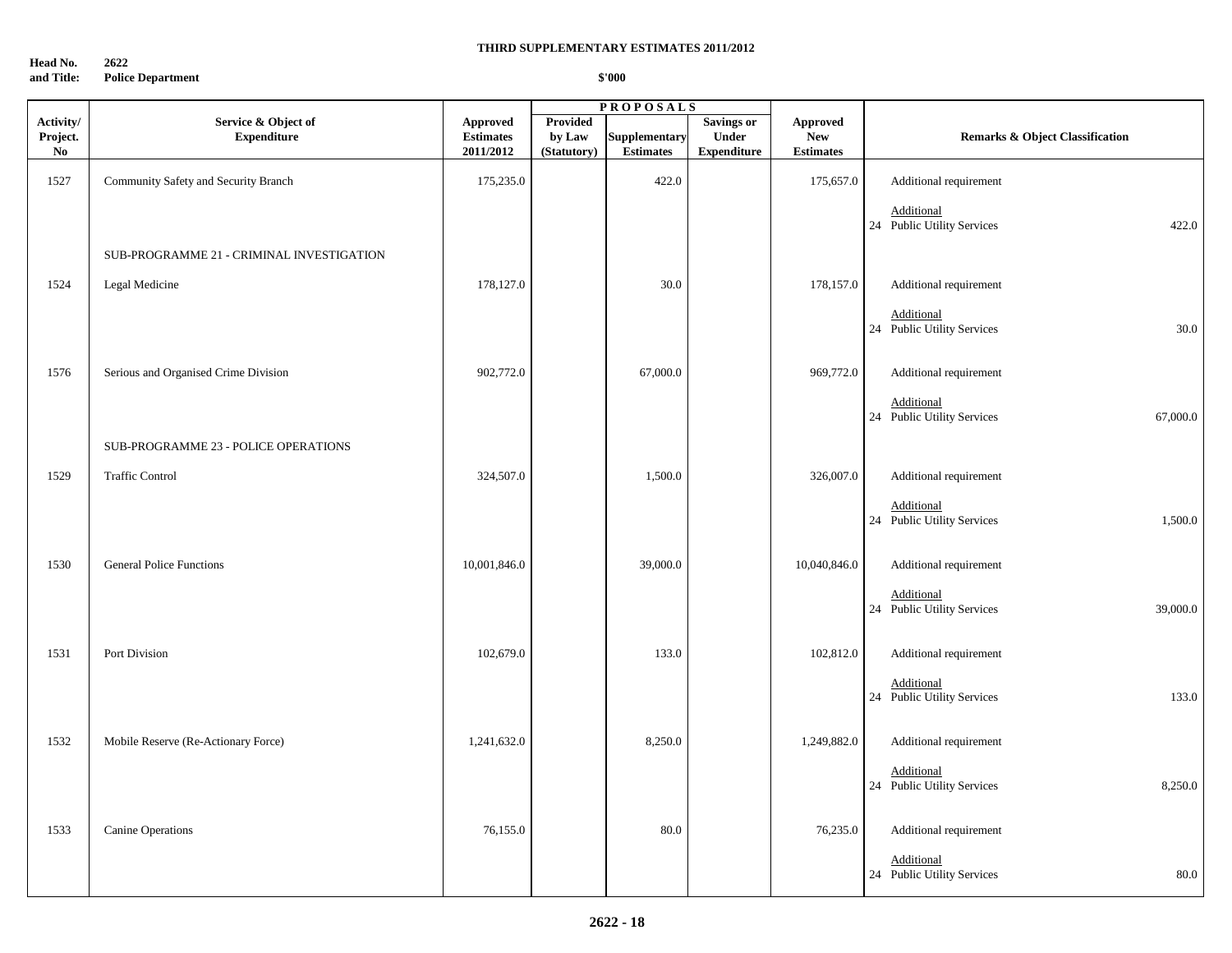**Head No. 2622 and Title: Police Department**

|                                                 |                                            |                                                  |                                          | <b>PROPOSALS</b>                  |                                                  |                                             |                                                     |
|-------------------------------------------------|--------------------------------------------|--------------------------------------------------|------------------------------------------|-----------------------------------|--------------------------------------------------|---------------------------------------------|-----------------------------------------------------|
| Activity/<br>Project.<br>$\mathbf{N}\mathbf{o}$ | Service & Object of<br><b>Expenditure</b>  | <b>Approved</b><br><b>Estimates</b><br>2011/2012 | <b>Provided</b><br>by Law<br>(Statutory) | Supplementary<br><b>Estimates</b> | <b>Savings or</b><br>Under<br><b>Expenditure</b> | Approved<br>${\bf New}$<br><b>Estimates</b> | <b>Remarks &amp; Object Classification</b>          |
|                                                 | SUB-PROGRAMME 25 - AUXILIARIES             |                                                  |                                          |                                   |                                                  |                                             |                                                     |
| 1538                                            | Island Special Constabulary Force          | 3,465,157.0                                      |                                          | 100.0                             |                                                  | 3,465,257.0                                 | Additional requirement                              |
|                                                 |                                            |                                                  |                                          |                                   |                                                  |                                             | Additional<br>100.0<br>24 Public Utility Services   |
|                                                 | SUB-PROGRAMME 26 - SERVICES DIVISION       |                                                  |                                          |                                   |                                                  |                                             |                                                     |
| 1410                                            | Maintenance of Telecommunication Equipment | 135,164.0                                        |                                          | 1,100.0                           |                                                  | 136,264.0                                   | Additional requirement                              |
|                                                 |                                            |                                                  |                                          |                                   |                                                  |                                             | Additional<br>24 Public Utility Services<br>1,100.0 |
| 1541                                            | Transport and Repairs Workshop             | 340,854.0                                        |                                          | 3,000.0                           |                                                  | 343,854.0                                   | Additional requirement                              |
|                                                 |                                            |                                                  |                                          |                                   |                                                  |                                             | Additional<br>24 Public Utility Services<br>3,000.0 |
| 1585                                            | Detention and Courts                       | 118,664.0                                        |                                          | 200.0                             |                                                  | 118,864.0                                   | Additional requirement                              |
|                                                 |                                            |                                                  |                                          |                                   |                                                  |                                             | Additional<br>24 Public Utility Services<br>200.0   |
|                                                 |                                            |                                                  |                                          |                                   |                                                  |                                             |                                                     |
|                                                 |                                            |                                                  |                                          |                                   |                                                  |                                             |                                                     |
|                                                 |                                            |                                                  |                                          |                                   |                                                  |                                             |                                                     |
|                                                 |                                            |                                                  |                                          |                                   |                                                  |                                             |                                                     |
|                                                 |                                            |                                                  |                                          |                                   |                                                  |                                             |                                                     |
|                                                 |                                            |                                                  |                                          |                                   |                                                  |                                             |                                                     |
|                                                 |                                            |                                                  |                                          |                                   |                                                  |                                             |                                                     |
|                                                 |                                            |                                                  |                                          |                                   |                                                  |                                             |                                                     |
|                                                 |                                            |                                                  |                                          |                                   |                                                  |                                             |                                                     |
|                                                 |                                            |                                                  |                                          |                                   |                                                  |                                             |                                                     |
|                                                 | <b>TOTAL HEAD 2622</b>                     | 26,750,014.0                                     |                                          | 201,000.0                         | $\blacksquare$                                   | 26,951,014.0                                |                                                     |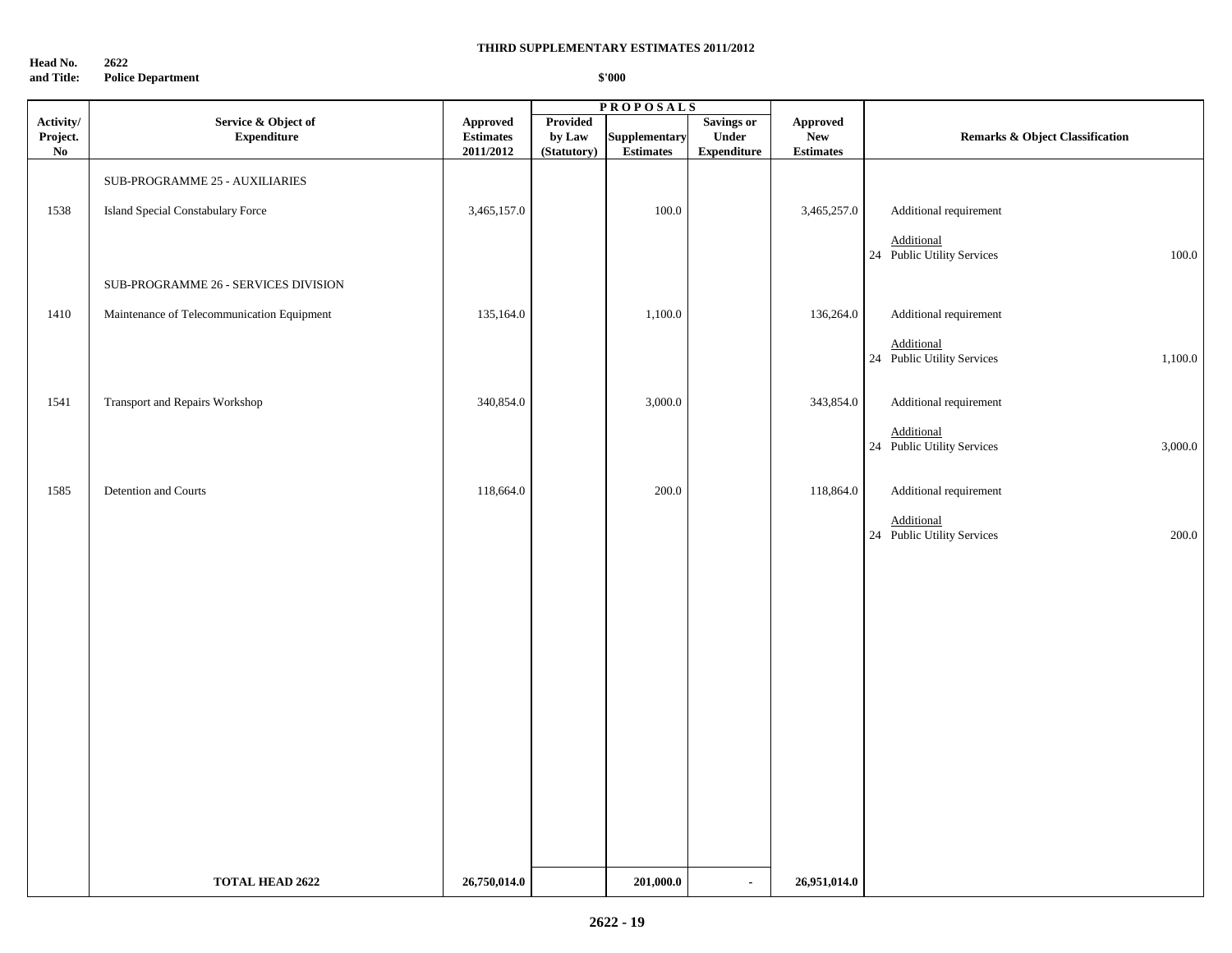**Head No. 2823 and Title: Court of Appeal**

|                             |                                                |                                    |                                   | <b>PROPOSALS</b>                          |                                           |                                                                                                        |                                                            |
|-----------------------------|------------------------------------------------|------------------------------------|-----------------------------------|-------------------------------------------|-------------------------------------------|--------------------------------------------------------------------------------------------------------|------------------------------------------------------------|
| Activity/<br>Project<br>No. | Service & Object of<br><b>Expenditure</b>      | Approved<br>Estimates<br>2011/2012 | Provided<br>by Law<br>(Statutory) | ${\large \bf Supplementary}$<br>Estimates | Savings or<br>Under<br><b>Expenditure</b> | Approved<br>New<br>$\begin{minipage}{.4\linewidth} Estimates \end{minipage} \vspace{-0.000\textwidth}$ | <b>Remarks &amp; Object Classification</b>                 |
|                             | FUNCTION 03 - PUBLIC ORDER AND SAFETY SERVICES |                                    |                                   |                                           |                                           |                                                                                                        |                                                            |
|                             | SUB FUNCTION 02 - JUSTICE                      |                                    |                                   |                                           |                                           |                                                                                                        |                                                            |
|                             | PROGRAMME 427 - ADMINISTRATION OF JUSTICE      |                                    |                                   |                                           |                                           |                                                                                                        |                                                            |
|                             | SUB-PROGRAMME 23 - ADJUDICATION OF CASES       |                                    |                                   |                                           |                                           |                                                                                                        |                                                            |
| 1548                        | Court of Appeal                                | 148,795.0                          |                                   | 2,634.0                                   |                                           | 151,429.0                                                                                              | Additional requirement to meet arrears in electricity cost |
|                             |                                                |                                    |                                   |                                           |                                           |                                                                                                        | Additional<br>24 Public Utility Services<br>2,634.0        |
|                             |                                                |                                    |                                   |                                           |                                           |                                                                                                        |                                                            |
|                             |                                                |                                    |                                   |                                           |                                           |                                                                                                        |                                                            |
|                             |                                                |                                    |                                   |                                           |                                           |                                                                                                        |                                                            |
|                             |                                                |                                    |                                   |                                           |                                           |                                                                                                        |                                                            |
|                             |                                                |                                    |                                   |                                           |                                           |                                                                                                        |                                                            |
|                             |                                                |                                    |                                   |                                           |                                           |                                                                                                        |                                                            |
|                             |                                                |                                    |                                   |                                           |                                           |                                                                                                        |                                                            |
|                             |                                                |                                    |                                   |                                           |                                           |                                                                                                        |                                                            |
|                             |                                                |                                    |                                   |                                           |                                           |                                                                                                        |                                                            |
|                             |                                                |                                    |                                   |                                           |                                           |                                                                                                        |                                                            |
|                             |                                                |                                    |                                   |                                           |                                           |                                                                                                        |                                                            |
|                             |                                                |                                    |                                   |                                           |                                           |                                                                                                        |                                                            |
|                             |                                                |                                    |                                   |                                           |                                           |                                                                                                        |                                                            |
|                             |                                                |                                    |                                   |                                           |                                           |                                                                                                        |                                                            |
|                             |                                                |                                    |                                   |                                           |                                           |                                                                                                        |                                                            |
|                             |                                                |                                    |                                   |                                           |                                           |                                                                                                        |                                                            |
|                             |                                                |                                    |                                   |                                           |                                           |                                                                                                        |                                                            |
|                             |                                                |                                    |                                   |                                           |                                           |                                                                                                        |                                                            |
|                             | <b>TOTAL HEAD 2823</b>                         | 148,795.0                          | $\blacksquare$                    | 2,634.0                                   | $\blacksquare$                            | 151,429.0                                                                                              |                                                            |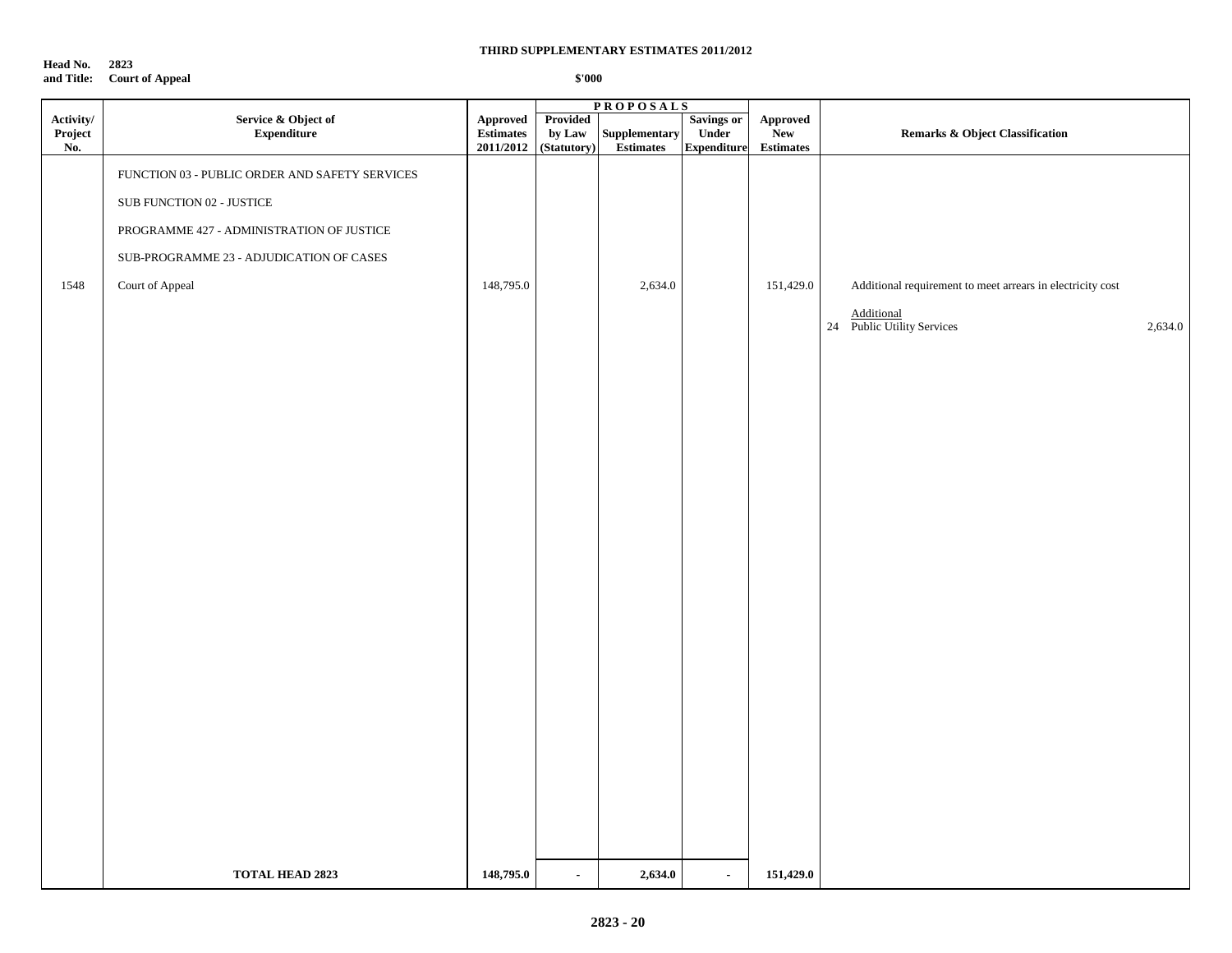#### **Head No. 2825 and Title: Director of Public Prosecutions**

|                             |                                                                             |                                                  |                                          | <b>PROPOSALS</b>                  |                                                  |                                            |                                                                                                                   |
|-----------------------------|-----------------------------------------------------------------------------|--------------------------------------------------|------------------------------------------|-----------------------------------|--------------------------------------------------|--------------------------------------------|-------------------------------------------------------------------------------------------------------------------|
| Activity/<br>Project<br>No. | Service & Object of<br><b>Expenditure</b>                                   | <b>Approved</b><br><b>Estimates</b><br>2011/2012 | <b>Provided</b><br>by Law<br>(Statutory) | Supplementary<br><b>Estimates</b> | <b>Savings or</b><br>Under<br><b>Expenditure</b> | Approved<br><b>New</b><br><b>Estimates</b> | <b>Remarks &amp; Object Classification</b>                                                                        |
|                             | FUNCTION 03 - PUBLIC ORDER AND SAFETY SERVICES<br>SUB FUNCTION 02 - JUSTICE |                                                  |                                          |                                   |                                                  |                                            |                                                                                                                   |
|                             | PROGRAMME 426 - LEGAL SERVICES                                              |                                                  |                                          |                                   |                                                  |                                            |                                                                                                                   |
|                             | SUB-PROGRAMME 27 - CRIMINAL PROSECUTIONS                                    |                                                  |                                          |                                   |                                                  |                                            |                                                                                                                   |
| 1556                        | Director of Public Prosecutions                                             | 237,631.0                                        |                                          | 6,370.0                           |                                                  | 244,001.0                                  | Additional requirement to meet arrears in electricity cost<br>Additional<br>24 Public Utility Services<br>6,370.0 |
|                             |                                                                             |                                                  |                                          |                                   |                                                  |                                            |                                                                                                                   |
|                             |                                                                             |                                                  |                                          |                                   |                                                  |                                            |                                                                                                                   |
|                             |                                                                             |                                                  |                                          |                                   |                                                  |                                            |                                                                                                                   |
|                             |                                                                             |                                                  |                                          |                                   |                                                  |                                            |                                                                                                                   |
|                             |                                                                             |                                                  |                                          |                                   |                                                  |                                            |                                                                                                                   |
|                             |                                                                             |                                                  |                                          |                                   |                                                  |                                            |                                                                                                                   |
|                             | <b>TOTAL HEAD 2825</b>                                                      | 237,631.0                                        | $\sim$                                   | 6,370.0                           | $\blacksquare$                                   | 244,001.0                                  |                                                                                                                   |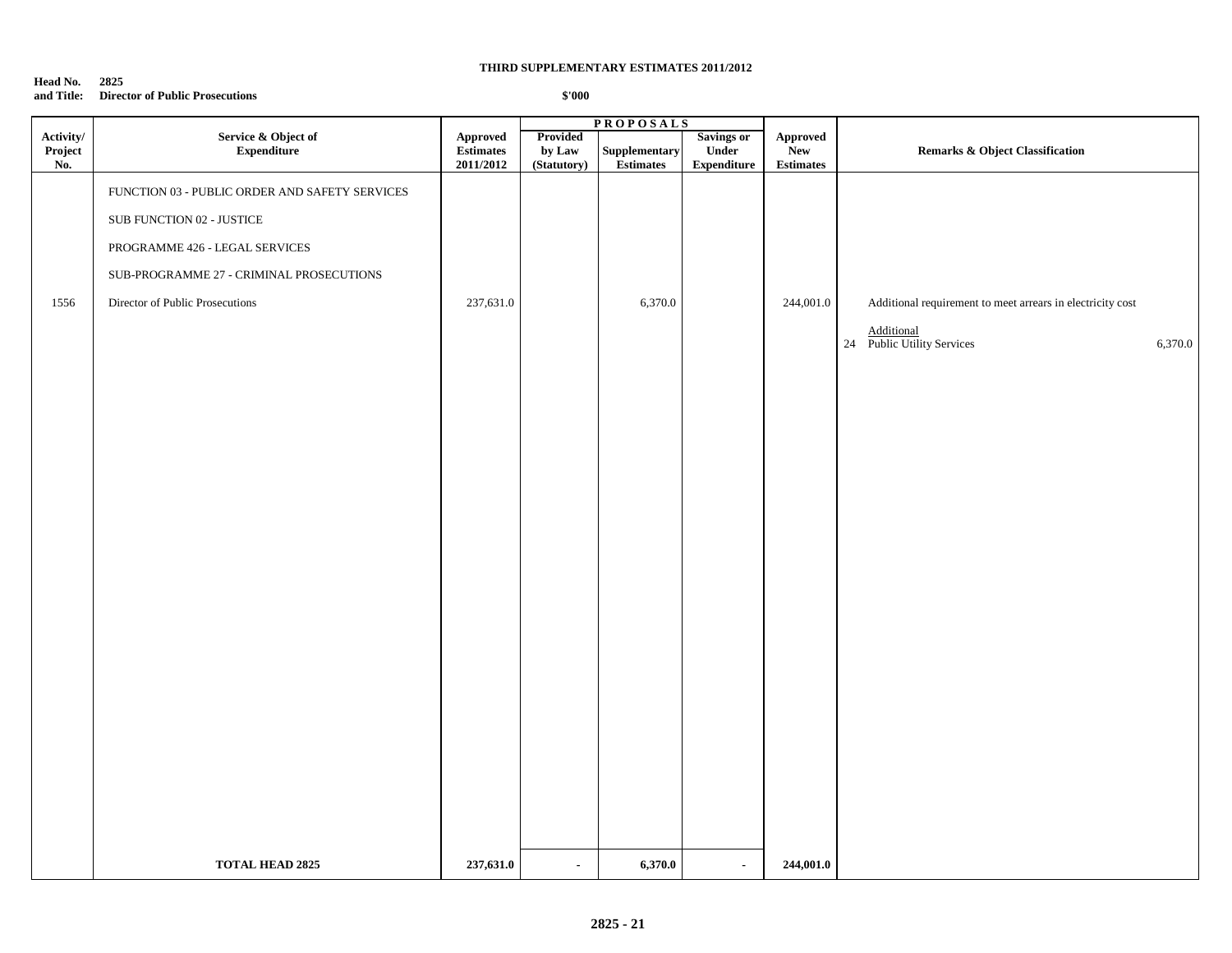#### **Head No. 2826 and Title: Family Courts**

|                             |                                                                                                                                                                                       |                                           |                                   | <b>PROPOSALS</b>           |                                           |                                                  |                                                                                                                   |
|-----------------------------|---------------------------------------------------------------------------------------------------------------------------------------------------------------------------------------|-------------------------------------------|-----------------------------------|----------------------------|-------------------------------------------|--------------------------------------------------|-------------------------------------------------------------------------------------------------------------------|
| Activity/<br>Project<br>No. | Service & Object of<br>Expenditure                                                                                                                                                    | Approved<br><b>Estimates</b><br>2011/2012 | Provided<br>by Law<br>(Statutory) | Supplementary<br>Estimates | Savings or<br>Under<br><b>Expenditure</b> | <b>Approved</b><br><b>New</b><br>$\bf Estimates$ | <b>Remarks &amp; Object Classification</b>                                                                        |
| 1557                        | FUNCTION 03 - PUBLIC ORDER AND SAFETY SERVICES<br>SUB FUNCTION 02 - JUSTICE<br>PROGRAMME 427 - ADMINISTRATION OF JUSTICE<br>SUB-PROGRAMME 23 - ADJUDICATION OF CASES<br>Family Courts | 163,634.0                                 |                                   | 2,263.0                    |                                           | 165,897.0                                        | Additional requirement to meet arrears in electricity cost<br>Additional<br>24 Public Utility Services<br>2,263.0 |
|                             | <b>TOTAL HEAD 2826</b>                                                                                                                                                                | 163,634.0                                 | $\sim$                            | 2,263.0                    | $\blacksquare$                            | 165,897.0                                        |                                                                                                                   |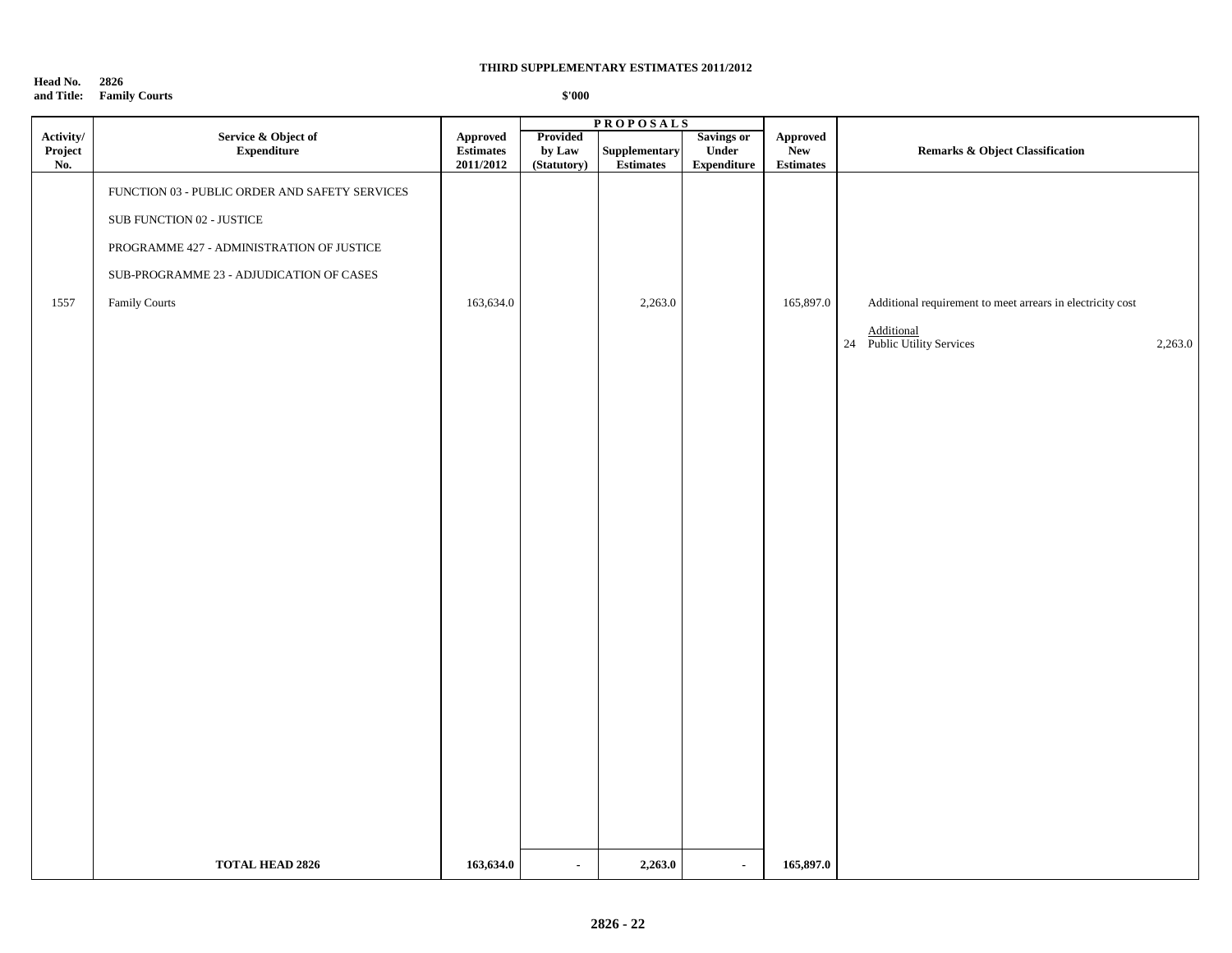#### **Head No. 2827 and Title: Resident Magistrates' Courts**

|                             |                                                |                                    | <b>PROPOSALS</b>                  |                                   |                                           |                                     |                                                             |
|-----------------------------|------------------------------------------------|------------------------------------|-----------------------------------|-----------------------------------|-------------------------------------------|-------------------------------------|-------------------------------------------------------------|
| Activity/<br>Project<br>No. | Service & Object of<br>Expenditure             | Approved<br>Estimates<br>2011/2012 | Provided<br>by Law<br>(Statutory) | Supplementary<br><b>Estimates</b> | Savings or<br>Under<br><b>Expenditure</b> | Approved<br>New<br><b>Estimates</b> | <b>Remarks &amp; Object Classification</b>                  |
|                             | FUNCTION 03 - PUBLIC ORDER AND SAFETY SERVICES |                                    |                                   |                                   |                                           |                                     |                                                             |
|                             | SUB FUNCTION 02 - JUSTICE                      |                                    |                                   |                                   |                                           |                                     |                                                             |
|                             | PROGRAMME 427 - ADMINISTRATION OF JUSTICE      |                                    |                                   |                                   |                                           |                                     |                                                             |
|                             | SUB-PROGRAMME 23 - ADJUDICATION OF CASES       |                                    |                                   |                                   |                                           |                                     |                                                             |
| 1559                        | Resident Magistrates' Courts                   | 1,033,753.0                        |                                   | 11,716.0                          |                                           | 1,045,469.0                         | Additional requirement to meet arrears in electricity cost  |
|                             |                                                |                                    |                                   |                                   |                                           |                                     | <b>Additional</b><br>24 Public Utility Services<br>11,716.0 |
|                             |                                                |                                    |                                   |                                   |                                           |                                     |                                                             |
|                             |                                                |                                    |                                   |                                   |                                           |                                     |                                                             |
|                             |                                                |                                    |                                   |                                   |                                           |                                     |                                                             |
|                             |                                                |                                    |                                   |                                   |                                           |                                     |                                                             |
|                             |                                                |                                    |                                   |                                   |                                           |                                     |                                                             |
|                             |                                                |                                    |                                   |                                   |                                           |                                     |                                                             |
|                             |                                                |                                    |                                   |                                   |                                           |                                     |                                                             |
|                             |                                                |                                    |                                   |                                   |                                           |                                     |                                                             |
|                             |                                                |                                    |                                   |                                   |                                           |                                     |                                                             |
|                             |                                                |                                    |                                   |                                   |                                           |                                     |                                                             |
|                             |                                                |                                    |                                   |                                   |                                           |                                     |                                                             |
|                             |                                                |                                    |                                   |                                   |                                           |                                     |                                                             |
|                             |                                                |                                    |                                   |                                   |                                           |                                     |                                                             |
|                             |                                                |                                    |                                   |                                   |                                           |                                     |                                                             |
|                             |                                                |                                    |                                   |                                   |                                           |                                     |                                                             |
|                             |                                                |                                    |                                   |                                   |                                           |                                     |                                                             |
|                             |                                                |                                    |                                   |                                   |                                           |                                     |                                                             |
|                             |                                                |                                    |                                   |                                   |                                           |                                     |                                                             |
|                             | <b>TOTAL HEAD 2827</b>                         | 1,033,753.0                        | $\bullet$                         | 11,716.0                          | $\bullet$                                 | 1,045,469.0                         |                                                             |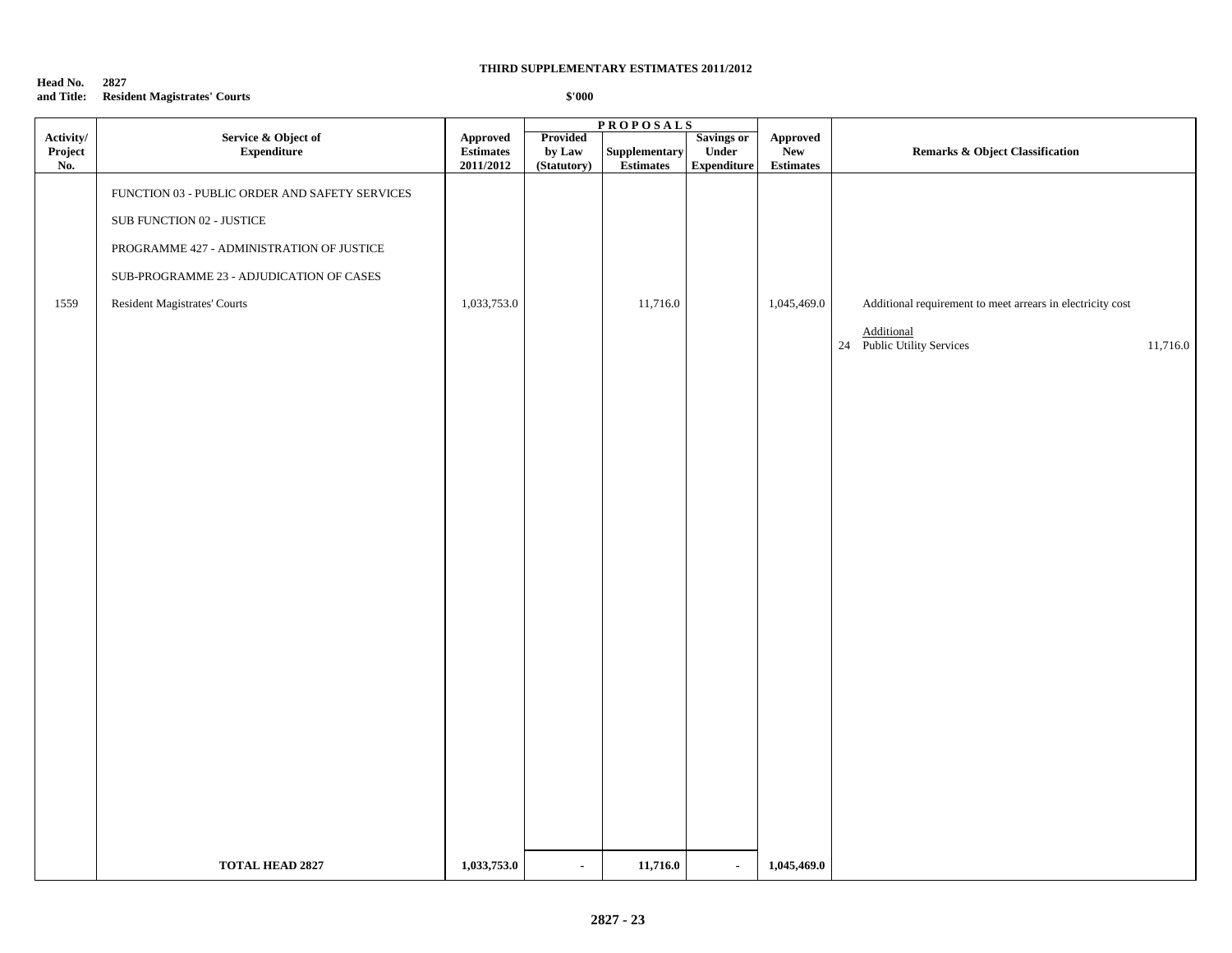#### **Head No. 2829 and Title: Supreme Court**

|                                    |                                                |                                    | <b>PROPOSALS</b>                  |                                   |                                           |                                                         |                                                            |
|------------------------------------|------------------------------------------------|------------------------------------|-----------------------------------|-----------------------------------|-------------------------------------------|---------------------------------------------------------|------------------------------------------------------------|
| $\bf{Activity/}$<br>Project<br>No. | Service & Object of<br><b>Expenditure</b>      | Approved<br>Estimates<br>2011/2012 | Provided<br>by Law<br>(Statutory) | Supplementary<br><b>Estimates</b> | Savings or<br>Under<br><b>Expenditure</b> | ${\Large\bf\large Appendix}$<br>New<br><b>Estimates</b> | Remarks & Object Classification                            |
|                                    | FUNCTION 03 - PUBLIC ORDER AND SAFETY SERVICES |                                    |                                   |                                   |                                           |                                                         |                                                            |
|                                    | SUB FUNCTION 02 - JUSTICE                      |                                    |                                   |                                   |                                           |                                                         |                                                            |
|                                    | PROGRAMME 427 - ADMINISTRATION OF JUSTICE      |                                    |                                   |                                   |                                           |                                                         |                                                            |
|                                    | SUB-PROGRAMME 23 - ADJUDICATION OF CASES       |                                    |                                   |                                   |                                           |                                                         |                                                            |
| 1561                               | Supreme Court                                  | 697,714.0                          |                                   | 7,941.0                           |                                           | 705,655.0                                               | Additional requirement to meet arrears in electricity cost |
|                                    |                                                |                                    |                                   |                                   |                                           |                                                         | Additional<br>24 Public Utility Services<br>7,941.0        |
|                                    |                                                |                                    |                                   |                                   |                                           |                                                         |                                                            |
|                                    |                                                |                                    |                                   |                                   |                                           |                                                         |                                                            |
|                                    |                                                |                                    |                                   |                                   |                                           |                                                         |                                                            |
|                                    |                                                |                                    |                                   |                                   |                                           |                                                         |                                                            |
|                                    |                                                |                                    |                                   |                                   |                                           |                                                         |                                                            |
|                                    |                                                |                                    |                                   |                                   |                                           |                                                         |                                                            |
|                                    |                                                |                                    |                                   |                                   |                                           |                                                         |                                                            |
|                                    |                                                |                                    |                                   |                                   |                                           |                                                         |                                                            |
|                                    |                                                |                                    |                                   |                                   |                                           |                                                         |                                                            |
|                                    |                                                |                                    |                                   |                                   |                                           |                                                         |                                                            |
|                                    |                                                |                                    |                                   |                                   |                                           |                                                         |                                                            |
|                                    |                                                |                                    |                                   |                                   |                                           |                                                         |                                                            |
|                                    |                                                |                                    |                                   |                                   |                                           |                                                         |                                                            |
|                                    |                                                |                                    |                                   |                                   |                                           |                                                         |                                                            |
|                                    |                                                |                                    |                                   |                                   |                                           |                                                         |                                                            |
|                                    |                                                |                                    |                                   |                                   |                                           |                                                         |                                                            |
|                                    |                                                |                                    |                                   |                                   |                                           |                                                         |                                                            |
|                                    |                                                |                                    |                                   |                                   |                                           |                                                         |                                                            |
|                                    | <b>TOTAL HEAD 2829</b>                         | 697,714.0                          | $\sim$                            | 7,941.0                           | $\sim$                                    | 705,655.0                                               |                                                            |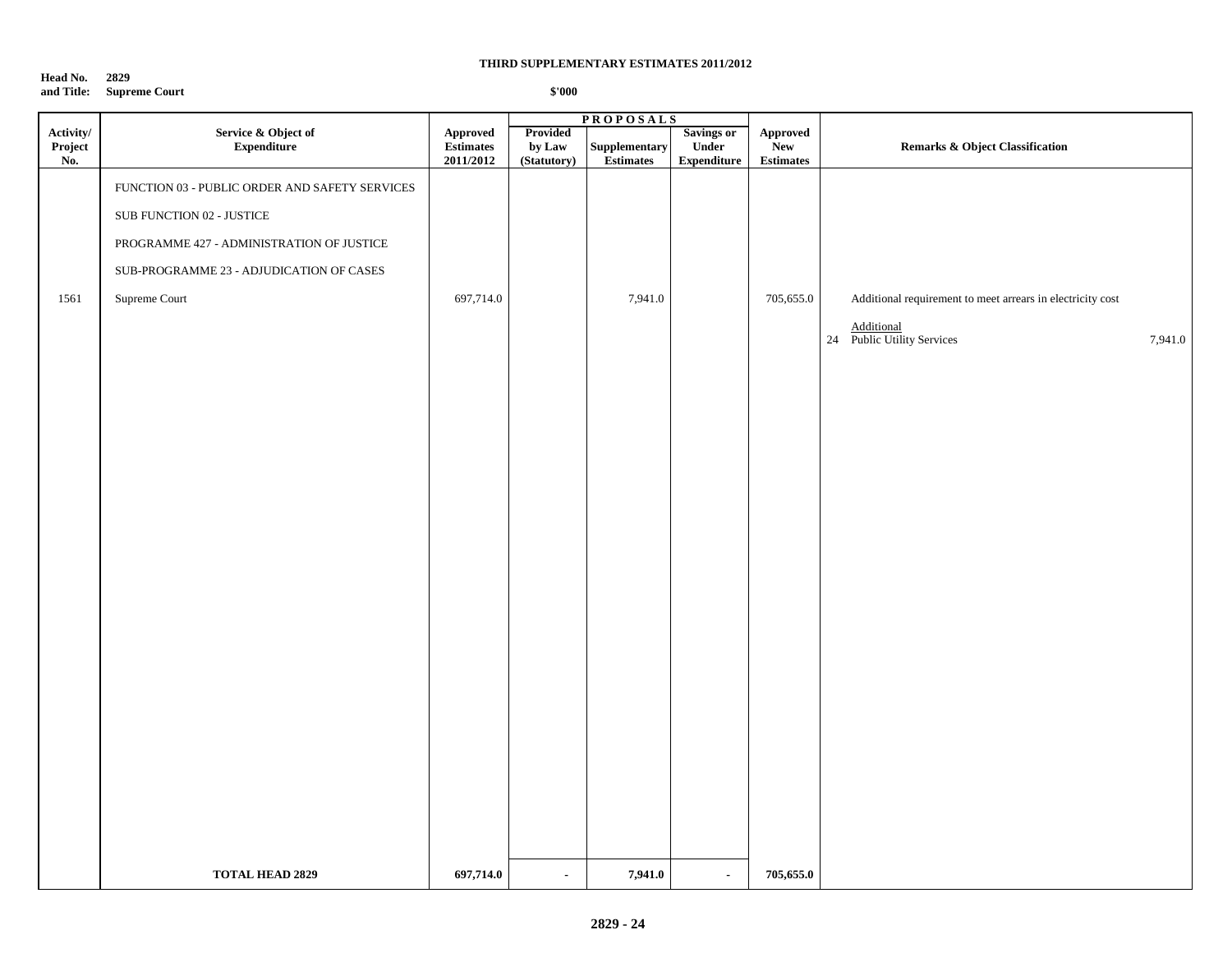#### **Head No. 2831 and Title: Attorney General**

|                   |                                                                                                                                                                                                                                        |                                                  |                       | <b>PROPOSALS</b>           |                              |                                                    |                                                                                                                      |
|-------------------|----------------------------------------------------------------------------------------------------------------------------------------------------------------------------------------------------------------------------------------|--------------------------------------------------|-----------------------|----------------------------|------------------------------|----------------------------------------------------|----------------------------------------------------------------------------------------------------------------------|
| Project<br>No.    | <b>Expenditure</b>                                                                                                                                                                                                                     | <b>Approved</b><br><b>Estimates</b><br>2011/2012 | by Law<br>(Statutory) | Supplementary<br>Estimates | Under<br>${\bf Expenditure}$ | <b>Approved</b><br>${\bf New}$<br><b>Estimates</b> | <b>Remarks &amp; Object Classification</b>                                                                           |
| Activity/<br>1546 | Service & Object of<br>FUNCTION 03 - PUBLIC ORDER AND SAFETY SERVICES<br>SUB FUNCTION 02 - JUSTICE<br>PROGRAMME 426 - LEGAL SERVICES<br>SUB-PROGRAMME 25 - LEGAL SERVICES TO GOVERNMENT<br>AND GOVERNMENT OFFICERS<br>Attorney General | 556,259.0                                        | Provided              | 275,259.0                  | <b>Savings or</b>            | 831,518.0                                          | Additional requirement for outstanding judgment debts<br><b>Additional</b><br>29 Awards and Indemnities<br>275,259.0 |
|                   | <b>TOTAL HEAD 2831</b>                                                                                                                                                                                                                 | 556,259.0                                        | $\blacksquare$        | 275,259.0                  | $\blacksquare$               | 831,518.0                                          |                                                                                                                      |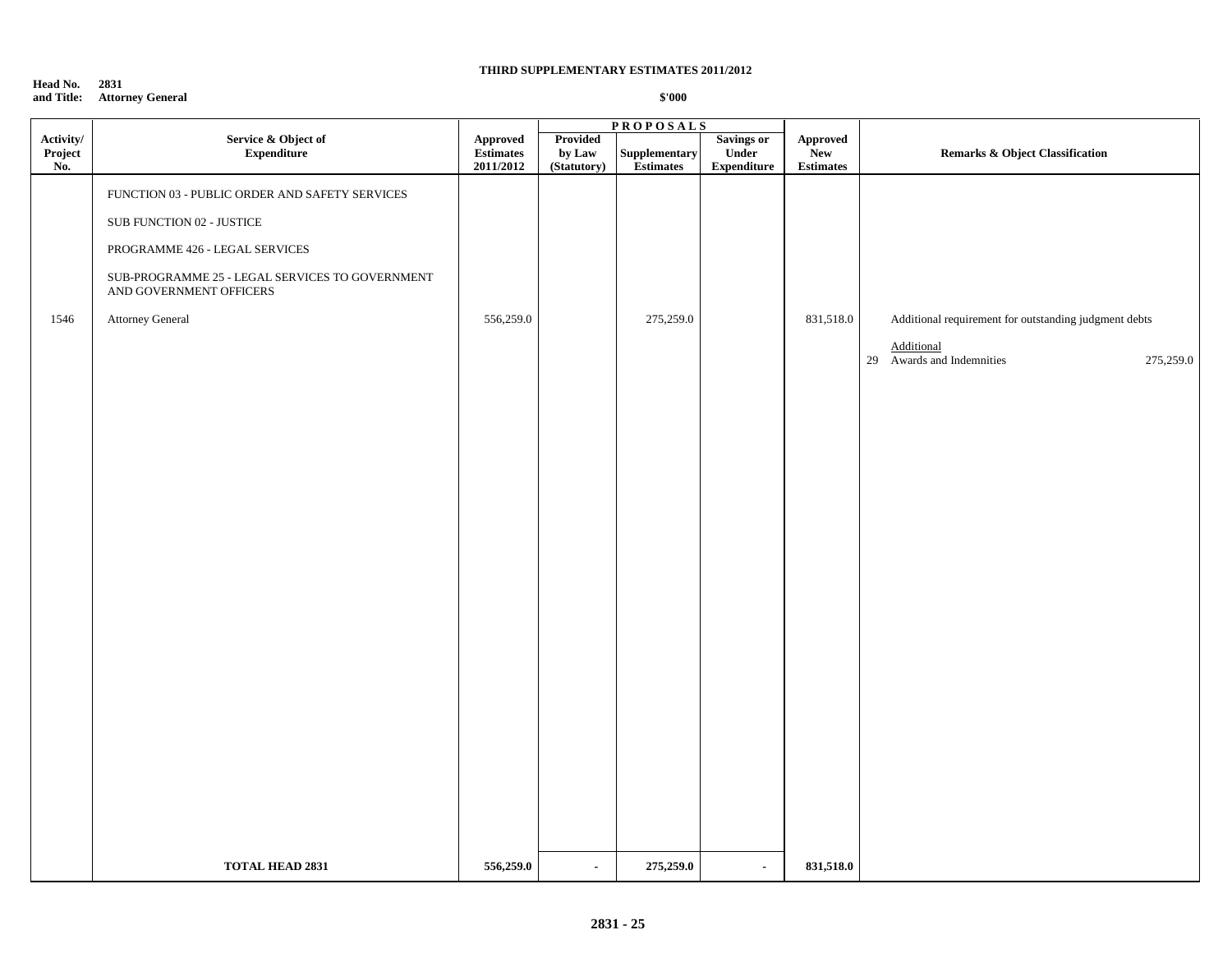**Head No: 4100 and Title: Ministry of Education**

|                             |                                                                                                                                                                                                                       | <b>PROPOSALS</b>                          |                                   |                                   |                                                  |                                                                                                        |                                                                                                                        |
|-----------------------------|-----------------------------------------------------------------------------------------------------------------------------------------------------------------------------------------------------------------------|-------------------------------------------|-----------------------------------|-----------------------------------|--------------------------------------------------|--------------------------------------------------------------------------------------------------------|------------------------------------------------------------------------------------------------------------------------|
| Activity/<br>Project<br>No. | Service & Object of<br><b>Expenditure</b>                                                                                                                                                                             | Approved<br><b>Estimates</b><br>2011/2012 | Provided<br>by Law<br>(Statutory) | Supplementary<br><b>Estimates</b> | <b>Savings or</b><br>Under<br><b>Expenditure</b> | Approved<br>New<br>$\begin{minipage}{.4\linewidth} Estimates \end{minipage} \vspace{-0.000\textwidth}$ | Remarks & Object Classification                                                                                        |
| 0003                        | FUNCTION 06 - EDUCATION AFFAIRS AND SERVICES<br>PROGRAMME 001 - EXECUTIVE DIRECTION AND<br><b>ADMINISTRATION</b><br>SUB-PROGRAMME 01 - GENERAL ADMINISTRATION<br>Human Resource Management and Other Support Services | 261,235.0                                 |                                   | 104,478.0                         |                                                  | 365,713.0                                                                                              | Additional requirement for the payment of electricity arrears<br>Additional<br>24 Public Utility Services<br>104,478.0 |
|                             |                                                                                                                                                                                                                       |                                           |                                   |                                   |                                                  |                                                                                                        |                                                                                                                        |
|                             | <b>TOTAL HEAD 4100</b>                                                                                                                                                                                                | 75,637,079.0                              |                                   | 104,478.0                         | $\mathbf{r}$                                     | 75,741,557.0                                                                                           |                                                                                                                        |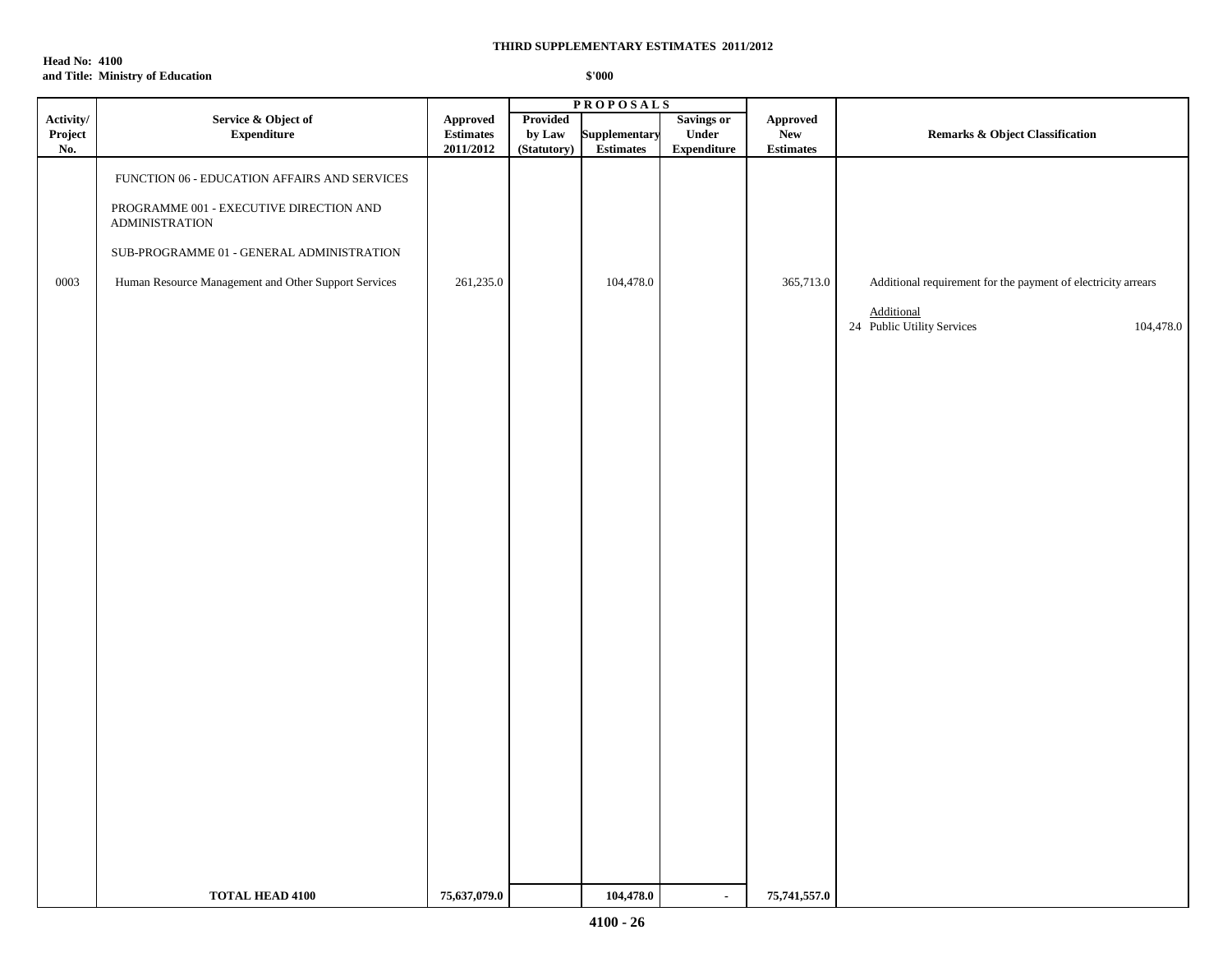#### **Head No: 4100B**

### **and Title: Ministry of Education**

**(Capital - Multilateral/Bilateral Programmes)**

|                             |                                                                                                                                                                                                                           |                                                                                               |                                          | <b>PROPOSALS</b>                                 |                                                  |                                     |                                                                                                                                                                                                            |
|-----------------------------|---------------------------------------------------------------------------------------------------------------------------------------------------------------------------------------------------------------------------|-----------------------------------------------------------------------------------------------|------------------------------------------|--------------------------------------------------|--------------------------------------------------|-------------------------------------|------------------------------------------------------------------------------------------------------------------------------------------------------------------------------------------------------------|
| Activity/<br>Project<br>No. | Service & Object of<br><b>Expenditure</b>                                                                                                                                                                                 | Approved<br>$\label{eq:estimates} \begin{array}{c} \hbox{Estimates} \end{array}$<br>2011/2012 | <b>Provided</b><br>by Law<br>(Statutory) | ${\large \bf Supplementary}$<br><b>Estimates</b> | <b>Savings or</b><br>Under<br><b>Expenditure</b> | Approved<br>New<br><b>Estimates</b> | <b>Remarks &amp; Object Classification</b>                                                                                                                                                                 |
| 9089                        | FUNCTION 12 - OTHER SOCIAL AND COMMUNITY<br><b>SERVICES</b><br>SUB FUNCTION 03 - YOUTH DEVELOPMENT SERVICES<br>PROGRAMME 002 - TRAINING<br>SUB PROGRAMME 99 - OTHER TRAINING SCHEMES<br>Youth Development Programme (IDB) | 62,420.0                                                                                      |                                          | 6,689.0                                          |                                                  | 69,109.0                            | Approved New Estimates reflect actual expenditure<br>under Project for period April to December 2011 before<br>transfer to Head 4500B - Ministry of Youth and Culture<br>with effect from January 1, 2012. |
|                             |                                                                                                                                                                                                                           |                                                                                               |                                          |                                                  |                                                  |                                     | Additional<br>25 Purchases of Goods and Services<br>6,689.0                                                                                                                                                |
|                             |                                                                                                                                                                                                                           |                                                                                               |                                          |                                                  |                                                  |                                     |                                                                                                                                                                                                            |
|                             |                                                                                                                                                                                                                           |                                                                                               |                                          |                                                  |                                                  |                                     |                                                                                                                                                                                                            |
|                             |                                                                                                                                                                                                                           |                                                                                               |                                          |                                                  |                                                  |                                     |                                                                                                                                                                                                            |
|                             | <b>TOTAL HEAD 4100B</b>                                                                                                                                                                                                   | 1,214,038.0                                                                                   |                                          | 6,689.0                                          | $\blacksquare$                                   | 1,220,727.0                         |                                                                                                                                                                                                            |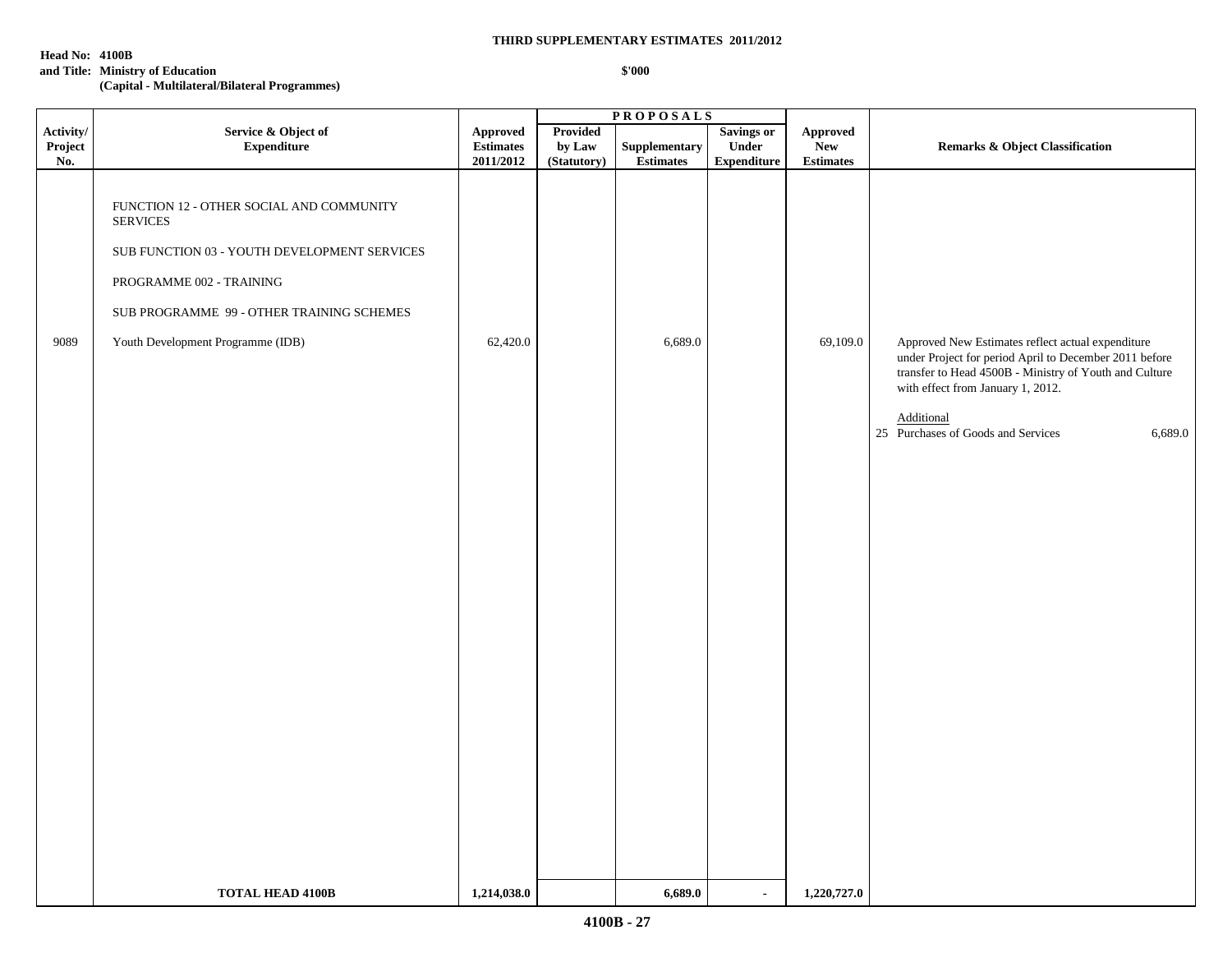**Head No. 4200 and Title: Ministry of Health**

| Activity/<br>Project<br>No. | Service & Object of<br><b>Expenditure</b>                         | <b>Approved</b><br><b>Estimates</b><br>2011/2012 | Provided<br>by Law<br>(Statutory) | <b>Supplementary</b><br><b>Estimates</b> | Savings or<br><b>Under</b><br><b>Expenditure</b> | <b>Approved</b><br><b>New</b><br><b>Estimates</b> | <b>Remarks &amp; Object Classification</b>                                           |
|-----------------------------|-------------------------------------------------------------------|--------------------------------------------------|-----------------------------------|------------------------------------------|--------------------------------------------------|---------------------------------------------------|--------------------------------------------------------------------------------------|
|                             | FUNCTION 07 - HEALTH AFFAIRS AND SERVICES                         |                                                  |                                   |                                          |                                                  |                                                   |                                                                                      |
|                             | PROGRAMME 001 - EXECUTIVE DIRECTION AND<br><b>ADMINISTRATION</b>  |                                                  |                                   |                                          |                                                  |                                                   |                                                                                      |
|                             | SUB-PROGRAMME 01 - GENERAL ADMINISTRATION                         |                                                  |                                   |                                          |                                                  |                                                   |                                                                                      |
| 0002                        | Financial Management and Accounting Services                      | 155,714                                          |                                   | 57,513.0                                 |                                                  | 213,227.0                                         | Additional amount to settle arrears to the National Water<br>Commission              |
|                             |                                                                   |                                                  |                                   |                                          |                                                  |                                                   | Additional<br>24 Public Utility Services<br>57,513.0                                 |
|                             | PROGRAMME 277 - HEALTH SERVICES SUPPORT                           |                                                  |                                   |                                          |                                                  |                                                   |                                                                                      |
|                             | SUB-PROGRAMME 26 - COMMON HEALTH SERVICES                         |                                                  |                                   |                                          |                                                  |                                                   |                                                                                      |
| 0916                        | National Laboratory Services                                      | 581,766                                          |                                   | 3,150.0                                  |                                                  | 584,916.0                                         | Additional requirement for the payment of electricity arrears                        |
|                             |                                                                   |                                                  |                                   |                                          |                                                  |                                                   | Additional<br>24 Public Utility Services<br>3,150.0                                  |
|                             | PROGRAMME 280 - HEALTH SERVICE DELIVERY                           |                                                  |                                   |                                          |                                                  |                                                   |                                                                                      |
|                             | SUB-PROGRAMME 20 - SOUTH EAST REGIONAL HEALTH<br><b>AUTHORITY</b> |                                                  |                                   |                                          |                                                  |                                                   |                                                                                      |
| 0919                        | Grant for Delivery of Health Services                             | 9,818,641.0                                      |                                   | 263,179.0                                |                                                  | 10,081,820.0                                      | Additional requirement due to the following:                                         |
|                             |                                                                   |                                                  |                                   |                                          |                                                  |                                                   | (i) Drugs and Medical Supplies<br>125,197.0<br>(ii) Electricity arrears<br>137,982.0 |
|                             |                                                                   |                                                  |                                   |                                          |                                                  |                                                   | Additional<br>30 Grants and Contributions<br>263,179.0                               |
|                             | SUB-PROGRAMME 21 - NORTH EAST REGIONAL HEALTH<br><b>AUTHORITY</b> |                                                  |                                   |                                          |                                                  |                                                   |                                                                                      |
| 0919                        | Grant for Delivery of Health Services                             | 3,171,039.0                                      |                                   | 119,797.0                                |                                                  | 3,290,836.0                                       | Additional requirement due to the following:                                         |
|                             |                                                                   |                                                  |                                   |                                          |                                                  |                                                   | (i) Drugs and Medical Supplies<br>82,744.0<br>(ii) Electricity arrears<br>37,053.0   |
|                             |                                                                   |                                                  |                                   |                                          |                                                  |                                                   | Additional<br>30 Grants and Contributions<br>119,797.0                               |
|                             |                                                                   |                                                  |                                   |                                          |                                                  |                                                   |                                                                                      |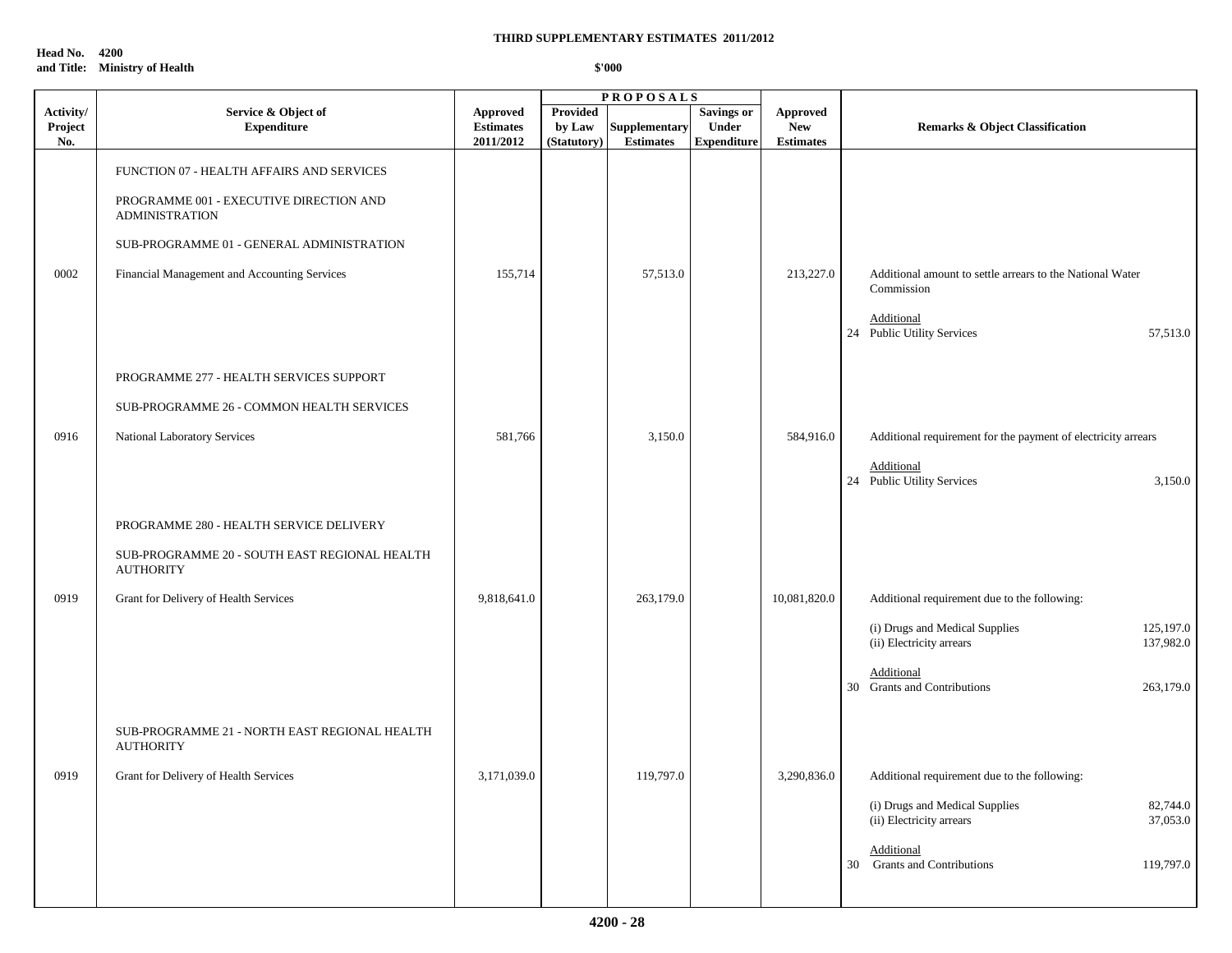**Head No. 4200 and Title: Ministry of Health**

|                             | <b>PROPOSALS</b>                                                |                                           |                                   |                                   |                                                  |                                           |                                                                                    |
|-----------------------------|-----------------------------------------------------------------|-------------------------------------------|-----------------------------------|-----------------------------------|--------------------------------------------------|-------------------------------------------|------------------------------------------------------------------------------------|
| Activity/<br>Project<br>No. | Service & Object of<br><b>Expenditure</b>                       | Approved<br><b>Estimates</b><br>2011/2012 | Provided<br>by Law<br>(Statutory) | Supplementary<br><b>Estimates</b> | <b>Savings or</b><br>Under<br><b>Expenditure</b> | Approved<br><b>New</b><br>$\bf Estimates$ | Remarks & Object Classification                                                    |
|                             | SUB-PROGRAMME 22 - WESTERN REGIONAL HEALTH<br><b>AUTHORITY</b>  |                                           |                                   |                                   |                                                  |                                           |                                                                                    |
| 0919                        | Grant for Delivery of Health Services                           | 4,588,776.0                               |                                   | 99,665.0                          |                                                  | 4,688,441.0                               | Additional requirement due to the following:                                       |
|                             |                                                                 |                                           |                                   |                                   |                                                  |                                           | (i) Drugs and Medical Supplies<br>82,969.0<br>(ii) Electricity arrears<br>16,696.0 |
|                             |                                                                 |                                           |                                   |                                   |                                                  |                                           | Additional<br>30 Grants and Contributions<br>99,665.0                              |
|                             | SUB-PROGRAMME 23 - SOUTHERN REGIONAL HEALTH<br><b>AUTHORITY</b> |                                           |                                   |                                   |                                                  |                                           |                                                                                    |
| 0919                        | Grant for Delivery of Health Services                           | 4,189,800.0                               |                                   | 85,405.0                          |                                                  | 4,275,205.0                               | Additional requirement due to the following:                                       |
|                             |                                                                 |                                           |                                   |                                   |                                                  |                                           | (i) Drugs and Medical Supplies<br>59,090.0<br>(ii) Electricity arrears<br>26,315.0 |
|                             |                                                                 |                                           |                                   |                                   |                                                  |                                           | Additional<br>30 Grants and Contributions<br>85,405.0                              |
|                             |                                                                 |                                           |                                   |                                   |                                                  |                                           |                                                                                    |
|                             |                                                                 |                                           |                                   |                                   |                                                  |                                           |                                                                                    |
|                             |                                                                 |                                           |                                   |                                   |                                                  |                                           |                                                                                    |
|                             |                                                                 |                                           |                                   |                                   |                                                  |                                           |                                                                                    |
|                             |                                                                 |                                           |                                   |                                   |                                                  |                                           |                                                                                    |
|                             |                                                                 |                                           |                                   |                                   |                                                  |                                           |                                                                                    |
|                             |                                                                 |                                           |                                   |                                   |                                                  |                                           |                                                                                    |
|                             |                                                                 |                                           |                                   |                                   |                                                  |                                           |                                                                                    |
|                             |                                                                 |                                           |                                   |                                   |                                                  |                                           |                                                                                    |
|                             |                                                                 |                                           |                                   |                                   |                                                  |                                           |                                                                                    |
|                             | <b>TOTAL HEAD 4200</b>                                          | 32,480,443.0                              |                                   | 628,709.0                         |                                                  | 33,109,152.0                              |                                                                                    |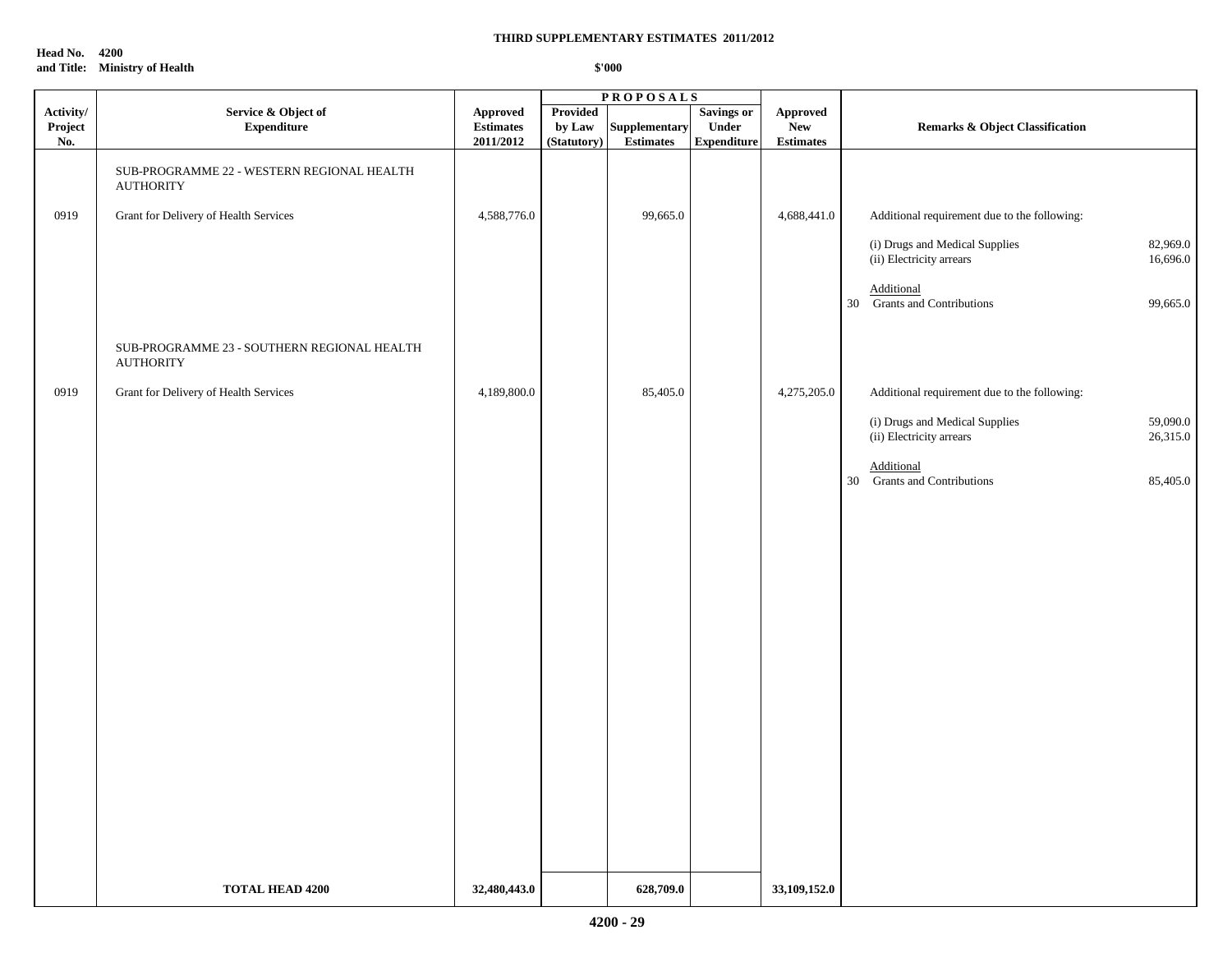#### **Head No. 4500B**

#### **and Title: Ministry of Youth and Culture \$'000**

**(Capital - Multilateral/Bilateral Programmes)**

|  | \$'000 |  |
|--|--------|--|
|  |        |  |
|  |        |  |

|           |                                                             | <b>PROPOSALS</b> |             |                |                    |                  |                                                                                                                                          |
|-----------|-------------------------------------------------------------|------------------|-------------|----------------|--------------------|------------------|------------------------------------------------------------------------------------------------------------------------------------------|
| Activity/ | Service & Object of                                         | <b>Approved</b>  | Provided    |                | <b>Savings or</b>  | <b>Approved</b>  |                                                                                                                                          |
| Project   | <b>Expenditure</b>                                          | <b>Estimates</b> | by Law      | Supplementary  | Under              | <b>New</b>       | <b>Remarks &amp; Object Classification</b>                                                                                               |
| No.       |                                                             | 2011/2012        | (Statutory) | Estimates      | <b>Expenditure</b> | <b>Estimates</b> |                                                                                                                                          |
|           | FUNCTION 12 - OTHER SOCIAL AND COMMUNITY<br><b>SERVICES</b> |                  |             |                |                    |                  |                                                                                                                                          |
|           | SUB-FUNCTION 03 - YOUTH DEVELOPMENT SERVICES                |                  |             |                |                    |                  |                                                                                                                                          |
|           | PROGRAMME 500 - YOUTH DEVELOPMENT PROGRAMME                 |                  |             |                |                    |                  |                                                                                                                                          |
|           | SUB-PROGRAMME 34 - YOUTH DEVELOPMENT                        |                  |             |                |                    |                  |                                                                                                                                          |
| 9089      | Youth Development Programme (IDB)                           | 235,618.0        |             |                | 6,689.0            | 228,929.0        | Approved New Estimates reflect actual amount transferred<br>from Head 4100B - Ministry of Education with effect from<br>January 1, 2012. |
|           |                                                             |                  |             |                |                    |                  | Reduction<br>25 Purchases of Other Goods and Services<br>6,689.0                                                                         |
|           |                                                             |                  |             |                |                    |                  |                                                                                                                                          |
|           |                                                             |                  |             |                |                    |                  |                                                                                                                                          |
|           |                                                             |                  |             |                |                    |                  |                                                                                                                                          |
|           |                                                             |                  |             |                |                    |                  |                                                                                                                                          |
|           |                                                             |                  |             |                |                    |                  |                                                                                                                                          |
|           |                                                             |                  |             |                |                    |                  |                                                                                                                                          |
|           |                                                             |                  |             |                |                    |                  |                                                                                                                                          |
|           |                                                             |                  |             |                |                    |                  |                                                                                                                                          |
|           |                                                             |                  |             |                |                    |                  |                                                                                                                                          |
|           |                                                             |                  |             |                |                    |                  |                                                                                                                                          |
|           |                                                             |                  |             |                |                    |                  |                                                                                                                                          |
|           |                                                             |                  |             |                |                    |                  |                                                                                                                                          |
|           |                                                             |                  |             |                |                    |                  |                                                                                                                                          |
|           | <b>TOTAL HEAD 4500B</b>                                     | 287,849.0        |             | $\blacksquare$ | 6,689.0            | 281,160.0        |                                                                                                                                          |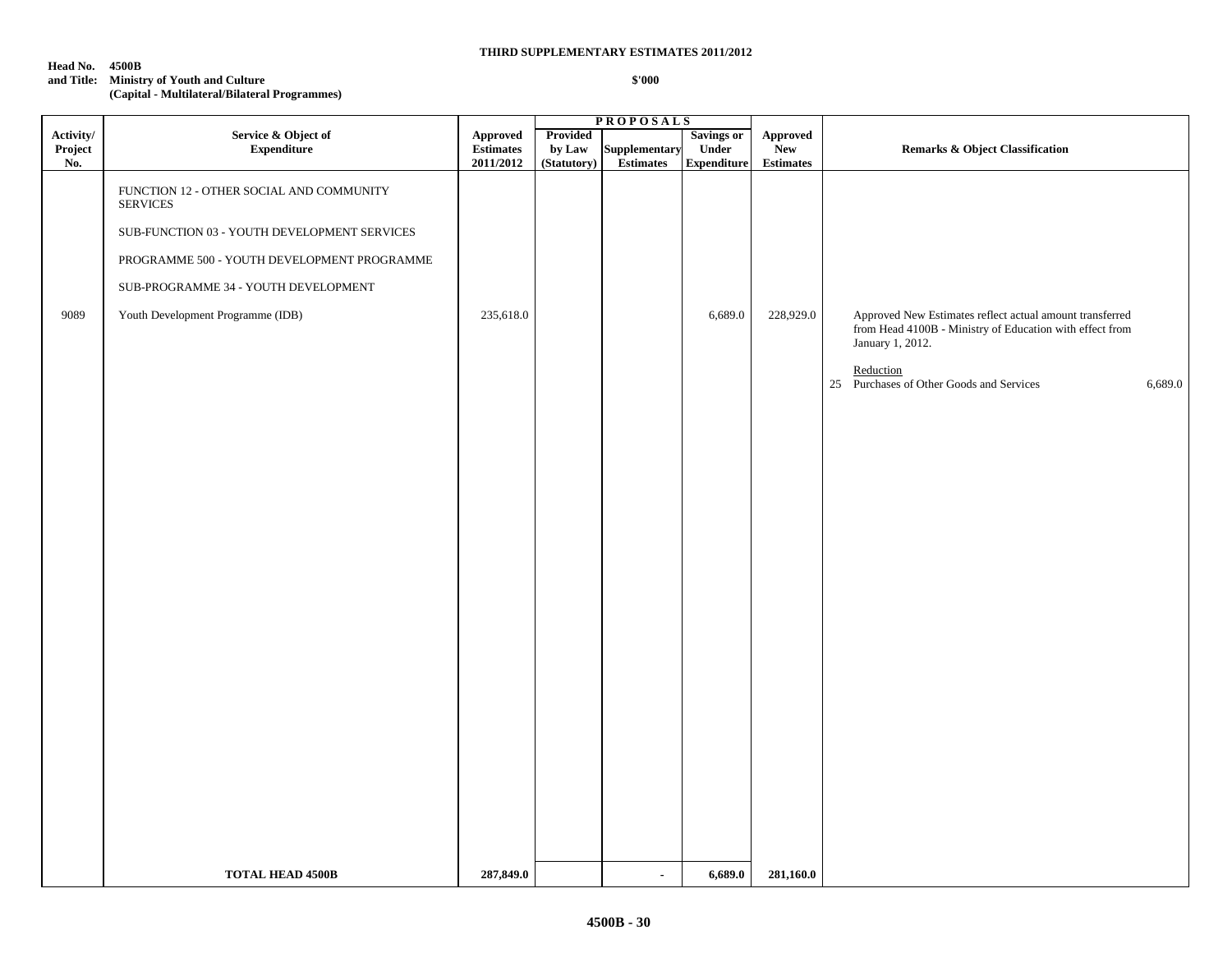**Head No. 5100B**

### **and Title: Ministry of Agriculture and Fisheries**

**(Capital - Multilateral/Bilateral Programmes)**

|                   |                                                                                                                                                                          |                                  |                    | <b>PROPOSALS</b>              |                                    |                                                                  |                                                                                                                                                                                |
|-------------------|--------------------------------------------------------------------------------------------------------------------------------------------------------------------------|----------------------------------|--------------------|-------------------------------|------------------------------------|------------------------------------------------------------------|--------------------------------------------------------------------------------------------------------------------------------------------------------------------------------|
| Project<br>No.    | <b>Expenditure</b>                                                                                                                                                       | <b>Estimates</b>                 | Provided<br>by Law | Supplementary                 | <b>Under</b><br><b>Expenditure</b> | <b>New</b>                                                       | <b>Remarks &amp; Object Classification</b>                                                                                                                                     |
| Activity/<br>9357 | Service & Object of<br>FUNCTION 14 - AGRICULTURE<br>PROGRAMME 100 - CROP/LIVESTOCK<br>SUB-PROGRAMME - 20 CROP/LIVESTOCK PRODUCTION<br>Agricultural Support Project (IDB) | Approved<br>2011/2012<br>2,701.0 | (Statutory)        | <b>Estimates</b><br>231,000.0 | Savings or                         | ${\Large {\bf\large Appendix}}$<br><b>Estimates</b><br>233,701.0 | Additional provision to meet outstanding Consolidated<br>Fund payments for the 2009/2010 financial year<br>Additional<br>25 Purchases of Other Goods and Services<br>231,000.0 |
|                   |                                                                                                                                                                          |                                  |                    |                               |                                    |                                                                  |                                                                                                                                                                                |
|                   | <b>TOTAL HEAD 5100B</b>                                                                                                                                                  | 3,080,131.0                      |                    | 231,000.0                     | $\sim$                             | 3,311,131.0                                                      |                                                                                                                                                                                |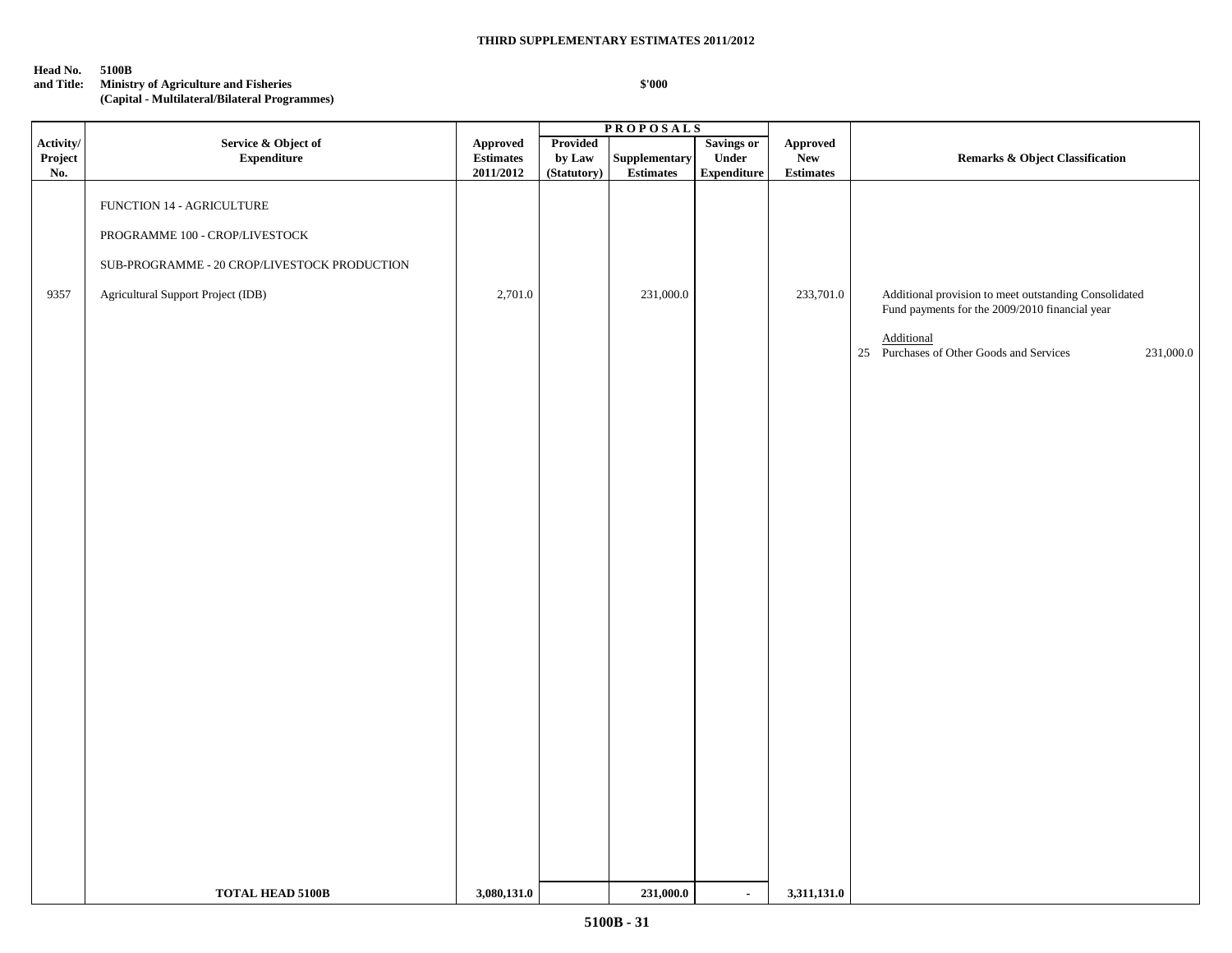| <b>Head No.</b> 5300 |                                                          |        |
|----------------------|----------------------------------------------------------|--------|
|                      | and Title: Ministry of Industry, Investment and Commerce | \$'000 |

|                                                  | <b>PROPOSALS</b>                                                                                                                                                                                                                                                                                                                                                                                                              |                                   |                                                  |                                            |                                                                                          |
|--------------------------------------------------|-------------------------------------------------------------------------------------------------------------------------------------------------------------------------------------------------------------------------------------------------------------------------------------------------------------------------------------------------------------------------------------------------------------------------------|-----------------------------------|--------------------------------------------------|--------------------------------------------|------------------------------------------------------------------------------------------|
| <b>Approved</b><br><b>Estimates</b><br>2011/2012 | <b>Provided</b><br>by Law<br>(Statutory)                                                                                                                                                                                                                                                                                                                                                                                      | Supplementary<br><b>Estimates</b> | Savings or<br><b>Under</b><br><b>Expenditure</b> | Approved<br><b>New</b><br><b>Estimates</b> | <b>Remarks &amp; Object Classification</b>                                               |
|                                                  |                                                                                                                                                                                                                                                                                                                                                                                                                               |                                   |                                                  |                                            | Amounts provided to meet payment of electricity<br>arrears                               |
| 136,104.0                                        |                                                                                                                                                                                                                                                                                                                                                                                                                               | 1,752.0                           |                                                  | 137,856.0                                  | Additional requirement<br>Additional<br>Public Utility Services<br>1,752.0<br>24         |
|                                                  |                                                                                                                                                                                                                                                                                                                                                                                                                               |                                   |                                                  |                                            |                                                                                          |
| 165,759.0                                        |                                                                                                                                                                                                                                                                                                                                                                                                                               | 2,100.0                           |                                                  | 167,859.0                                  | Additional requirement<br>Additional<br><b>Grants and Contributions</b><br>2,100.0<br>30 |
|                                                  |                                                                                                                                                                                                                                                                                                                                                                                                                               |                                   |                                                  |                                            |                                                                                          |
| 208,172.0                                        |                                                                                                                                                                                                                                                                                                                                                                                                                               | 1,200.0                           |                                                  | 209,372.0                                  | Additional requirement<br>Additional<br>Grants and Contributions<br>1,200.0<br>30        |
|                                                  |                                                                                                                                                                                                                                                                                                                                                                                                                               |                                   |                                                  |                                            |                                                                                          |
| 1,866,045.0                                      |                                                                                                                                                                                                                                                                                                                                                                                                                               |                                   | $\sim$                                           |                                            |                                                                                          |
|                                                  |                                                                                                                                                                                                                                                                                                                                                                                                                               | $\blacksquare$                    | $\blacksquare$                                   |                                            |                                                                                          |
|                                                  |                                                                                                                                                                                                                                                                                                                                                                                                                               |                                   | $\mathbf{r}$                                     |                                            |                                                                                          |
|                                                  | FUNCTION 13 - INDUSTRY AND COMMERCE<br>PROGRAMME 001 - EXECUTIVE DIRECTION<br>SUB-PROGRAMME 01 - GENERAL ADMINISTRATION<br>Human Resource Management and Other Support Services<br>PROGRAMME 301 - INDUSTRIAL DEVELOPMENT,<br>FOREIGN INVESTMENT AND EXPORT PROMOTION<br>SUB-PROGRAMME 22 - GRANTS TO THE JAMAICA<br>SUB-PROGRAMME 27 - GRANTS TO THE JAMAICA<br>84,143.0<br><b>LESS APPROPRIATIONS-IN-AID</b><br>1,781,902.0 |                                   | 5,052.0<br>5,052.0                               |                                            | 1,871,097.0<br>84,143.0<br>1,786,954.0                                                   |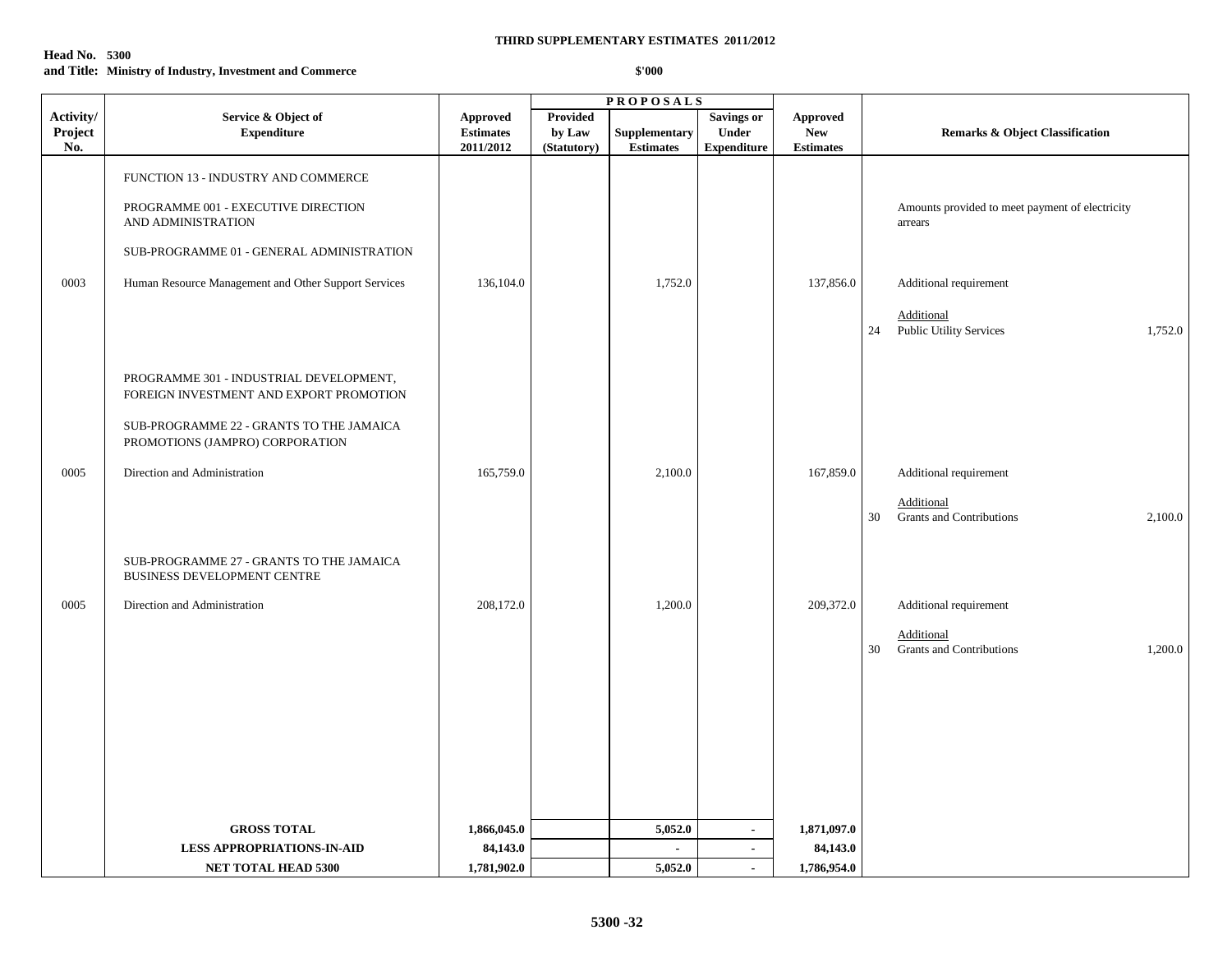#### **Head No. 5600**

## **Title: Ministry of Science, Technology, Energy and Mining \$'000**

|                             |                                                                 | <b>PROPOSALS</b>                          |                                          |                                   |                                                  |                                                   |                                                         |  |  |
|-----------------------------|-----------------------------------------------------------------|-------------------------------------------|------------------------------------------|-----------------------------------|--------------------------------------------------|---------------------------------------------------|---------------------------------------------------------|--|--|
| Activity/<br>Project<br>No. | Service & Object of<br><b>Expenditure</b>                       | Approved<br><b>Estimates</b><br>2011/2012 | <b>Provided</b><br>by Law<br>(Statutory) | Supplementary<br><b>Estimates</b> | <b>Savings or</b><br>Under<br><b>Expenditure</b> | <b>Approved</b><br><b>New</b><br><b>Estimates</b> | <b>Remarks &amp; Object Classification</b>              |  |  |
|                             | <b>FUNCTION 15 - MINING</b>                                     |                                           |                                          |                                   |                                                  |                                                   |                                                         |  |  |
|                             | PROGRAMME 578 - GEOLOGICAL, GEOTECHNICAL<br>REGULATORY SERVICES |                                           |                                          |                                   |                                                  |                                                   | Amounts provided to meet payment of electricity arrears |  |  |
|                             | SUB PROGRAMME 01 -GENERAL ADMINISTRATION                        |                                           |                                          |                                   |                                                  |                                                   |                                                         |  |  |
| 0005                        | Direction and Administration                                    | 52,202.0                                  |                                          | 326.0                             |                                                  | 52,528.0                                          | Additional requirement                                  |  |  |
|                             |                                                                 |                                           |                                          |                                   |                                                  |                                                   | Additional                                              |  |  |
|                             |                                                                 |                                           |                                          |                                   |                                                  |                                                   | 24 Public Utility Services<br>326.0                     |  |  |
|                             | SUB PROGRAMME 03 - TECHNICAL ADMINISTRATION                     |                                           |                                          |                                   |                                                  |                                                   |                                                         |  |  |
| 2309                        | Geological and Geotechnical Assessments                         | 26,701.0                                  |                                          | 102.0                             |                                                  | 26,803.0                                          | Additional requirement                                  |  |  |
|                             |                                                                 |                                           |                                          |                                   |                                                  |                                                   |                                                         |  |  |
|                             |                                                                 |                                           |                                          |                                   |                                                  |                                                   | Additional<br>24 Public Utility Services<br>102.0       |  |  |
|                             | FUNCTION 16 - ENERGY                                            |                                           |                                          |                                   |                                                  |                                                   |                                                         |  |  |
|                             |                                                                 |                                           |                                          |                                   |                                                  |                                                   |                                                         |  |  |
|                             | PROGRAMME 700 - ELECTRIFICATION SERVICES                        |                                           |                                          |                                   |                                                  |                                                   |                                                         |  |  |
|                             | SUB PROGRAMME 20 - LICENSING AND INSPECTION                     |                                           |                                          |                                   |                                                  |                                                   |                                                         |  |  |
| 0005                        | Direction and Administration                                    | 80,618.0                                  |                                          | 251.0                             |                                                  | 80,869.0                                          | Additional requirement                                  |  |  |
|                             |                                                                 |                                           |                                          |                                   |                                                  |                                                   | Additional                                              |  |  |
|                             |                                                                 |                                           |                                          |                                   |                                                  |                                                   | 251.0<br>24 Public Utility Services                     |  |  |
|                             | FUNCTION 20 - SCIENTIFIC AND TECHNOLOGICAL<br><b>SERVICES</b>   |                                           |                                          |                                   |                                                  |                                                   |                                                         |  |  |
|                             | PROGRAMME 003 - RESEARCH AND DEVELOPMENT                        |                                           |                                          |                                   |                                                  |                                                   |                                                         |  |  |
|                             | SUB-PROGRAMME 25 - GRANTS TO SCIENTIFIC<br>RESEARCH COUNCIL     |                                           |                                          |                                   |                                                  |                                                   |                                                         |  |  |
| 0005                        | Direction and Administration                                    | 11,147.0                                  |                                          | 1,258.0                           |                                                  | 12,405.0                                          | Additional requirement                                  |  |  |
|                             |                                                                 |                                           |                                          |                                   |                                                  |                                                   | Additional                                              |  |  |
|                             |                                                                 |                                           |                                          |                                   |                                                  |                                                   | 30 Grants and Contributions<br>1,258.0                  |  |  |
|                             |                                                                 |                                           |                                          |                                   |                                                  |                                                   |                                                         |  |  |
|                             |                                                                 |                                           |                                          |                                   |                                                  |                                                   |                                                         |  |  |
|                             | <b>GROSS TOTAL</b>                                              | 1,813,482.0                               |                                          | 1,937.0                           |                                                  | 1,815,419.0                                       |                                                         |  |  |
|                             | <b>LESS APPROPRIATIONS-IN-AID</b>                               | 46,857.0                                  |                                          |                                   |                                                  | 46,857.0                                          |                                                         |  |  |
|                             | NET TOTAL HEAD 5600                                             | 1,766,625.0                               |                                          | 1,937.0                           |                                                  | 1,768,562.0                                       |                                                         |  |  |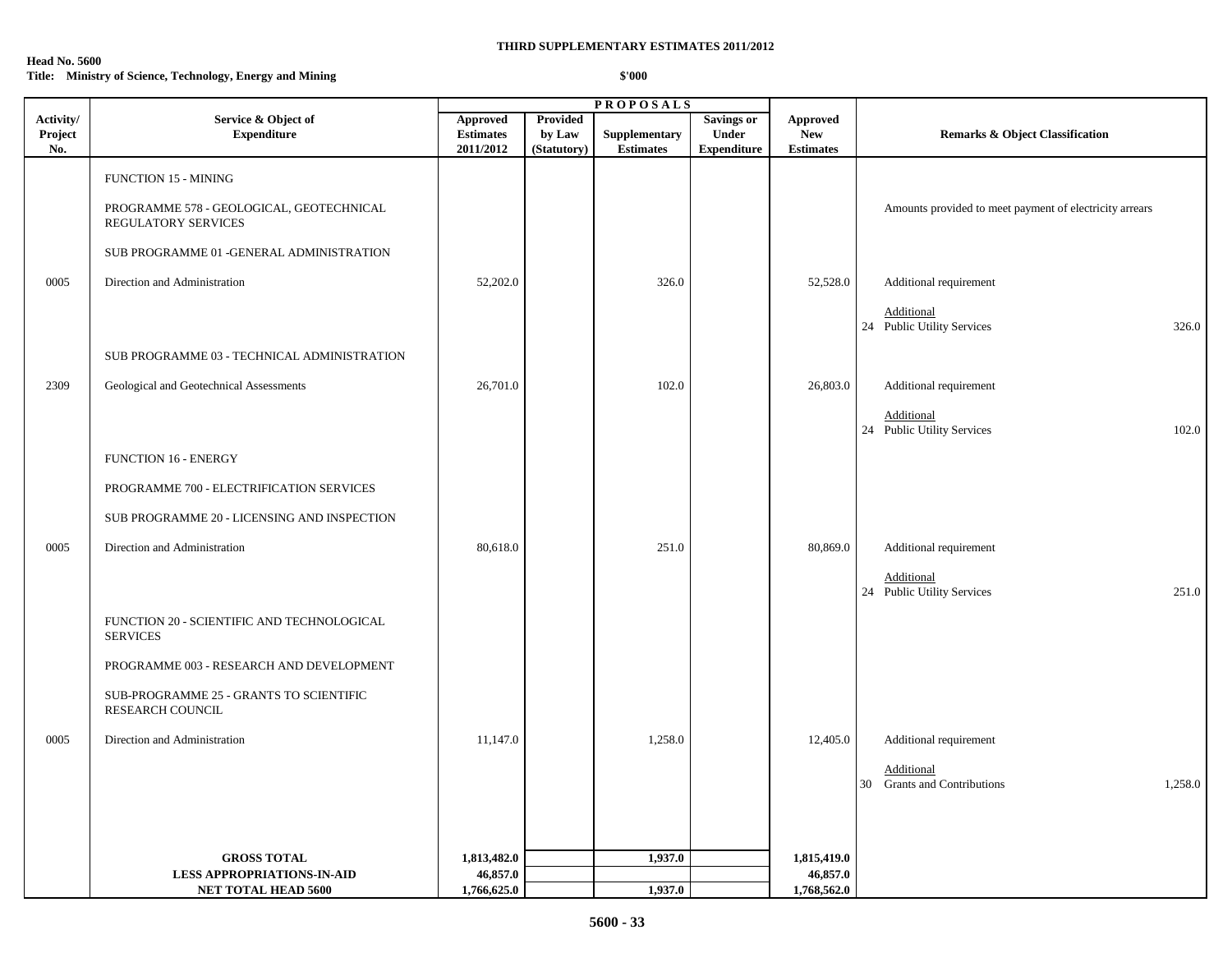| Head No. | 6400 |
|----------|------|
|----------|------|

**and Title: Ministry of Housing, Environment, Water and Local Government \$'000**

|                             |                                                                                            |                                                  |                                   | <b>PROPOSALS</b>                  |                                           |                                            |                                                                                                                                                                                                   |
|-----------------------------|--------------------------------------------------------------------------------------------|--------------------------------------------------|-----------------------------------|-----------------------------------|-------------------------------------------|--------------------------------------------|---------------------------------------------------------------------------------------------------------------------------------------------------------------------------------------------------|
| Activity/<br>Project<br>No. | Service & Object of<br><b>Expenditure</b>                                                  | <b>Approved</b><br><b>Estimates</b><br>2011/2012 | Provided<br>by Law<br>(Statutory) | Supplementary<br><b>Estimates</b> | Savings or<br>Under<br><b>Expenditure</b> | Approved<br><b>New</b><br><b>Estimates</b> | <b>Remarks &amp; Object Classification</b>                                                                                                                                                        |
|                             | FUNCTION 25 - LOCAL GOVERNMENT<br><b>ADMINISTRATION</b>                                    |                                                  |                                   |                                   |                                           |                                            |                                                                                                                                                                                                   |
|                             | PROGRAMME 525 - GENERAL ASSISTANCE GRANTS                                                  |                                                  |                                   |                                   |                                           |                                            |                                                                                                                                                                                                   |
|                             | ${\tt SUB\text{-}PROGRAMME}$ 20 - GRANTS TO LOCAL<br>GOVERNMENT OUT OF REVENUE COLLECTIONS |                                                  |                                   |                                   |                                           |                                            |                                                                                                                                                                                                   |
| 1900                        | Grant for Street Lighting                                                                  | 500,000.0                                        |                                   | 100,000.0                         |                                           | 600,000.0                                  | Additional provision transferred from Head 7200 - Ministry<br>of Local Government and Community Development to<br>reflect actual expenditure during the period November 2011 to<br>December 2011. |
|                             |                                                                                            |                                                  |                                   |                                   |                                           |                                            | Additional<br>30 Grants and Contributions<br>100,000.0                                                                                                                                            |
|                             |                                                                                            |                                                  |                                   |                                   |                                           |                                            |                                                                                                                                                                                                   |
|                             |                                                                                            |                                                  |                                   |                                   |                                           |                                            |                                                                                                                                                                                                   |
|                             |                                                                                            |                                                  |                                   |                                   |                                           |                                            |                                                                                                                                                                                                   |
|                             |                                                                                            |                                                  |                                   |                                   |                                           |                                            |                                                                                                                                                                                                   |
|                             |                                                                                            |                                                  |                                   |                                   |                                           |                                            |                                                                                                                                                                                                   |
|                             |                                                                                            |                                                  |                                   |                                   |                                           |                                            |                                                                                                                                                                                                   |
|                             |                                                                                            |                                                  |                                   |                                   |                                           |                                            |                                                                                                                                                                                                   |
|                             |                                                                                            |                                                  |                                   |                                   |                                           |                                            |                                                                                                                                                                                                   |
|                             |                                                                                            |                                                  |                                   |                                   |                                           |                                            |                                                                                                                                                                                                   |
|                             |                                                                                            |                                                  |                                   |                                   |                                           |                                            |                                                                                                                                                                                                   |
|                             |                                                                                            |                                                  |                                   |                                   |                                           |                                            |                                                                                                                                                                                                   |
|                             |                                                                                            |                                                  |                                   |                                   |                                           |                                            |                                                                                                                                                                                                   |
|                             |                                                                                            |                                                  |                                   |                                   |                                           |                                            |                                                                                                                                                                                                   |
|                             | <b>GROSS TOTAL</b>                                                                         | 1,872,243.0                                      |                                   | 100,000.0                         |                                           | 1,972,243.0                                |                                                                                                                                                                                                   |
|                             | <b>LESS APPROPRIATIONS-IN-AID</b>                                                          | 4,150.0                                          |                                   |                                   |                                           | 4,150.0                                    |                                                                                                                                                                                                   |
|                             | NET TOTAL HEAD 6400                                                                        | 1,868,093.0                                      | $\sim$                            | 100,000.0                         | $\blacksquare$                            | 1,968,093.0                                |                                                                                                                                                                                                   |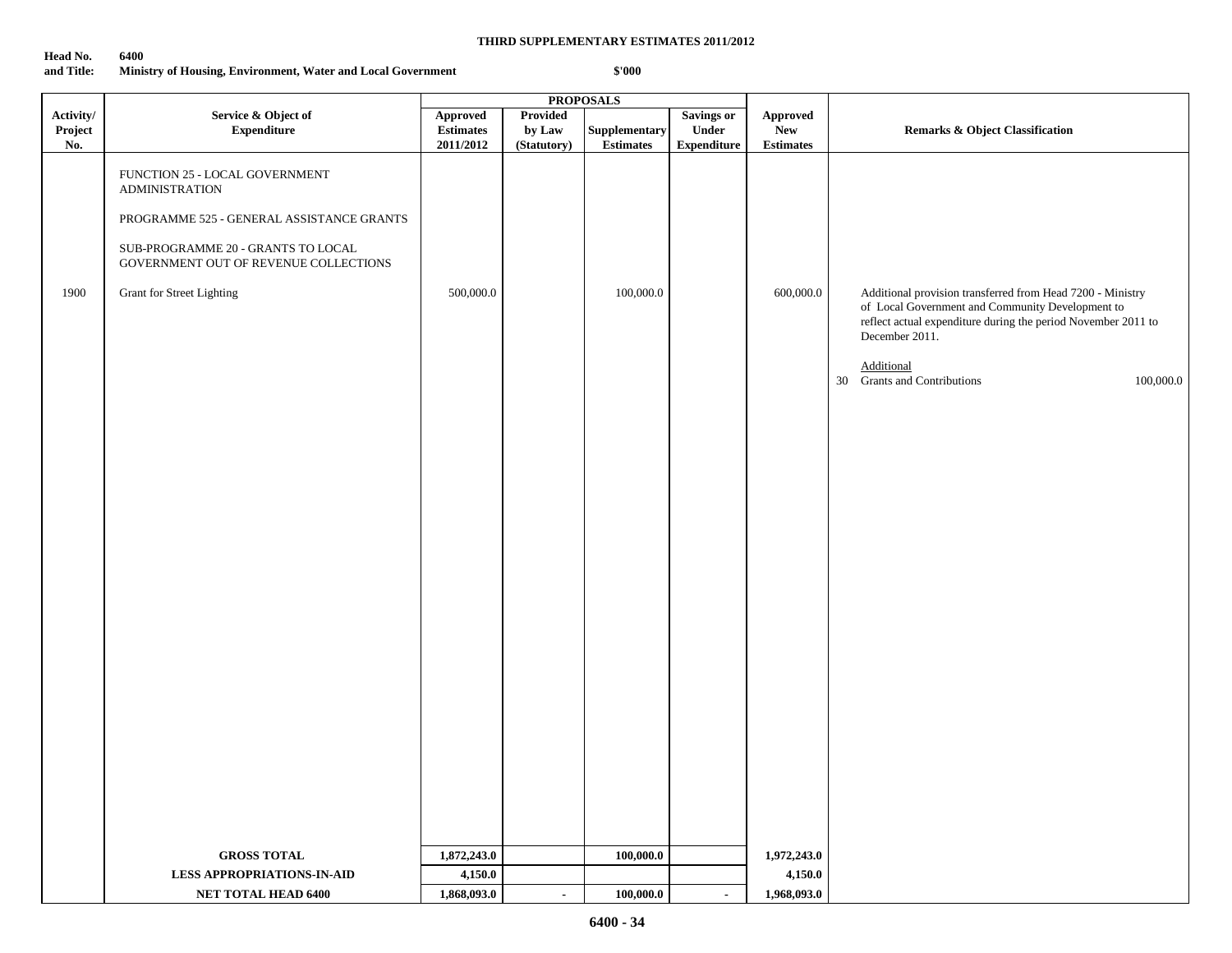#### **Head No. 6500A**

**and Title: Ministry of Transport, Works and Housing (Capital)**

|                             |                                                                                                                                                                                   |                                           |                                   | <b>PROPOSALS</b>                         |                                                  |                                             |                                                                                                                                                                                                                                                                                                                                    |
|-----------------------------|-----------------------------------------------------------------------------------------------------------------------------------------------------------------------------------|-------------------------------------------|-----------------------------------|------------------------------------------|--------------------------------------------------|---------------------------------------------|------------------------------------------------------------------------------------------------------------------------------------------------------------------------------------------------------------------------------------------------------------------------------------------------------------------------------------|
| Activity/<br>Project<br>No. | Service & Object of<br><b>Expenditure</b>                                                                                                                                         | Approved<br><b>Estimates</b><br>2011/2012 | Provided<br>by Law<br>(Statutory) | <b>Supplementary</b><br><b>Estimates</b> | <b>Savings or</b><br>Under<br><b>Expenditure</b> | Approved<br>${\bf New}$<br><b>Estimates</b> | <b>Remarks &amp; Object Classification</b>                                                                                                                                                                                                                                                                                         |
| 0655                        | <b>FUNCTION 18 - ROADS</b><br>PROGRAMME 233 - INFRASTRUCTURES<br>SUB-PROGRAMME 25 - IMPROVEMENT OF ROADS<br>AND STRUCTURES<br>Jamaica Development Infrastructure Programme (JDIP) | 1,021,244.0                               |                                   | 1,918,400.0                              |                                                  | 2,939,644.0                                 | Additional provision to meet:<br>(i) GOJ 15% counterpart (US\$8.1m) on approved Certificates<br>of Work (No. 9 to No.12) amounting to US\$53.7m.<br>(ii) Outstanding management fees of US\$13.7m due to the Road<br>Maintenance Fund and the National Works Agency<br>Additional<br>30<br>Grants and Contributions<br>1,918,400.0 |
|                             | <b>GROSS TOTAL</b><br><b>LESS APPROPRIATIONS-IN-AID</b>                                                                                                                           | 6,199,351.0<br>1,742,000.0                |                                   | 1,918,400.0                              | $\sim$                                           | 8,117,751.0<br>1,742,000.0                  |                                                                                                                                                                                                                                                                                                                                    |
|                             | NET TOTAL HEAD 6500A                                                                                                                                                              | 4,457,351.0                               |                                   | 1,918,400.0                              |                                                  | 6,375,751.0                                 |                                                                                                                                                                                                                                                                                                                                    |
|                             |                                                                                                                                                                                   |                                           |                                   |                                          | $\blacksquare$                                   |                                             |                                                                                                                                                                                                                                                                                                                                    |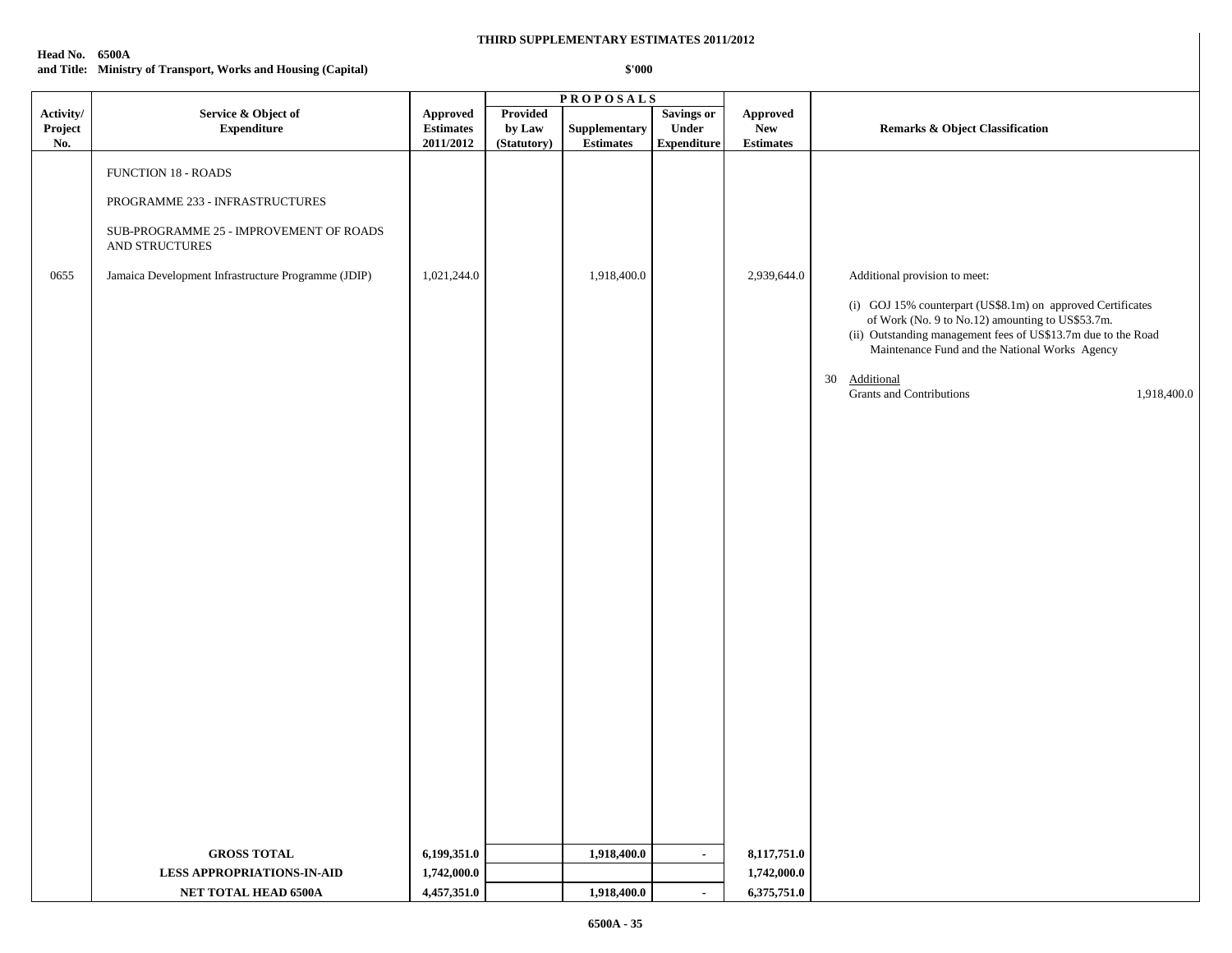#### **Head No. 6500B**

#### **THIRD SUPPLEMENTARY ESTIMATES 2011/2012**

## **and Title: Ministry of Transport, Works and Housing \$'000**

#### **(Capital - Multilateral/Bilateral Programmes)**

|                             |                                                                                                                                                                                                     |                                           | <b>PROPOSALS</b>                  |                                   |                                                  |                                            |                                                                                                                                                                                                  |
|-----------------------------|-----------------------------------------------------------------------------------------------------------------------------------------------------------------------------------------------------|-------------------------------------------|-----------------------------------|-----------------------------------|--------------------------------------------------|--------------------------------------------|--------------------------------------------------------------------------------------------------------------------------------------------------------------------------------------------------|
| Activity/<br>Project<br>No. | Service & Object of<br><b>Expenditure</b>                                                                                                                                                           | Approved<br><b>Estimates</b><br>2011/2012 | Provided<br>by Law<br>(Statutory) | Supplementary<br><b>Estimates</b> | <b>Savings or</b><br>Under<br><b>Expenditure</b> | Approved<br><b>New</b><br><b>Estimates</b> | <b>Remarks &amp; Object Classification</b>                                                                                                                                                       |
| 9356                        | FUNCTION 09 - HOUSING<br>PROGRAMME 201 - HOUSING SCHEMES<br>SUB PROGRAMME 21 - CONSTRUCTION OF HOUSES AND<br>RELATED INFRASTRUCTURE<br>Jamaica Economical Housing Project<br>(GOJ/ China EXIM Bank) | 318,760.0                                 |                                   |                                   | 40,000.0                                         | 278,760.0                                  | Provision reduced in keeping with value of Work Certificates<br>presented by the National Housing Agency of Jamaica up<br>to March 2012.<br>Reduction<br>30 Grants and Contributions<br>40,000.0 |
| 9091                        | <b>FUNCTION 18 - ROADS</b><br>PROGRAMME 225 - ARTERIAL ROADS<br>SUB-PROGRAMME 20 - MAINTENANCE OF ROADS<br>AND STRUCTURES<br>Bogue Road Rehabilitation Project                                      | 358,050.0                                 |                                   | 253,950.0                         |                                                  | 612,000.0                                  | Additional requirement to meet payment of outstanding claims<br>due to changes in scope of works.<br>Additional<br>32 Land and Structures<br>253,950.0                                           |
|                             | <b>TOTAL HEAD 6500B</b>                                                                                                                                                                             | 6,503,395.0                               |                                   | 253,950.0                         | 40,000.0                                         | 6,717,345.0                                |                                                                                                                                                                                                  |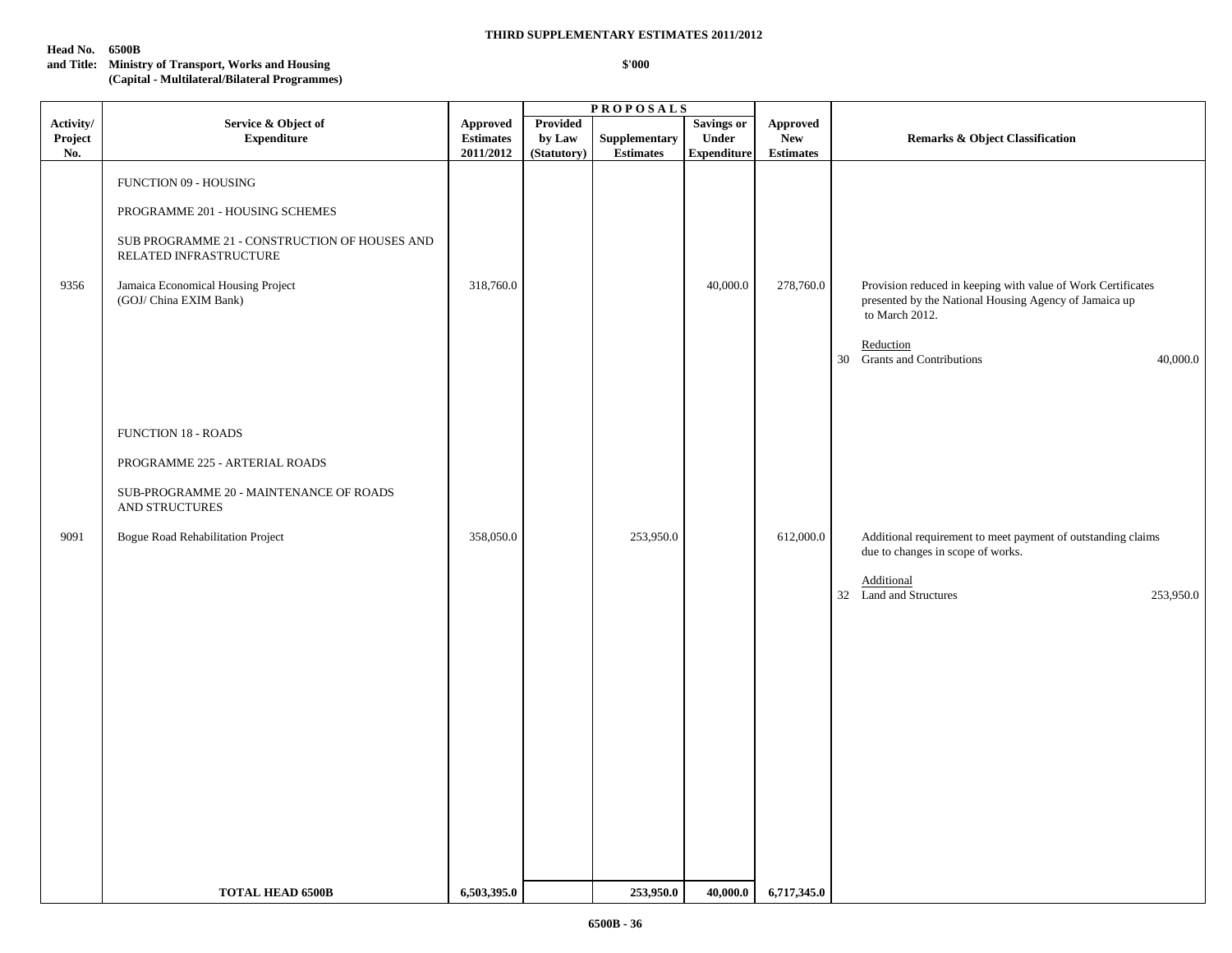**Head No. 6550 and Title: National Works Agency**

|                             |                                              |                                                                   | <b>PROPOSALS</b>                  |                            |                                           |                                            |                                                            |
|-----------------------------|----------------------------------------------|-------------------------------------------------------------------|-----------------------------------|----------------------------|-------------------------------------------|--------------------------------------------|------------------------------------------------------------|
| Activity/<br>Project<br>No. | Service & Object of<br><b>Expenditure</b>    | Approved<br>$\label{p:estimates} \textbf{Estimates}$<br>2011/2012 | Provided<br>by Law<br>(Statutory) | Supplementary<br>Estimates | Savings or<br>Under<br><b>Expenditure</b> | Approved<br><b>New</b><br><b>Estimates</b> | <b>Remarks &amp; Object Classification</b>                 |
|                             | <b>FUNCTION 18 - ROADS</b>                   |                                                                   |                                   |                            |                                           |                                            |                                                            |
|                             | PROGRAMME 231 - SUPPORTING SERVICES          |                                                                   |                                   |                            |                                           |                                            |                                                            |
|                             | SUB-PROGRAMME 27 - DESIGN AND OTHER SERVICES |                                                                   |                                   |                            |                                           |                                            |                                                            |
| 0500                        | Planning and Research                        | 92,428.0                                                          |                                   | 24,518.0                   |                                           | 116,946.0                                  | Additional requirement to meet arrears in electricity cost |
|                             |                                              |                                                                   |                                   |                            |                                           |                                            | <b>Additional</b><br>24 Public Utility Services            |
|                             |                                              |                                                                   |                                   |                            |                                           |                                            | 24,518.0                                                   |
|                             |                                              |                                                                   |                                   |                            |                                           |                                            |                                                            |
|                             |                                              |                                                                   |                                   |                            |                                           |                                            |                                                            |
|                             |                                              |                                                                   |                                   |                            |                                           |                                            |                                                            |
|                             |                                              |                                                                   |                                   |                            |                                           |                                            |                                                            |
|                             |                                              |                                                                   |                                   |                            |                                           |                                            |                                                            |
|                             |                                              |                                                                   |                                   |                            |                                           |                                            |                                                            |
|                             |                                              |                                                                   |                                   |                            |                                           |                                            |                                                            |
|                             |                                              |                                                                   |                                   |                            |                                           |                                            |                                                            |
|                             |                                              |                                                                   |                                   |                            |                                           |                                            |                                                            |
|                             |                                              |                                                                   |                                   |                            |                                           |                                            |                                                            |
|                             |                                              |                                                                   |                                   |                            |                                           |                                            |                                                            |
|                             |                                              |                                                                   |                                   |                            |                                           |                                            |                                                            |
|                             |                                              |                                                                   |                                   |                            |                                           |                                            |                                                            |
|                             |                                              |                                                                   |                                   |                            |                                           |                                            |                                                            |
|                             |                                              |                                                                   |                                   |                            |                                           |                                            |                                                            |
|                             |                                              |                                                                   |                                   |                            |                                           |                                            |                                                            |
|                             |                                              |                                                                   |                                   |                            |                                           |                                            |                                                            |
|                             | <b>GROSS TOTAL</b>                           | 1,487,140.0                                                       | $\sim$                            | 24,518.0                   | $\sim$                                    | 1,511,658.0                                |                                                            |
|                             | <b>LESS APPROPRIATIONS-IN-AID</b>            | 999,054.0                                                         |                                   |                            |                                           | 999,054.0                                  |                                                            |
|                             | NET TOTAL HEAD 6550                          | 488,086.0                                                         | $\bullet$                         | 24,518.0                   | $\blacksquare$                            | 512,604.0                                  |                                                            |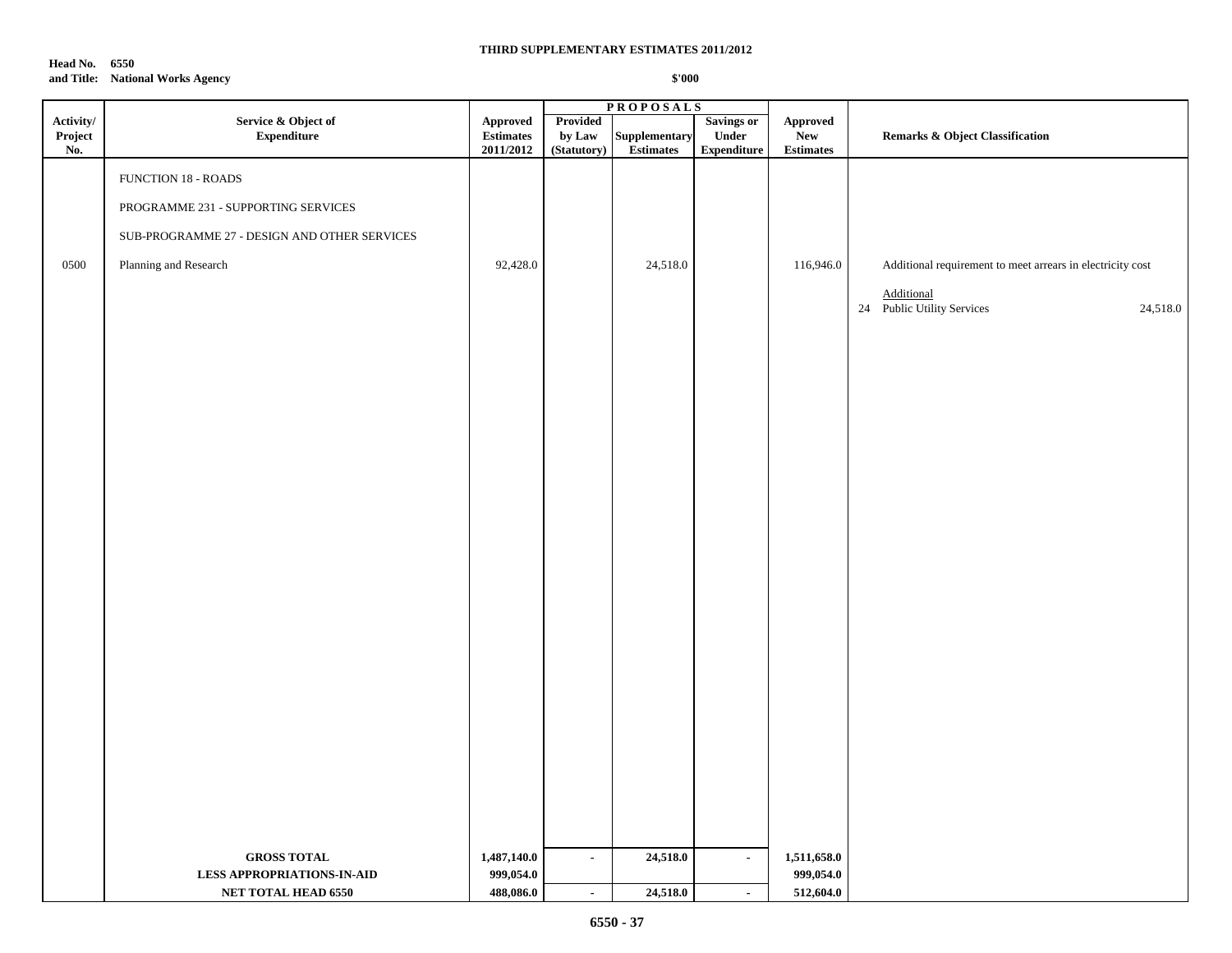**Head No. 6700A**

## **and Title: Ministry of Water, Land, Environment and Climate Change (Capital)**

|                             |                                                                   |                                                  |                                   | <b>PROPOSALS</b>                  |                                                         |                                                   |                                                                                                                                                                                                                                                                 |
|-----------------------------|-------------------------------------------------------------------|--------------------------------------------------|-----------------------------------|-----------------------------------|---------------------------------------------------------|---------------------------------------------------|-----------------------------------------------------------------------------------------------------------------------------------------------------------------------------------------------------------------------------------------------------------------|
| Activity/<br>Project<br>No. | Service & Object of<br><b>Expenditure</b>                         | <b>Approved</b><br><b>Estimates</b><br>2011/2012 | Provided<br>by Law<br>(Statutory) | Supplementary<br><b>Estimates</b> | <b>Savings or</b><br><b>Under</b><br><b>Expenditure</b> | <b>Approved</b><br><b>New</b><br><b>Estimates</b> | <b>Remarks &amp; Object Classification</b>                                                                                                                                                                                                                      |
|                             | FUNCTION 10 - COMMUNITY AMENITY SERVICES                          |                                                  |                                   |                                   |                                                         |                                                   |                                                                                                                                                                                                                                                                 |
|                             | SUB-FUNCTION 02 - WATER SUPPLY SERVICES                           |                                                  |                                   |                                   |                                                         |                                                   |                                                                                                                                                                                                                                                                 |
|                             | PROGRAMME 480 - RURAL WATER<br>SUPPLY PROGRAMME                   |                                                  |                                   |                                   |                                                         |                                                   |                                                                                                                                                                                                                                                                 |
|                             | SUB-PROGRAMME 23 - GRANT TO RURAL WATER<br>SUPPLY COMPANY LIMITED |                                                  |                                   |                                   |                                                         |                                                   |                                                                                                                                                                                                                                                                 |
| 1715                        | Other Water Supply Schemes                                        | 106,650.0                                        |                                   |                                   | 10,000.0                                                | 96,650.0                                          | Amount transferred to Project 1761 - Trucking of Water<br>to assist in meeting cost of drought mitigation in<br>some parishes.                                                                                                                                  |
|                             |                                                                   |                                                  |                                   |                                   |                                                         |                                                   | Reduction<br>30 Grants and Contributions<br>10,000.0                                                                                                                                                                                                            |
|                             | PROGRAMME 485 - DROUGHT MITIGATION                                |                                                  |                                   |                                   |                                                         |                                                   |                                                                                                                                                                                                                                                                 |
|                             | SUB-PROGRAMME 20 - DOMESTIC WATER<br><b>DISTRIBUTION</b>          |                                                  |                                   |                                   |                                                         |                                                   |                                                                                                                                                                                                                                                                 |
| 1761                        | Trucking of Water                                                 |                                                  |                                   | 50,000.0                          |                                                         | 50,000.0                                          | Provision to address drought mitigation measures in the<br>parishes of St Mary, Hanover, Clarendon, Westmoreland,<br>Trelawny and St Thomas which are currently experiencing<br>a meteorological drought as defined by the Meteorological<br>Office of Jamaica. |
|                             |                                                                   |                                                  |                                   |                                   |                                                         |                                                   | Additional<br>30 Grants and Contributions<br>50,000.0                                                                                                                                                                                                           |
|                             |                                                                   |                                                  |                                   |                                   |                                                         |                                                   |                                                                                                                                                                                                                                                                 |
|                             |                                                                   |                                                  |                                   |                                   |                                                         |                                                   |                                                                                                                                                                                                                                                                 |
|                             |                                                                   |                                                  |                                   |                                   |                                                         |                                                   |                                                                                                                                                                                                                                                                 |
|                             |                                                                   |                                                  |                                   |                                   |                                                         |                                                   |                                                                                                                                                                                                                                                                 |
|                             | <b>TOTAL HEAD 6700A</b>                                           | 254,128.0<br>131,556.0                           |                                   | 50,000.0                          | 10,000.0                                                | 294,128.0<br>131,556.0                            |                                                                                                                                                                                                                                                                 |
|                             | <b>LESS APPROPRIATIONS-IN-AID</b><br>NET TOTAL HEAD 6700A         | 122,572.0                                        |                                   | 50,000.0                          | 10,000.0                                                | 162,572.0                                         |                                                                                                                                                                                                                                                                 |
|                             |                                                                   |                                                  |                                   |                                   |                                                         |                                                   |                                                                                                                                                                                                                                                                 |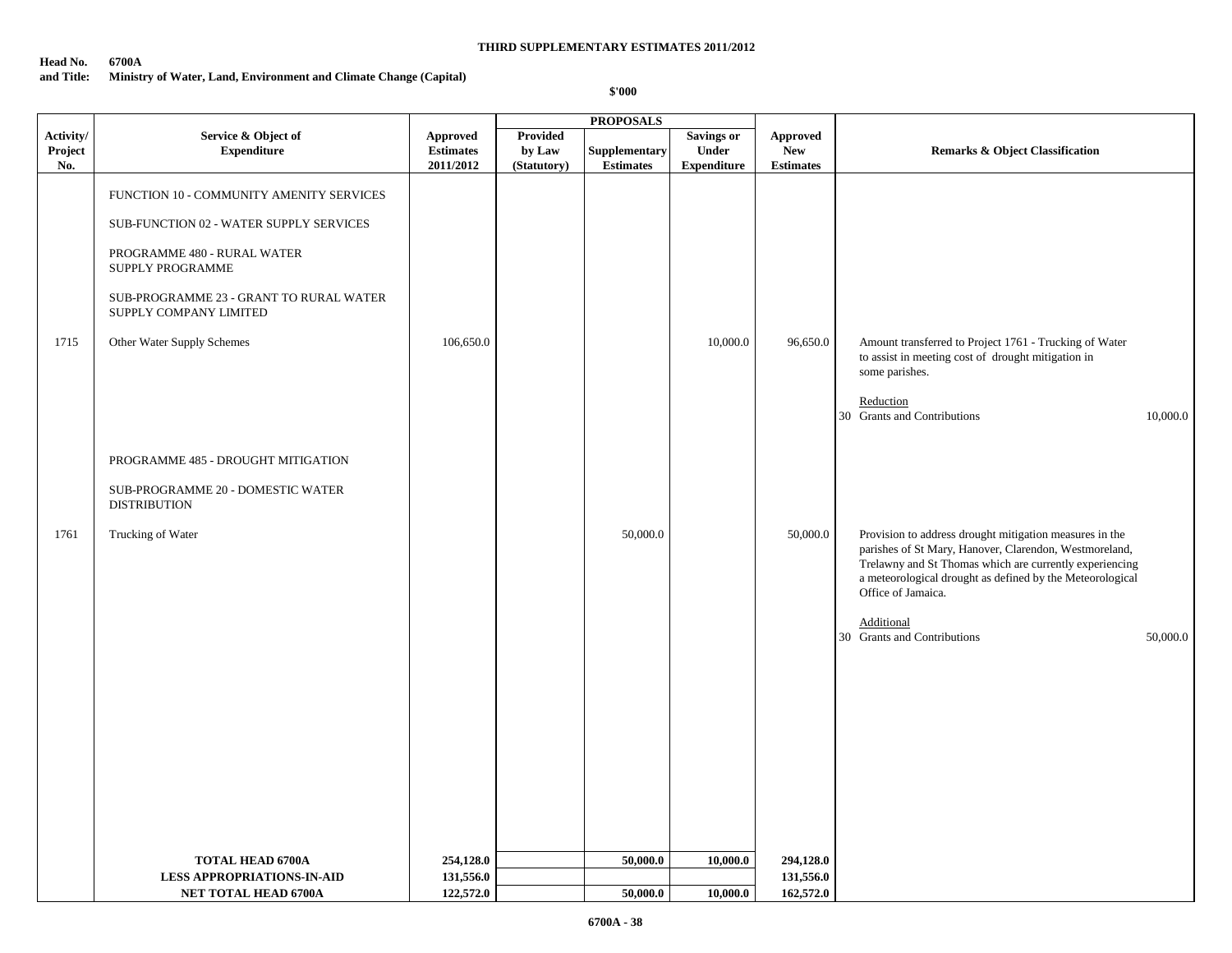#### **Head No. 6748 and Title: National Environment and Planning Agency**

|                             |                                                                   |                                                  | <b>PROPOSALS</b>                         |                                   |                                           |                                                   |                                                            |  |
|-----------------------------|-------------------------------------------------------------------|--------------------------------------------------|------------------------------------------|-----------------------------------|-------------------------------------------|---------------------------------------------------|------------------------------------------------------------|--|
| Activity/<br>Project<br>No. | Service & Object of<br><b>Expenditure</b>                         | <b>Approved</b><br><b>Estimates</b><br>2011/2012 | <b>Provided</b><br>by Law<br>(Statutory) | Supplementary<br><b>Estimates</b> | Savings or<br>Under<br><b>Expenditure</b> | <b>Approved</b><br><b>New</b><br><b>Estimates</b> | <b>Remarks &amp; Object Classification</b>                 |  |
|                             | FUNCTION 21 - ENVIRONMENTAL PROTECTION AND<br><b>CONSERVATION</b> |                                                  |                                          |                                   |                                           |                                                   |                                                            |  |
|                             | PROGRAMME 625 - PROTECTION AND CONSERVATION                       |                                                  |                                          |                                   |                                           |                                                   |                                                            |  |
|                             | SUB - PROGRAMME 01 - GENERAL ADMINISTRATION                       |                                                  |                                          |                                   |                                           |                                                   |                                                            |  |
| 0005                        | Direction and Administration                                      | 267,124.0                                        |                                          | 991.0                             |                                           | 268,115.0                                         | Additional requirement to meet arrears in electricity cost |  |
|                             |                                                                   |                                                  |                                          |                                   |                                           |                                                   | Additional<br>24 Public Utility Services<br>991.0          |  |
|                             |                                                                   |                                                  |                                          |                                   |                                           |                                                   |                                                            |  |
|                             |                                                                   |                                                  |                                          |                                   |                                           |                                                   |                                                            |  |
|                             |                                                                   |                                                  |                                          |                                   |                                           |                                                   |                                                            |  |
|                             |                                                                   |                                                  |                                          |                                   |                                           |                                                   |                                                            |  |
|                             |                                                                   |                                                  |                                          |                                   |                                           |                                                   |                                                            |  |
|                             |                                                                   |                                                  |                                          |                                   |                                           |                                                   |                                                            |  |
|                             |                                                                   |                                                  |                                          |                                   |                                           |                                                   |                                                            |  |
|                             |                                                                   |                                                  |                                          |                                   |                                           |                                                   |                                                            |  |
|                             |                                                                   |                                                  |                                          |                                   |                                           |                                                   |                                                            |  |
|                             |                                                                   |                                                  |                                          |                                   |                                           |                                                   |                                                            |  |
|                             |                                                                   |                                                  |                                          |                                   |                                           |                                                   |                                                            |  |
|                             |                                                                   |                                                  |                                          |                                   |                                           |                                                   |                                                            |  |
|                             |                                                                   |                                                  |                                          |                                   |                                           |                                                   |                                                            |  |
|                             |                                                                   |                                                  |                                          |                                   |                                           |                                                   |                                                            |  |
|                             |                                                                   |                                                  |                                          |                                   |                                           |                                                   |                                                            |  |
|                             |                                                                   |                                                  |                                          |                                   |                                           |                                                   |                                                            |  |
|                             |                                                                   |                                                  |                                          |                                   |                                           |                                                   |                                                            |  |
|                             | <b>GROSS TOTAL</b>                                                | 611,217.0                                        | $\blacksquare$                           | 991.0                             | $\mathbf{r}$                              | 612,208.0                                         |                                                            |  |
|                             | <b>LESS APPROPRIATIONS-IN-AID</b>                                 | 28,250.0                                         |                                          |                                   |                                           | 28,250.0                                          |                                                            |  |
|                             | NET TOTAL HEAD 6748                                               | 582,967.0                                        | $\sim$                                   | 991.0                             | $\sim$                                    | 583,958.0                                         |                                                            |  |